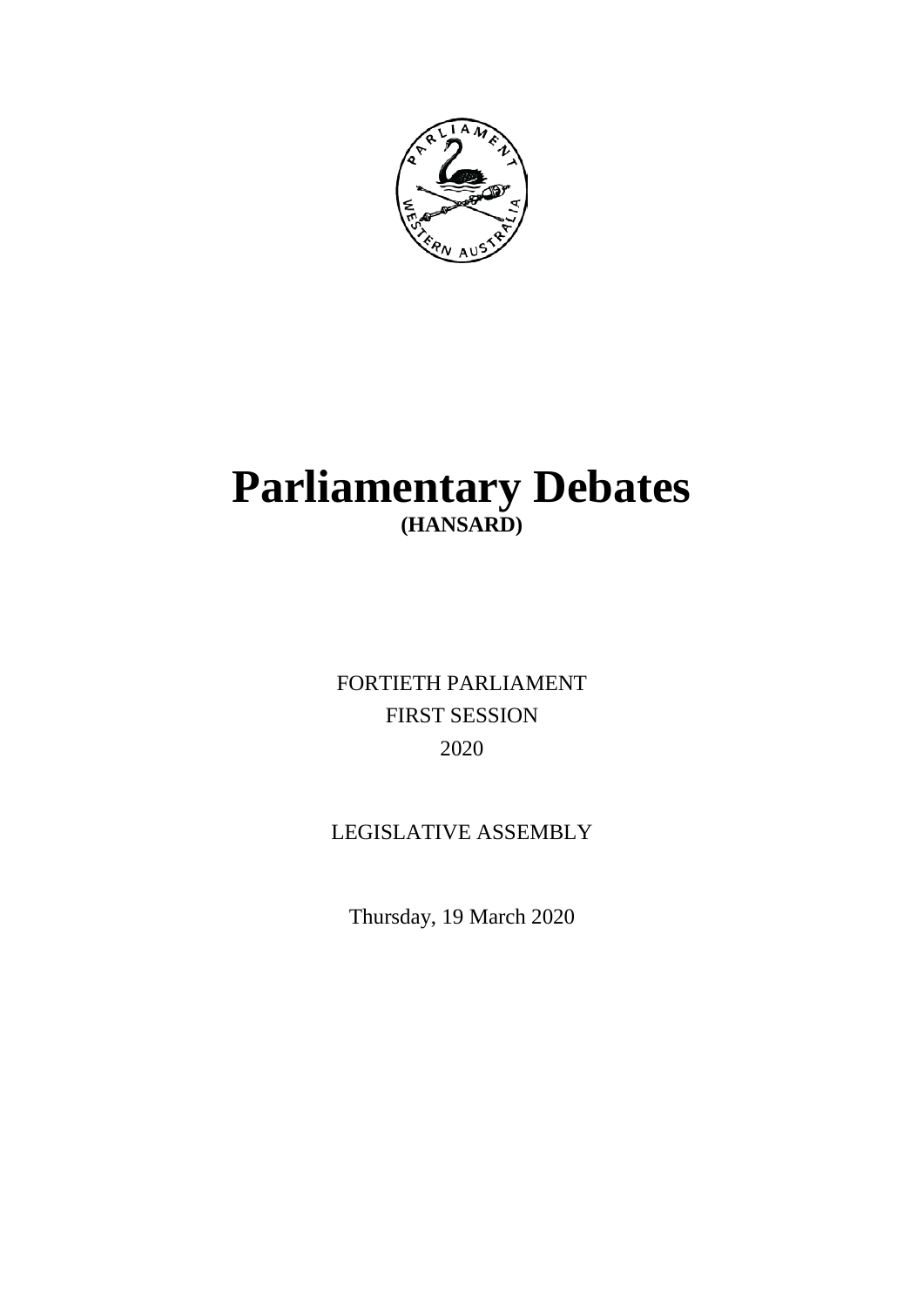# Legislative Assembly

Thursday, 19 March 2020

 $\overline{a}$ **THE SPEAKER (Mr P.B. Watson)** took the chair at 9.00 am, acknowledged country and read prayers.

# **CITY OF GOSNELLS — CHICANES**

*Petition*

**MR T.J. HEALY (Southern River)** [9.02 am]: I have a petition from 102 petitioners that has been certified by the Clerk and is couched in the following terms —

To the Honourable the Speaker and Members of the Legislative Assembly of the Parliament of Western Australia in Parliament assembled.

# **We, the undersigned, support Terry Healy's campaign for Gosnells Council to build chicanes instead of speed bumps in our community (like the successful Gay St chicanes in Huntingdale)**

We now ask the Legislative Assembly to request the City of Gosnells to adopt the construction of chicanes instead of speed bumps to manage speed in our community.

[See petition 173.]

# **CITY OF GOSNELLS — SOUTHERN RIVER BUS STOPS — UPGRADE**

#### *Petition*

**MR T.J. HEALY (Southern River)** [9.03 am]: I have a petition from 97 petitioners that has been certified by the Clerk and is couched in the following terms —

To the Honourable the Speaker and Members of the Legislative Assembly of the Parliament of Western Australia in Parliament assembled.

# **We, the undersigned, support Terry Healy's campaign to upgrade Southern River bus stops as part of Metronet with better seating, lighting and shelter.**

We now ask the Legislative Assembly to request the City of Gosnells to begin upgrading Southern River bus stops as soon as possible.

[See petition 174.]

#### **PAPERS TABLED**

Papers were tabled and ordered to lie upon the table of the house.

# **CORONAVIRUS — CORRECTIVE SERVICES — RESPONSE**

# *Statement by Minister for Corrective Services*

**MR F.M. LOGAN (Cockburn — Minister for Corrective Services)** [9.04 am]: In the Department of Justice, Corrective Services is actively monitoring the state and national situation with novel coronavirus, and is responding accordingly to minimise the risk of its spread. Practical and proportionate steps have been put in place to assist in slowing the transmission of COVID-19 in prisons across the state, including the provision of alcohol-based rub and soaps, and posters promoting good hand hygiene, including cough and sneeze etiquette.

The department has established the COVID-19 task force, headed by an assistant commissioner. The role of the task force is to coordinate the Corrective Services' response to the emerging threat and undertake cross-agency liaison, including with the Department of Health and police, and participation in the State Emergency Coordination Group. Prisons, community corrections and youth justice services are updating business continuity plans, including our standard prison pandemic plan. The task force is also coordinating strategies across prisons daily with superintendents, to take into account increasing tiers of response such as significant loss of staff, actions to restrict visitor access and statewide prisoner movements. Ongoing liaison and coordination is occurring with courts and tribunal services. Prison, community corrections and youth justice operations are being monitored on a daily basis. Emergency response plans are being reviewed, including the local and state-based incidents response capability. Overtime controls are being assessed daily by the operations team and will be revised if required.

The COVID-19 task force will be the single source of truth for Corrective Services' communications, with key messages being made available via the intranet. A dedicated coronavirus update landing page providing up-to-date information and links to the WA Department of Health COVID-19 information has been developed. Last week, communications were issued to staff, prisoners and visitors to prisons, which include WA Health advice posters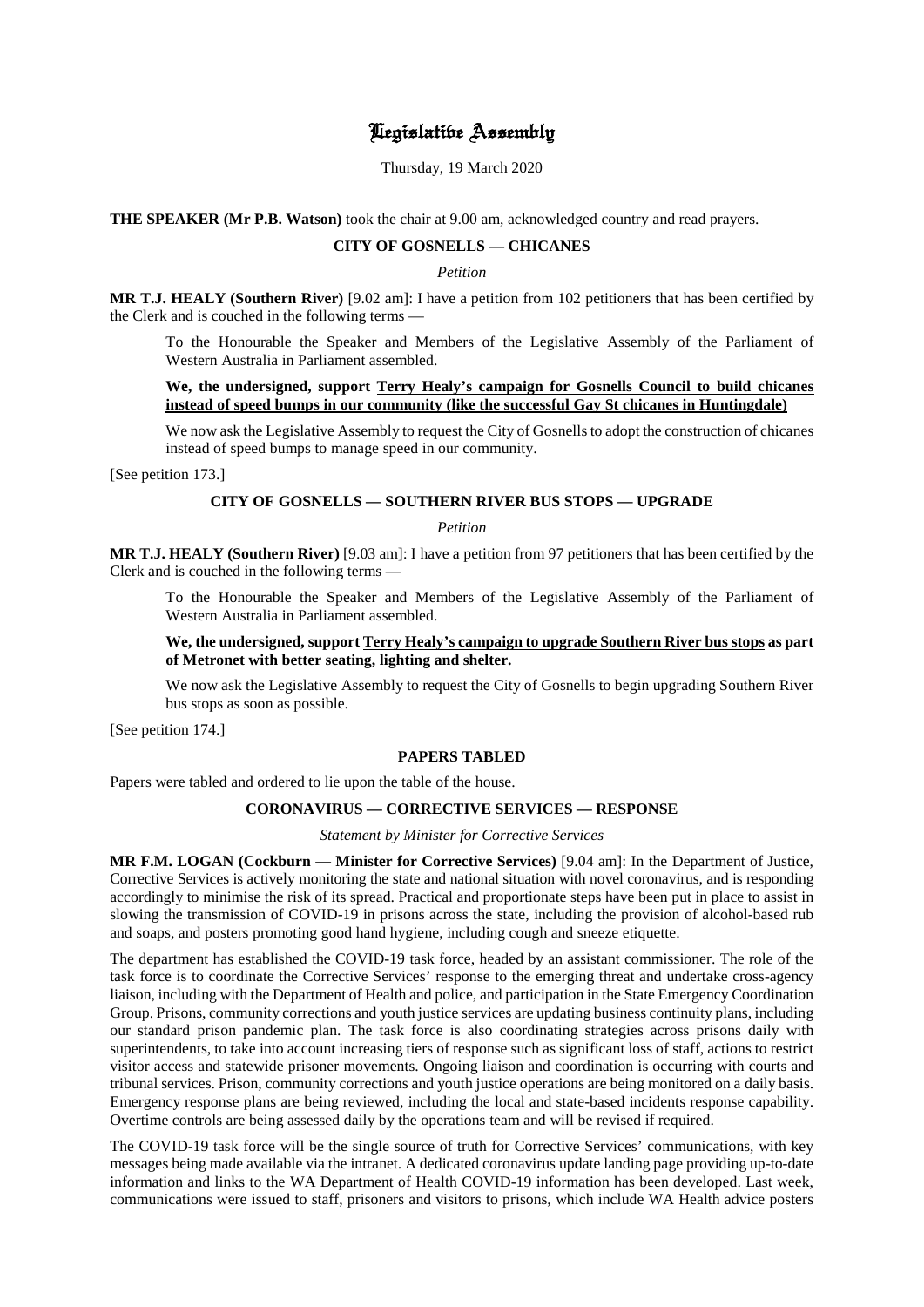prompting good hygiene. Prison visitors are also required to complete a questionnaire on overseas travel and personal health prior to the approval of the visit. Updates are being provided this week based on new advice received from WA Health and the Department of the Premier and Cabinet.

Further advice has been provided to staff about self-isolation. In addition, a number of meetings have taken place with the unions. Correctives Services is also now sitting on the State Emergency Coordinating Group for cross-agency coordination for COVID-19. Stocks of personal protective equipment are sufficient, but are under continuing review. Logistics and supply chains are being prioritised to ensure that essential supplies are maintained to ensure business continuity. Staff have been advised to follow the advice of WA Health, and should they fall into the high-risk category, be symptomatic or have returned from oversees since midnight on Sunday, they should self-isolate for 14 days. Industrial relations and human resources have developed a plan to ensure that staff are able to take leave in the event that they fall into this group.

# **FORRESTFIELD TRAIN STATION — NAMING**

#### *Grievance*

**MR S.J. PRICE (Forrestfield)** [9.07 am]: My grievance is to the Minister for Transport regarding the naming of the Forrestfield train station. As we know, the Forrestfield–Airport Link is a major infrastructure project that is currently underway and nearing the completion of the tunnelling part of the project. It is an incredible project. The technology, effort and everything else that has gone into making this come to fruition are a credit to everyone involved. When we came into government—I think the term was used previously—there was a contract to do the job, but there was no project; therefore, we have pretty much managed the project through its entirety. Along the way, we had to make some changes to what was originally proposed. One of those changes was re-identifying how the land around the station could be used, which resulted in looking to move the ginormous car park that was originally put out the front. We looked at better land use when redeveloping that land, which we were able to do. There was a previous announcement about building a new multi-storey car park so that land could be used as a transport-oriented development. It has recently been identified as one of the Metronet project areas, which is really good for the whole project. One concern with the project has been the working title of the station. It was originally known as Forrestfield train station and has morphed into the Forrestfield–Airport Link, which has become the known reference pretty much throughout the community. The concern raised by my constituents is about the name "Forrestfield". As we know, the location of the station is near the Forrestfield marshalling yards, but it is a fair way from the Forrestfield suburb. It is very close to the suburbs of High Wycombe and Maida Vale. There are a number of other names that people think should be considered for that station. I have been told that the area used to be referred to as "Newburn" as well; I think that was a family from the area. There is a lot of speculation on whether we are going to continue to call it Forrestfield train station or we are going to undertake a process similar to that undertaken for what was called Belmont station but was renamed Redcliffe station.

Over the years, I have discussed this issue a number of times. I raised a grievance in November 2017 in this place, and I have had multiple conversations with the City of Kalamunda on this issue. I let the city know that at a point in time, the Public Transport Authority would undertake a process similar to that undertaken to rename Redcliffe station. The city undertook its own naming process. I thought that was a little bit unusual, because I had explained that the PTA would do that. The City of Kalamunda undertook a consultation process to rename the area. With the development in the area, there will be a new suburb developed around the station, and there was some consideration at the time that the new suburb might have a new name, which would probably then lead to a new name for the station. The city went through a process of coming up with a new name for the suburb, which was a fairly extensive and lengthy process, which culminated in it conducting a survey of local residents. From that survey, the city short-listed a number of names, and Katadjen, Koorliny, Munday, Quenda Grove and Smokebush were determined as being the most popular names for the area. After that, the City of Kalamunda determined that it would not change the name of the area. Technically, the area has been known as High Wycombe. The recommendation from the City of Kalamunda was not to change the name and to continue to call it High Wycombe. The area has now become predominantly known as the Forrestfield–Airport Link station. I am not sure why the City of Kalamunda went through the naming process and then decided not to pay attention to that and made the decision to call it High Wycombe.

Part of the delay in getting to the point of the PTA running its own naming process and community consultation, as it did with the Belmont or Redcliffe station, was waiting for the City of Kalamunda process to run its course, which took an extraordinarily long time. But the other reason it is important to change the name at the right time is the public knowledge of the project. Everyone knows it as the FAL—the Forrestfield–Airport Link. It has had some challenges; everyone is aware of that. There have been delays and we have put back the opening of it; everyone is aware of that. There is concern that if we were to change the name midstream, so to speak, people might think that we are trying to hide something. Now that we are getting towards the end of the tunnelling, it is the perfect time to look at renaming the station.

Can the minister please provide any details on whether and when the Public Transport Authority will undertake public consultation on the name of the station, and what this consultation might entail?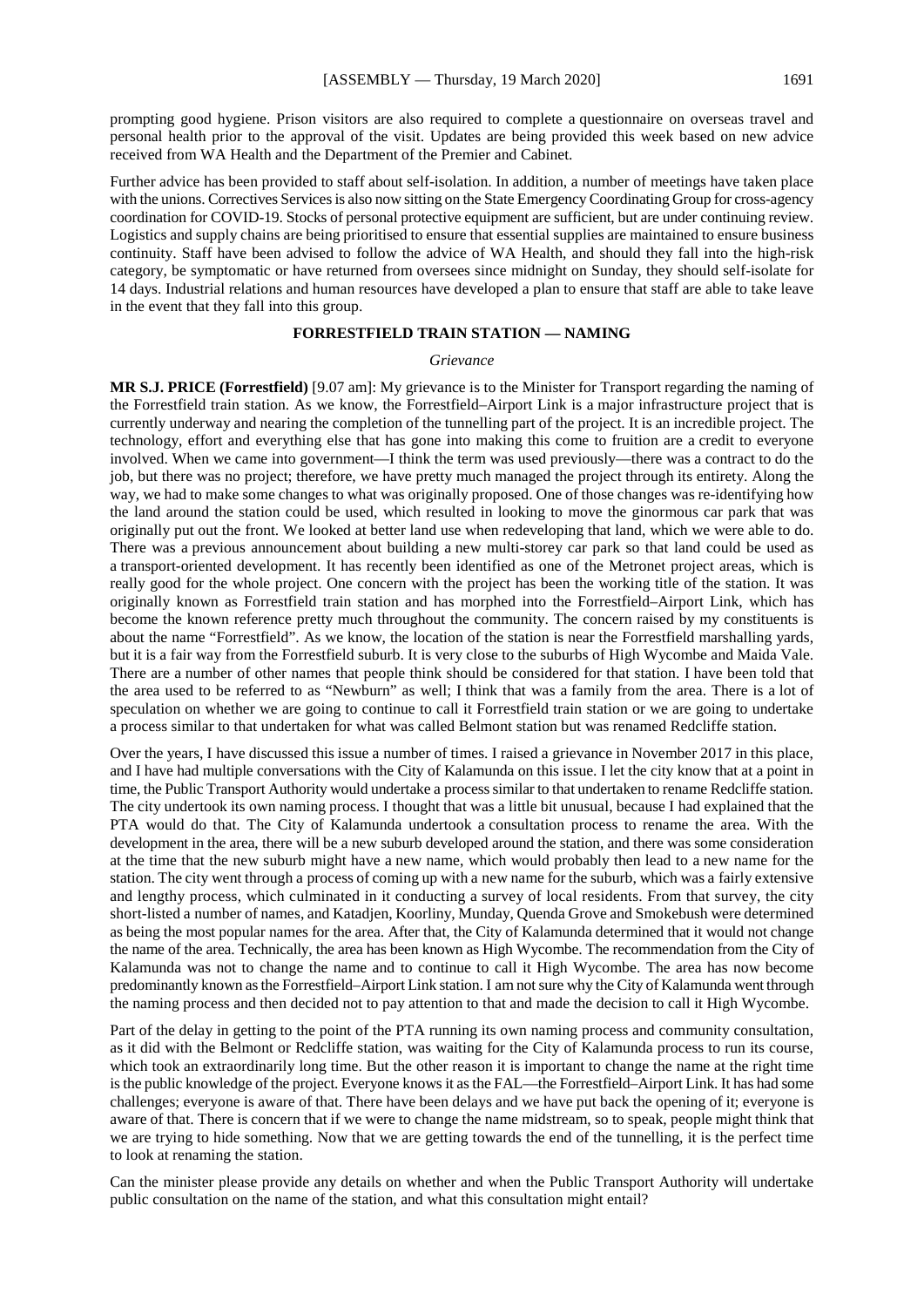**MS R. SAFFIOTI (West Swan — Minister for Transport)** [9.13 am]: I thank the member for Forrestfield. I think he outlined the history of this naming situation very well, but I will go through in particular some correspondence between me and the City of Kalamunda on this.

As the member noted, he has raised this with me, and he raised a grievance in this place about the renaming of Forrestfield station. But I want to point out that, as the member outlined, the station is known as Forrestfield–Airport Link, which is a bit different from the situation of Belmont station. "Belmont" was never in the name, so changing it to "Redcliffe" did not necessitate a change to all the signage and everything on that project. The station is known as Forrestfield–Airport Link; however, as the member has rightly pointed out to me on a number of occasions, the station is not in Forrestfield. Although it could be called the Forrestfield–Airport Link, that station is not in Forrestfield. The member has asked that we undertake our own proper public consultation process similar to the one we undertook that resulted in the name change from Belmont to Redcliffe, and I was very keen to make that happen. However, we also talked to the City of Kalamunda.

The City of Kalamunda wrote to me in July 2018 stating that it wanted to look at renaming the area around the station currently known as the Forrestfield North precinct. Again, as the member outlined, there are two areas of redevelopment: the area right around the station, which is part of the Metronet precinct, and the area over which the City of Kalamunda has been running its structure plan process. Although the city is running the structure plan process, it is not dealing with any of the hardships in that area; it leaves that to the state government. As the member outlined, the City of Kalamunda said to us, "Look, before we look at renaming the station, let us do the public consultation on that suburb name." The area is loosely known as Forrestfield North, and the city asked us to wait until the suburb is renamed before we look at renaming the station. I received a letter from the City of Kalamunda on the naming of the station. It reads —

Consultation with the Public Transport Authority … has revealed the naming of the station is a task undertaken by the Minister for Transport. It is important to note the geographic location of the future Airport Link station has a significant bearing on the name of the station. It is envisaged should a name change occur for the DSP area and surrounding land then the station name would generally follow.

The city basically said that if the name of the area changes, a station name change should follow. The letter continues —

The City is proposing to recommend to Council an extensive community consultation be undertaken to ascertain ideas for the naming of the DSP area.

The letter then states that the outcome of that consultation would lead to the renaming of that area and that the city would seek our advice or cooperation to rename the station. The City of Kalamunda wrote to me in July 2018. I responded later that year thanking the city for its letter and asking it to please keep me informed on what the City of Kalamunda is doing in naming that area. I wrote —

… please continue to keep me informed as the City of Kalamunda's planning and community consultation develops.

I was surprised to see local media reporting that a councillor had urged and demanded that I do something straightaway after that November 2018 letter. I never heard back from the city about the renaming process, but we did some investigation. As the member outlined, the city did go through a public consultation process about renaming the area, and Quenda Grove became the most popular name put forward by the community.

#### **Mr Z.R.F. Kirkup**: Quenda Grove?

**Ms R. SAFFIOTI**: Yes, Quenda Grove. It is interesting. That was the outcome of the community consultation, but then the city went back to 54 respondents and said that the name should not be changed to Quenda Grove and that it should be High Wycombe. That was the public consultation process. I think there was a resolution in February that the city should write to the Premier asking that the name of the Forrestfield train station be changed to High Wycombe.

AsI said, I saw this in the media. No-one from the city contacted me about this public consultation process. Meanwhile, we have given a commitment, as we said in this Parliament, to undertake a consultation process similar to that undertaken for Belmont and Redcliffe, and we will do that. But this whole idea that it was somehow one councillor's idea to have this done is absolutely wrong, misleading and false. When it comes to hardship for individual landowners, the City of Kalamunda says that it is all the state government's responsibility, but when it comes to consulting on a name, the city believes it has sole responsibility. That is what we have with that city.

We are keen to undertake a public consultation process similar to what we did with Redcliffe and Belmont. We will do it properly; we will try to engage the Forrestfield and High Wycombe community and we will do it very soon as we establish what we believe would be the best way to have people complete that survey. Of course, it will be online. We will not conduct forums at this point. We are keen to engage with the community and work with the member for Forrestfield in a proactive way, with him cooperating with government. As he said, this is a magnificent project. We are nearly at the end of tunnelling. I hope some of the issues in the community do not affect the completion of that tunnelling. It has been a challenging project, but we are nearing the end of tunnelling.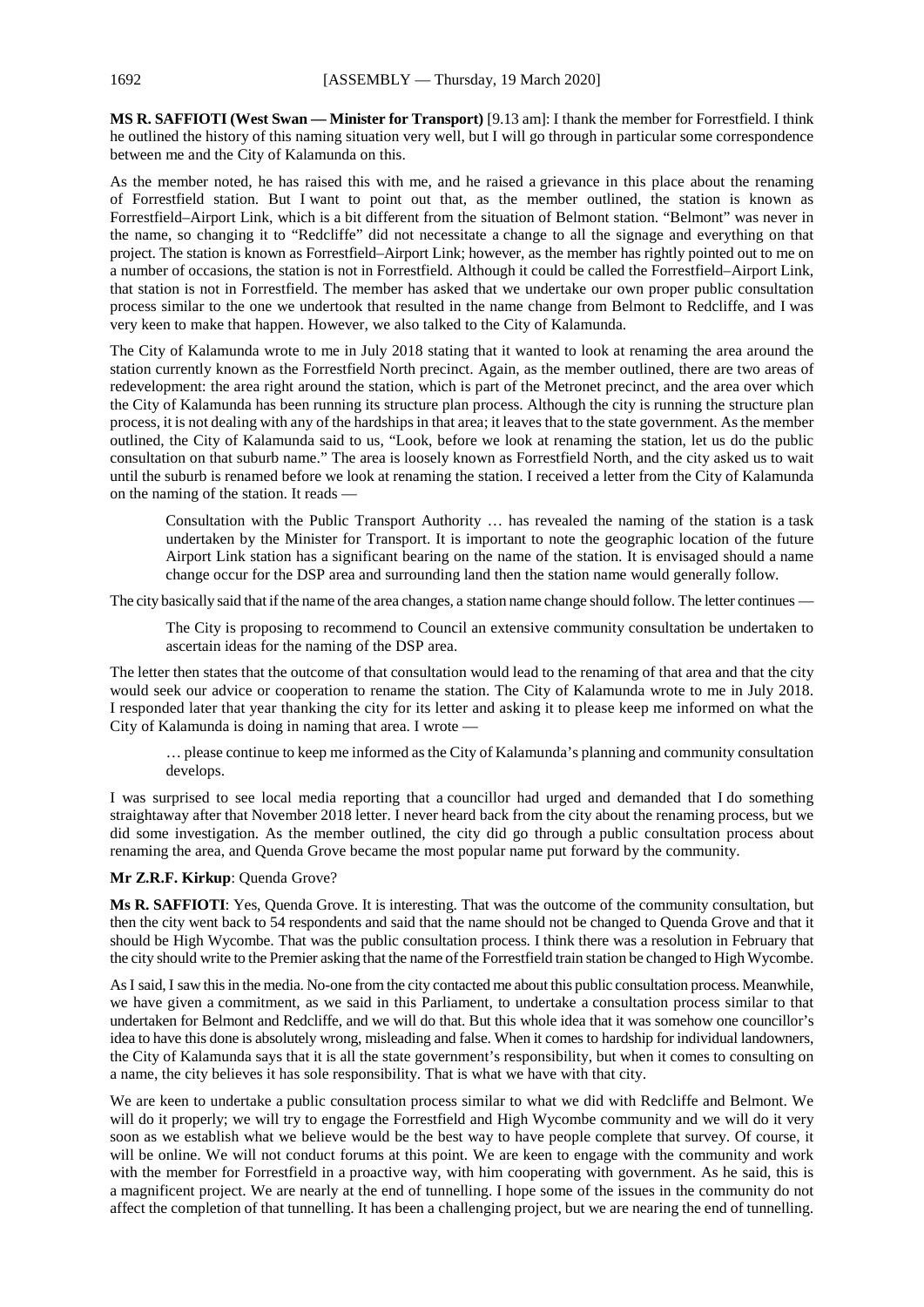In particular, TBM *Sandy* is not too far away. We are very keen to undertake that consultation in conjunction with the member for Forrestfield to make sure that we get a clear answer. I would really like the City of Kalamunda to work with us on these issues and not just play political stunts and political games.

#### **DOG AMENDMENT (STOP PUPPY FARMING) BILL 2020**

#### *Grievance*

**MR T.J. HEALY (Southern River)** [9.21 am]: My grievance is to the Minister for Local Government about the Dog Amendment (Stop Puppy Farming) Bill 2020 before the Parliament. I speak on behalf of the member for Jandakot, Yaz Mubarakai, and I, who are honoured to have kennel districts in our electorates in Southern River and Canning Vale, and in your electorate also, Acting Speaker (Ms S.E. Winton). We also have many responsible animal lovers who are Dogs West members. My grievance is that there is a lot of misinformation in the community that may jeopardise these proposed laws. I proudly stood with the minister and Mark McGowan when we promised to stamp out the cruel practice of keeping dogs in pain and almost permanently pregnant in abhorrent conditions. There is no doubt that these laws will change lives, but there is a risk that these laws may not pass due to the huge amount of misinformation on social media and put forward by some of the opposition parties—crossbreeds in true nature—and I seek the minister's help to ensure that all communities are aware of the correct information.

**Mr R.S. Love**: Bring on the bill.

**Mr T.J. HEALY**: Thank you.

Several members interjected.

**Mr T.J. HEALY**: Keep barking. Thanks.

Several members interjected.

**The ACTING SPEAKER**: Thank you, members.

**Mr T.J. HEALY**: There are currently no laws to stop puppy farms. My office consistently reports dodgy dog owners in my community, not from the kennel zone, and council rangers do their best. However, these tricky backyard breeders know that under current laws a dodgy puppy farmer can keep a dog regularly pregnant as long as it is fed and watered.

Several members interjected.

**Mr T.J. HEALY**: Thank you very much. I know members opposite hate my dogs—they hate my purebred kennels and they hate those who love animals, but please —

Several members interjected.

**Mr T.J. HEALY**: Thank you very much. No, you do not.

**The ACTING SPEAKER**: Thank you, members.

*Point of Order*

**Ms A. SANDERSON**: This is a time-limited debate. Generally, the consensus is that members are listened to without interruption. I would appreciate it if the member was given the courtesy that other members in this chamber are given.

Several members interjected.

**The ACTING SPEAKER (Ms S.E. Winton)**: Thank you, members.

**Mr R.S. LOVE**: Further to the point of order, I think members are objecting to the fact that a grievance has been brought to this house when we have a bill before the house that could be debated.

**The ACTING SPEAKER**: Thank you, member. That is certainly not a point of order. Member for Southern River, please continue and please do not accept interjections. I agree that there is limited time and we need to hear your grievance.

#### *Grievance Resumed*

**Mr T.J. HEALY**: Certainly. They do not even have a point of order—they are barking up the wrong tree.

The proposed standards and guidelines for the health and welfare of dogs in Western Australia state the minimum requirements and recommended practices to protect and promote the welfare of dogs and they adopt Dogs West guidelines of a maximum of two litters in 18 months and a specified maximum in a lifetime. The working group has been listening to Dogs West, and I commend the minister. The goal of this legislation is to stop dodgy, unethical backyard puppy farmers who harm animals and who keep their dogs in pain and misery and pregnant every few months. The goal of this legislation is not about targeting or shutting down the responsible, caring, ethical breeders. The goal is not to stop the great and responsible Dogs West members who care for and love their animals. There is a perception that responsible purebred breeders will be penalised or will need to stop breeding the animals they love. That is simply not true.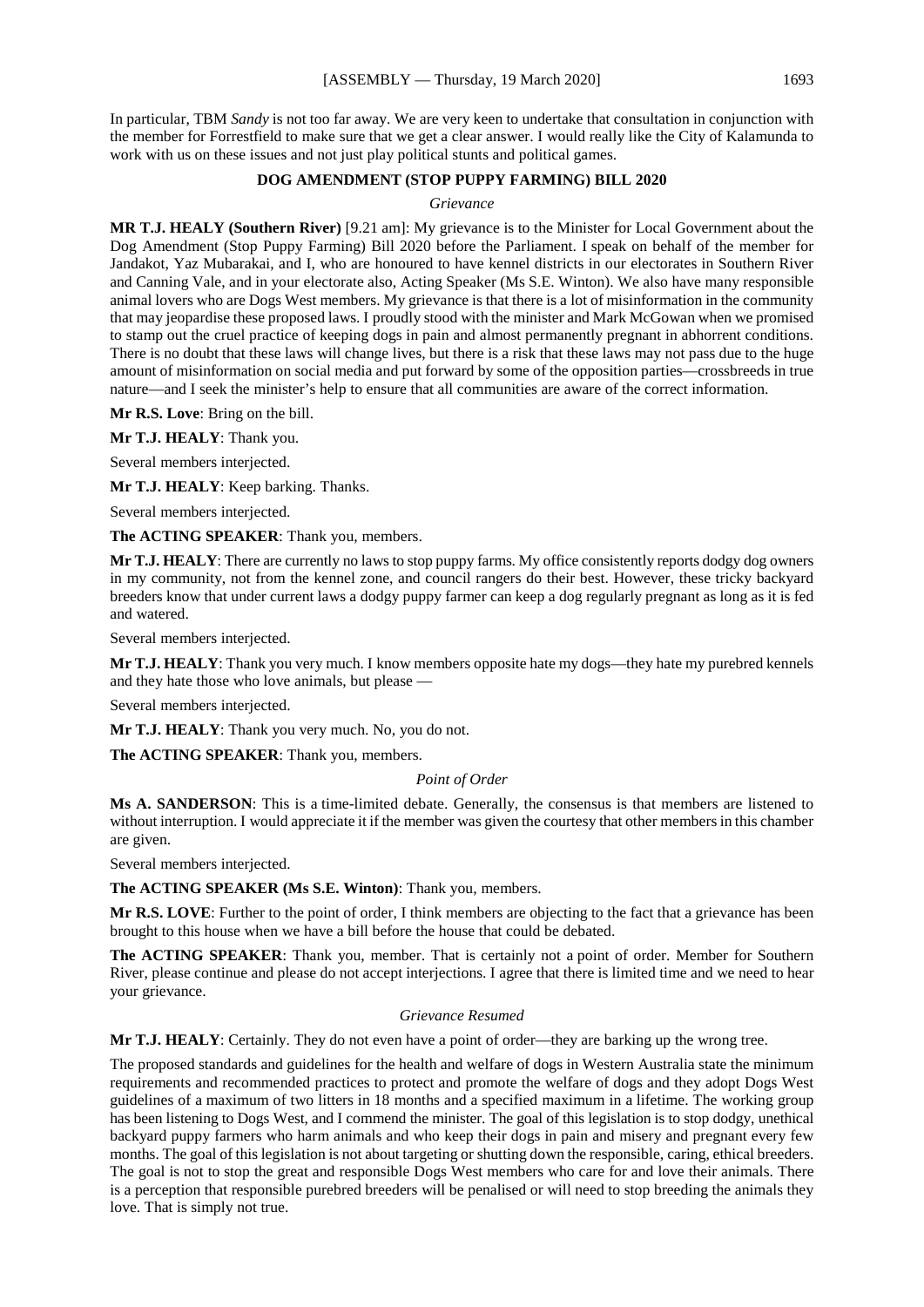The proposed laws before the Parliament to stop puppy farming will, in fact, have very little effect on residents of the kennel zone. Most are already registered with their council and further aspects, such as exemption from desexing, will be minimal. An exemption from desexing is simple to obtain.

I have met with my kennel district. I have consulted and I have knocked on their doors. I have met with Dogs West. I personally doorknocked over 200 homes in the kennel district in 2018 and 2020. I proudly doorknocked in Ranford Road, Cairn Road, Talbot Road, Corncrake Court, Furley Road, Matison Street, Terrier Place, Cormorant Court, Passmore Street and Tamby Court. I will keep talking with and listening to my kennel zone and my residents. I doorknocked half of my kennel district in 2018 before consultations closed so that I could increase the number of my residents making submissions, which was a great success and it is reflected in the laws before the Parliament. I spent the past three weeks trying to finish doorknocking the other half of the kennel zone to help provide the correct information about what is proposed in those laws and to discuss with my district what is important to them.

Not everyone supports all the proposals, but there are many things that most of us—not all; I do note the Liberals agree on. We all agree with shutting down dodgy people who keep their dogs in pain. There is consensus on adopting the Dogs West recommendation of the maximum two litters in 18 months. We all agree with the part of this bill that makes it illegal to sell dogs in pet stores. That attacks the puppy farming industry and drives up its market. We will keep chasing them and stamping out their business.

We have some amazing purebred dogs in the kennel districts of Southern River and Canning Vale and around the metropolitan area and around Western Australia. Overall, very little will change for kennel zone residents who are members of Dogs West and members of the Australian National Kennel Council under the proposed laws. Again, exemptions from sterilisation, desexing, will be relatively simple to obtain. Members should remember that there are no registered breeders under this legislation. An approval to breed, which does not mean that someone would need to breed, would be given to kennel zone residents who breed or show dogs or have performance dogs, or live in residential areas with their forever families on breeders' terms just to exempt them from sterilisation. It does not mean that they have to breed, although I acknowledge that some of my residents would prefer some further terms, or clarification on terms—for example, an approval to keep an unsterilised dog. Dogs in their forever homes on breeders' terms or breeders' contracts are also a key part, and they will continue. Wherever the dog lives, its human registers and applies for the exemption from desexing and the existing council rules apply. It will also be simple to obtain an exemption from sterilisation from a vet on health grounds.

As the minister and I know, kennel zone residents and responsible Dogs West members are not the intended target of these laws, and the councils do not intend to expend more resources in the Gosnells kennel zone to stop puppy farming. Existing council bylaws remain for boarding kennels and the registration of dogs and inspections, but for those who buy properties in the kennel zone, to puppy farm or harm animals and pretend to be responsible breeders, their business will not survive under these laws.

The great majority of our kennel zone residents are responsible, ethical dog owners and dog lovers, who have been doing the right thing by their animals for years and we commend their example. Most will already be registered with their council as having kennels and having dogs registered at their properties and those regular council inspections will not be altered. I acknowledge the many kennel zone residents who are Dogs West and ANKC members who have set the example for ethical and responsible care of their animals and who put in some fantastic submissions. I also acknowledge that many Dogs West members would like to get an exemption, but many members also do not want to hand all their details to the central administration.

These laws are important for my residents, in and out of the kennel zone, and they are important for anyone who loves dogs. What can we do to get these laws passed and help stop those who are in favour of this abhorrent practice of puppy farming?

**MR D.A. TEMPLEMAN (Mandurah — Minister for Local Government)** [9.28 am]: I thank the member for Southern River for his grievance. This is an important grievance. I also recognise the good work he has done and continues to do, particularly in speaking to his constituents, Dogs West members and others about the legislation that we intend to progress through the house. As the member is aware, in Western Australia approximately a third of households own a dog and indeed dogs remain a very important provider of companionship for many Western Australians. Of course, ensuring that our dogs are healthy and that their wellbeing is considered is important. As the member knows, dog breeding in Western Australia is not regulated at this point in time; the member has highlighted that. Over the past number of years, the community has raised concerns about the breeding of dogs, including the practice of puppy farming. I think everyone understands the abhorrence of puppy farming. It is an abhorrent practice because, as we know, the practice does not produce healthy pups and dogs and it does not ensure that people know what they are actually buying when they buy a pet. Dogs West breeders have a great advocate in the member. The fact that he has extensively door knocked and continued to have ongoing conversations with his constituents who are Dogs West members and local dog breeders is wonderful.

I want to highlight the history of why the Dog Amendment (Stop Puppy Farming) Bill 2020 is in this place. In 2015 a steering committee was set up and chaired by the member for Maylands. It worked with the various stakeholders on this issue of puppy farming. The recommendations in the 2015 report, which was extensive, helped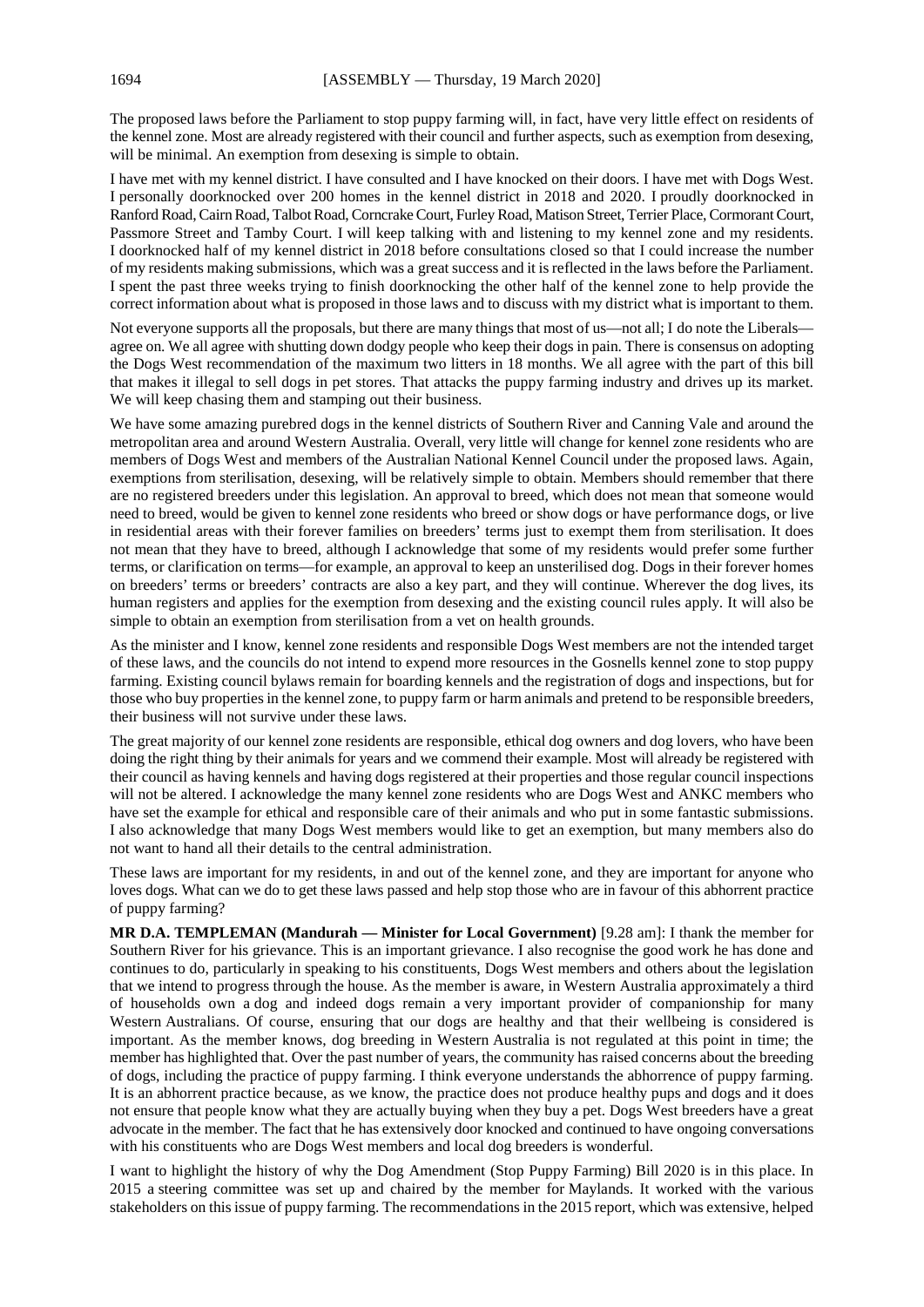to frame the government's stop puppy farming policy in 2016. The focus was on the introduction of mandatory dog sterilisation; standards for breeding, housing, husbandry, transport and sale; and a centralised registration system. It also enabled the transition of pet shops into adoption centres. We took this policy to the election in March 2017. It highlighted the key elements that we wanted to progress to deal with the puppy farming issue.

As the member knows, once we were elected, I established the Stop Puppy Farming Implementation Working Group with the member for Maylands as the chair. I acknowledge the tremendous advocacy that she has continued on this issue. That working group included key stakeholder members including a representative from Dogs West. The first meeting of the working group was held in November 2017. Its meetings progressed through to last year and included an extensive consultation period. In the nearly 5 000 submissions that were received, 77 per cent supported mandatory dog desexing, 87 per cent supported a centralised registration system, 61 per cent supported the transitioning of pet shops into adoption centres and 94 per cent supported having mandatory standards for dog breeding, housing, husbandry, transport and sale. That consultation process was one of the biggest that I have experienced in my 19 years in this place. Dogs West is of course an important stakeholder;I recognise that. It provided input into the consultation process as well as its membership on the working group, and it is valued.

Consideration has been given to some of the issues that Dogs West has raised and they have been addressed in the legislation. For example, concerns were raised about the impact of early sterilisation. As a result, sterilisation will be required only when dogs are two years of age, not six months of age, which was originally under consideration. Strong representation was also made by the Australian Veterinary Association on that issue. Sterilisation will not apply to dogs registered prior to the legislation coming into effect. Again, a concern was raised about that by some of the member's constituents through Dogs West. Approval to breed will be a one-off application that applies to all current and future dogs owned by that person. We do not want this to be an onerous process; it will be a one-off application, not something that is done annually. A person can obtain an approval to breed a dog they wish to keep entire, such as for show or other purposes. We understand where Dogs West representatives are coming from.

These proposals reflect the election commitment that was based on recommendations from a steering committee, which included a number of stakeholder members, including one from Dogs West. The government decided that there should be no exemptions from the requirement for people to obtain approval to breed as this will ensure consistency and transparency of all dog breeders. Dogs West has been included in the consultation process and was invited to be part of the working group. As we know, Dogs West is a private association. Although the Dogs West membership can cancel registration of a member of its organisation, it does not have the power to prevent a person from continuing to breed dogs. That is the essential element of the central registration system. We want to make sure that we can track a dog from birth to death and that we are able to protect that data that should be inclusive of all. I thank the member for his grievance. I acknowledge this issue, and when this bill comes on for debate, of course we will listen closely to the concerns raised.

#### **MANDURAH — CRIME RATES**

#### *Grievance*

**MR Z.R.F. KIRKUP (Dawesville)** [9.35 am]: I rise to deliver a grievance to the Minister for Police. I appreciate the minister taking my grievance this morning. This grievance is largely about crime, which comes under the minister's portfolio, and police numbers in my district of Dawesville and across the City of Mandurah more broadly. Unfortunately, I, together with the member for Hillarys as the shadow Minister for Police, had a crime forum scheduled in my district on 2 May. Given everything that is going on with COVID-19, that has been postponed until a date that is yet to be fixed. I am very grateful to the member for Hillarys for his continued support in addressing local crime issues in our community. Although the crime forum has been suspended and a lot of attention is being paid, and rightly so, to the COVID-19 response, that does not mean that crime is not an issue in our community. It is an issue that should still be raised with the minister.

In August last year, members would be aware that together with the Leader of the Opposition and the member for Hillarys, we held a crime rally in Mandurah. More than 400 people turned out to that rally. It was a significant turning point in the attitudes of our community members who went from putting up with the increase in crime in our community, to demanding action from the government. I am pleased to say that at the time we had a response from the government: a surge in police numbers. I know that because police officers out of uniform came to my office and told us that there were more police on the street in Mandurah for a small period. Unusually, crime went down during that time! Who would have thought it? We had more police on the street and the crime rate went down; that is exactly what we are continuing to ask for from this government. Unfortunately, after our very small, time-limited campaign, the additional police numbers were withdrawn and the crime rate went back up again, so much so that it has become more noticeable now. Local businesses and residents continue to complain that crime is still an issue in our community.

I asked some people right across Mandurah what they thought about crime. I have some anecdotes here—I appreciate that they are anecdotes. Nonetheless, they are concerns from residents that I would like to raise in this house because we will not be able to do that at our crime forum that was originally scheduled to occur on 2 May. Karen, who lives in Dudley Park, had a \$90 000 boat stolen from her business and also had her home in Dudley Park broken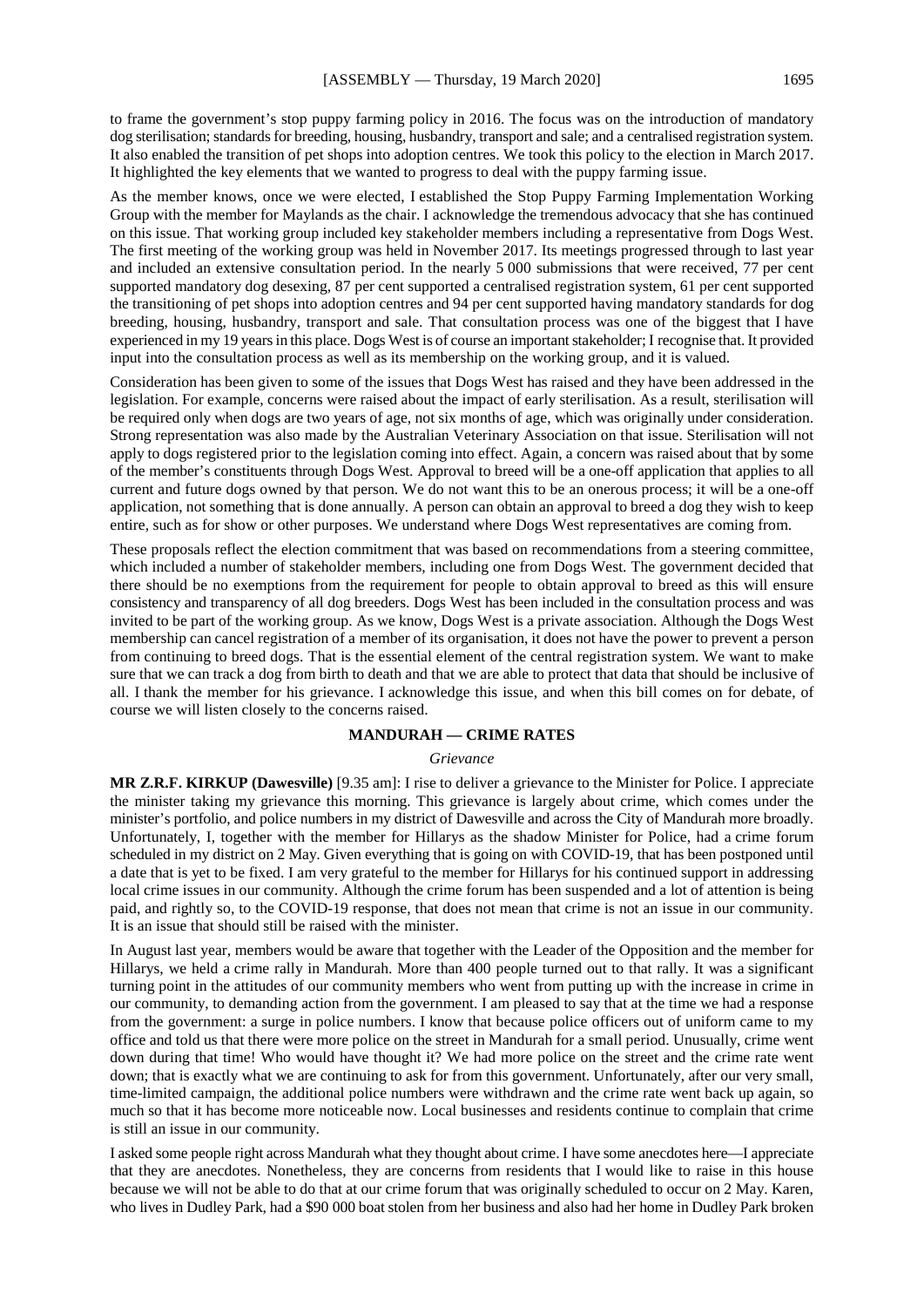into. Sandra, who lives in Pinjarra, said that she no longer goes to Mandurah Forum, the foreshore or Smart Street mall area due to safety and security concerns. Brooke in Meadow Springs said, "The only changes we have seen is that of growth and crime in Mandurah." Laura, who lives in Silver Sands, said, "My partner and I witnessed someone breaking into our neighbour's home. It is their holiday home and they were not in residence at the time. This is the fourth or fifth time in roughly four months that that home has been targeted." Beckie from Dawesville said, "I have lived in the Mandurah area for about five years. In that time, my family has had a home broken into, then my husband was king hit from behind near Smart Street mall. A police report was made but we never heard back about that or had a phone call to let us know what was going on. My oldest daughter moved out into her own place for the first time, only to move back home with us because her home was broken into three times within the first few months." Colin, who lives in Madora Bay, said, "In central Mandurah the antisocial behaviour is getting worse. We no longer shop at Woolies downtown or anywhere near the Smart Street mall." Marg from Halls Head said, "We feel unsafe walking around the City of Mandurah." Tony said that his business was robbed and that \$50 000 of electrical cables were removed and damaged from his construction site in January this year. Barbara in South Yunderup said, "I was a victim of a home invasion in October and was held up with a machete by one young fella. His mate held a knife to my throat. They stole money, jewellery and my confidence."

These are the stories that we are getting from people from right across Mandurah who remain concerned about the level of crime in the community. When we held the rally in May, we made one simple demand, and that was for more police on our streets. That is all we wanted. The police in Western Australia, and in Mandurah in particular, do an exceptional job, so much so that we just want more of them. That is exactly what we want. It was not just the 400 people on the foreshore in Mandurah and me saying that. I appreciate the minister would argue we are politicising this, but it is not politicising the situation to care for and be concerned about the welfare of the people in my district. It is not just us saying this and it is not just about the anecdotal evidence I have presented to the chamber; the City of Mandurah is also saying this. The City of Mandurah met the Minister for Police at a private forum—not a public one—in, I believe, October 2019. I am very interested to know why the minister would not face up to the people of Mandurah. The City of Mandurah raised five key points at that private forum. The city wanted to see a WA police mental health co-response in Mandurah as a priority, a trial of intensive outreach services for those who are hardest to assist, proactive patrols by police in the city during peak periods for an extended time, increased access to drug treatment services, an improved connection between the police and the city's security, and a commitment to seek prohibitive behaviour orders for those who commit crimes that display serious antisocial behaviour in our community. That is not just me or the hundreds of residents saying it; it is the City of Mandurah saying it, together with a number of people who were invited to that closed-door meeting. I was not invited to that meeting. Of course, the minister could not have a dissentient voice in the room. Even after the City of Mandurah made those five demands, we still have not seen a response. It is remarkable that, unfortunately, crime continues to be a significant concern for our community as we stand here in March 2020 after those demands were made in October and the rally was held in August last year.

This is not the first time that I have raised the issue with the Minister for Police. I hope that the minister will give us a genuine commitment today that the government will actually pay some attention to Mandurah and increase the number of police officers in our community. Future conditions are uncertain and the one thing people are very concerned about is their safety and security. Police are at the forefront of that. Mandurah is already suffering from an increased level of crime and is seeing more police removed from its police station. The minister and the government are unwilling to engage with the community and they want to hold closed-door meetings rather than meet with the community. I hope that we see some action on this and that the minister's contribution today will be earnest and considered and reflect the concerns of the people of Mandurah who have suffered long enough from a government that continues to ignore us and our concerns about crime and antisocial behaviour in our community.

**MRS M.H. ROBERTS (Midland — Minister for Police)** [9.42 am]: What an entirely political diatribe. The member for Dawesville made a few assertions but without providing any evidence to back up what he was suggesting. He continually suggests that crime is going up in Mandurah and that it is somehow a huge crime hotspot in the metropolitan area. That does nothing at all for the reputation of Mandurah. He does not quote any statistics because he is too embarrassed. If he looked at the long-term statistics and saw what has happened to reported crime in Mandurah from year to year, he would see that crime peaked by a long way back in 2015–16, during the last financial year when the former Liberal–National government was in office. The Liberal–National government split the police force into two and took people away from the frontline duties and, effectively, halved the frontline service by putting people into desk jobs—the local policing teams—and had only half the number of police responding to incidents. When the member for Dawesville's leader—the Leader of the Opposition, Liza Harvey—was Minister for Police, she took away the Mandurah policing district. It lost district status. Mandurah also lost its traffic unit. What has happened since we came to government? We put more resources into the Mandurah district. In fact, we created the Mandurah district. We have a specific focus on Mandurah. With district status comes all the units that a district gets, including, for example, a family and domestic violence team specifically for the Mandurah district. Mandurah would not and did not get that under the former government when the now Leader of the Opposition, Liza Harvey, was Minister for Police. The Mandurah district now also has its own traffic unit.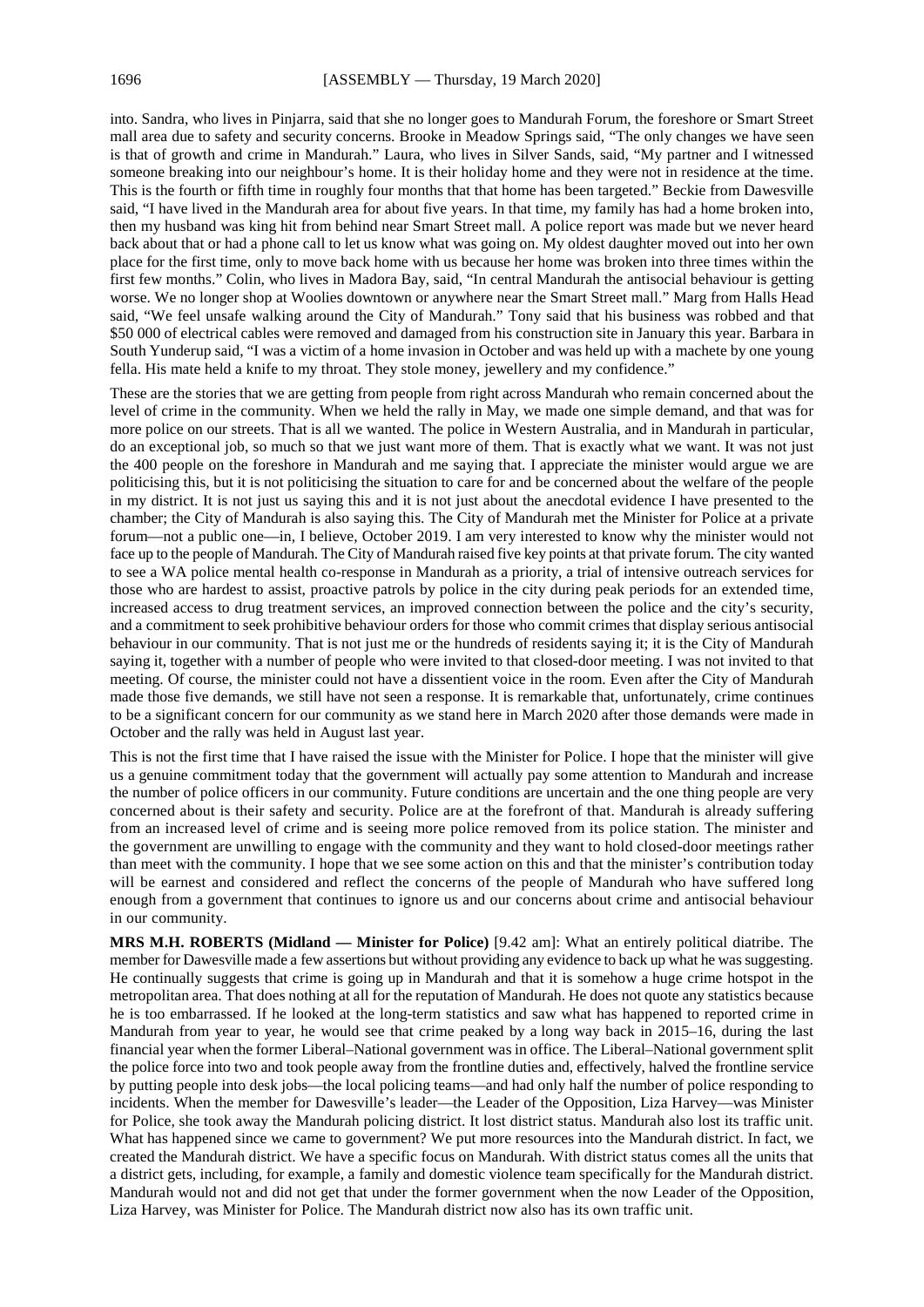What we have heard today is a number of anecdotes from victims of crime. For a long time, year in, year out, I have heard very similar anecdotes from victims of crime from right around this state. Whenever any of us put out a questionnaire to our electorates and ask people whether they have concerns about any issues, anyone who has been a victim of crime will list that because anyone who has been a victim of crime is distressed by that. However, the member for Dawesville seeks to use that for his own political advantage.

#### **Mr T.J. Healy**: It's very disappointing.

**Mrs M.H. ROBERTS**: It is very disappointing. In these challenging times, I would have thought he could make a more sensible contribution to Parliament today rather than try to whip up fear in his community. He talked about me having a closed meeting with the City of Mandurah. My recollection is that there were 20 people around the table, including traders representing the mall. The member complained that he was not invited, but it is not his electorate or shadow portfolio. Why would I invite that loudmouth troublemaker who does not want to make a sensible contribution? I wanted to talk to people on the ground.

#### **Mr Z.R.F. Kirkup**: Hold a public forum.

**The ACTING SPEAKER (Ms S.E. Winton)**: Member for Dawesville, I call you to order for the first time. You will not interrupt.

**Mrs M.H. ROBERTS**: I did not set the terms for this meeting. I understand that the member for Mandurah, who does a fantastic job, and the mayor and others wanted to have a productive discussion with senior police and me, as the minister. They did not want the meeting to be party political. They did not want someone there who was just trying to whip up a story in the *Mandurah Mail*. They wanted a sensible discussion and proactive strategies.

We restructured the police model so that we have more police able to respond to incidents and we restored the Mandurah district with a focus directly on Mandurah. On Monday this week, I had a meeting with Deputy Commissioner Dreibergs. We talked specifically about a range of policing issues and he told me about the success of Operation Heat Shield. Significant extra money has been put into police overtime and police resourcing over the summer period. We know that a lot of people are out and about in beautiful towns like Mandurah during the summer. Whether they are in the mall or on the foreshore, people are out and about enjoying that lifestyle, and over the summer period, that brings with it issues for police. That occurs worldwide. Unfortunately, sometimes when people drink and enjoy themselves outdoors, they get themselves into conflict, so we need a strong police presence. Deputy Commissioner Dreibergs said that the police kept up the additional policing in Mandurah and had excellent results over the summer period of December, January and February. Things are tracking better in Mandurah. Does that mean no-one will be a victim of crime in Mandurah? No, it does not. However, it does mean that compared with the same time last year, we are seeing some significant reductions in crime. We are also seeing a stronger police presence in Mandurah's CBD. Deputy Commissioner Dreibergs assures me that that presence has been maintained across Mandurah. Although the member for Dawesville may have a very negative view, that view is not shared by others. We have continued to resource Mandurah. I note that the peaks in all crimes were achieved during the former government's term in office. Since then, crime has largely come down. We have made a special effort to focus on a range of crimes in Mandurah.

#### **CABINET-MAKERS — PROGRESS PAYMENTS**

#### *Grievance*

**MRS A.K. HAYDEN (Darling Range)** [9.49 am]: I thank the Minister for Commerce for taking my grievance today. My grievance relates to the negative impact of the current restrictions placed on small and family run cabinet-making businesses due to the limitation on the amount they can request as a deposit and the inability to receive progress payments. As the minister is aware, we are entering a critical time for small businesses in the wake of the COVID-19 pandemic. Many sole traders and small business operators were already doing it tough and are now facing more hardship, and I have grave concern for all of them. This week, I was disappointed to learn that the state government's stimulus package has overlooked small and family-run businesses, along with sole traders. In response to my question on Tuesday, the Premier said his government would examine measures to cut red tape to support small businesses, but so far, nothing has been done. To me, there is a clear example of what government could do to support small businesses through the proposed amendment to the Home Building Contracts Regulations 1992. It is a frustrating problem with a simple solution that would go a long way in supporting a struggling sector.

I wrote to the minister about this matter on 24 February; however, I am using this opportunity today to raise it directly with the minister. To refresh his memory, currently cabinet-makers are allowed to charge homeowners only up to 6.5 per cent deposit when dealing directly with them for contracts worth over \$7 500 and are prevented from charging progress payments until materials arrive onsite. Unlike other tradies within the homebuilding industry, cabinet-makers largely complete construction within their factories and the materials can be delivered only prior to installation. For example, as soon as a roof carpenter has materials delivered on site, they can start receiving progress payments, unlike cabinet-makers, who build their fittings on their own property and therefore cannot charge progress payments. The effect of this is that cabinet-makers must shoulder the cost of materials, wages and other overheads until installation is complete. They then risk customers withholding payment or delaying installation,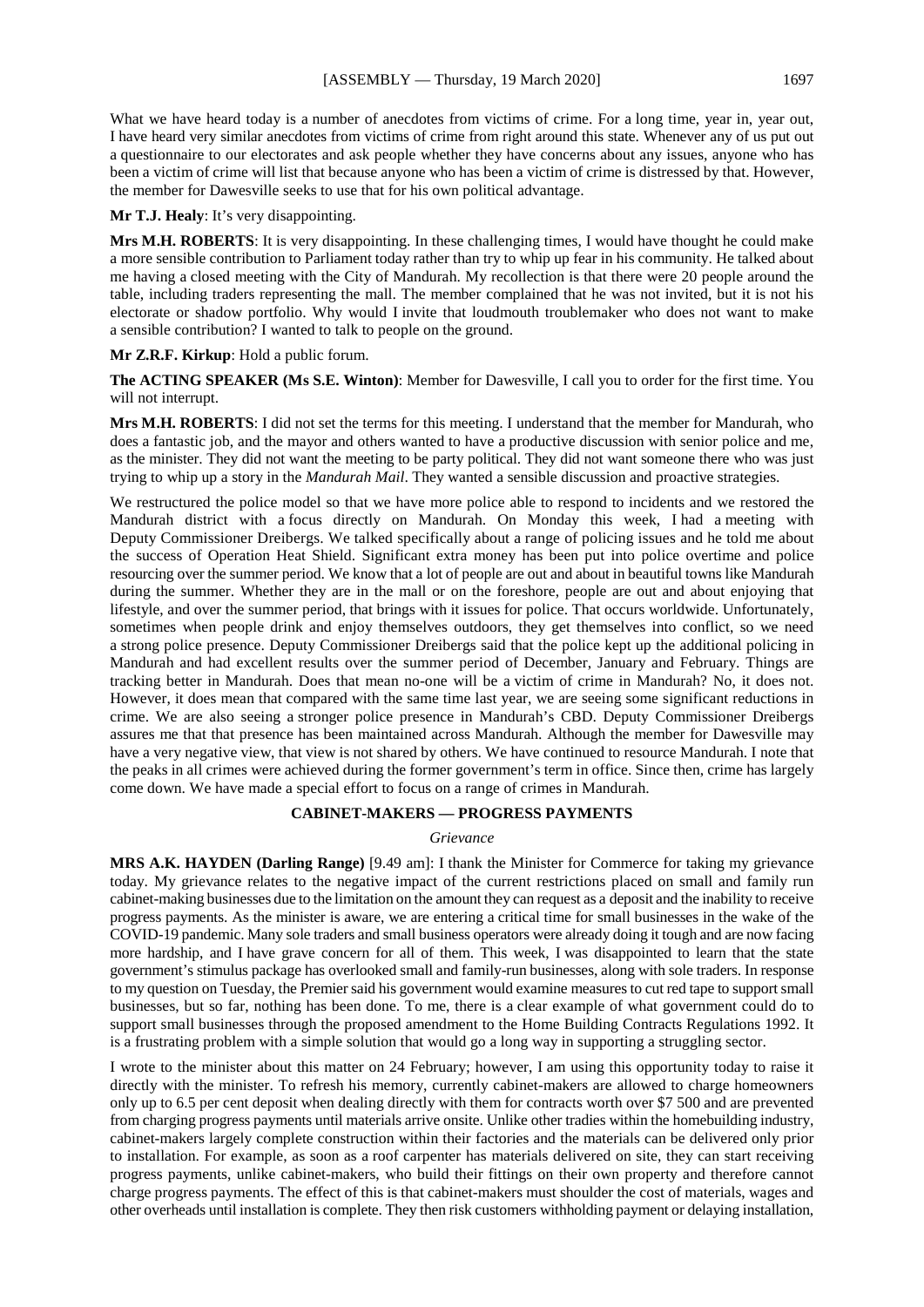placing many small cabinet-making businesses under great pressure while they wait for payment. The proposed amendment to the Home Building Contracts Regulations will increase the deposit cabinet-makers can charge from 6.5 per cent to 20 per cent, which is strongly welcomed by the Cabinet Makers Association of Western Australia and me, and I congratulate the minister on that. However, the amendment does not address progress payments, which is of great concern within the industry.

Last month, I heard from a cabinet-maker who said he was nearly forced to close his business over Christmas due to two owner builders delaying their installation date by two months. Despite the kitchen, bathroom and laundry cabinets already being built and all appliances and accessories ordered and paid for by the cabinet-maker, he was unable to receive any payment until the installation. According to my quotes, the cabinet-maker said, and I quote —

We had \$400,000 worth of business booked in for the following year, but we still nearly had to shut the doors through no fault of our own.

I had to personally draw money from our home loan to get through until January/February.

Most of the cabinet making industry closes for around 2-3 weeks at Christmas, so all our staff needed to be paid plus all our suppliers.

If we had a further 20% to 30% progress payment system once all materials where ordered and cabinets are being made this would not have been a problem.

While the delay was due to both houses not being ready for cabinetry, rather than being the fault of any particular party, it was the cabinet-maker who had to bear the cost and shoulder this burden due to the delay. If he had been able to charge progress payments at appropriate times such as when materials were delivered to the factory and again once construction was complete prior to a final payment upon installation, the burden on his business would not have been so great and it would still have been an equitable process for his customers. I have heard from a number of cabinet-makers with similar stories and I share their concerns regarding the effect these restrictions are having on their businesses.

Minister, please note that this was before the escalation of COVID-19 in WA. Just this week, I heard from the Cabinet Makers Association that with the impact of COVID-19, they expect many job losses, early retirements and businesses closing within their sector. It will only get worse if immediate action is not taken. The cabinet-makers who had already faced closures over Christmas must now be on a knife's edge from losing their businesses and having to tell their employees that they no longer have a job. Nearly every sector will suffer during this difficult time and it is up to the state government to do everything it can to support those who are most at risk—that is, our small and family-run businesses and sole traders. Every solution needs to be grabbed with two hands and implemented immediately to ensure that our local businesses and the hardworking people they employ can keep going through this time. More needs to be done across the board, but action can be taken to support individual sectors. I am begging the minister to consider amending the Home Building Contracts Regulations to support our tradies and our small family businesses. I appreciate the proposed increase to the limit on deposits, and, again, thank the minister. However, I ask that he also consider allowing businesses such as cabinet-makers to charge progress payments in line with cabinetmaking operations. Please support our small businesses and please support our tradies now. Thank you.

**MR J.R. QUIGLEY (Butler — Minister for Commerce)** [9.55 am]: I thank the member for raising this in Parliament. It is appropriate that she raise it because it is an issue for the industry and the member for Darling Range has properly brought it to the Parliament. The member for Darling Range, in fact, wrote to me by letter dated 21 February 2020, which hard copy was received in the minister's office on 3 March, but an email copy came through just before that. I pride myself on having a policy in my office that all correspondence will be answered within the month because there had been complaints that heads of jurisdictions would write to the former Attorney General and never ever receive a response. I can only put that down to the fact that my predecessor was prescient in relation to COVID-19 and went into self-isolation about eight years ago! However, a serious issue has been raised and requires balance. I had prepared the response to the member for Darling Range prior to me having notice of this grievance this morning and I will sign it and give it to her.

In the construction area, a whole lot of problems with payment have never been attended to and this government is committed to assisting subcontractors and small businesses in this state and will soon be introducing legislation called the security of payment legislation, which will speed up, generally, the payment of subcontractors in home building contracts. However, it does not apply to the residential sector. The problem raised by the member for Darling Range is complex, and this is it: the member for Darling Range has come in here and advocated on behalf of the Cabinet Makers Association of Western Australia. However, on the other end of the scale of justice sits the consumer. When a contract is entered into for cabinet-making, the Home Building Contracts Act limits the deposit to 6.5 per cent of contract. Problem: when cabinets are being constructed offsite, they are not the property of the homeowner, nor are they on the site of the home under construction. When a house is being built, anything attached to the land becomes part of the land, and, if the builder goes broke, he cannot take down his bricks, take them offsite and reverse the delivery. Cabinet-making, which is crucial to the industry, is done offsite. Until it is delivered onsite, and handed over to the builder of the house, be it—what do you call it, an owner–developer?

**Mrs A.K. Hayden**: An owner–builder.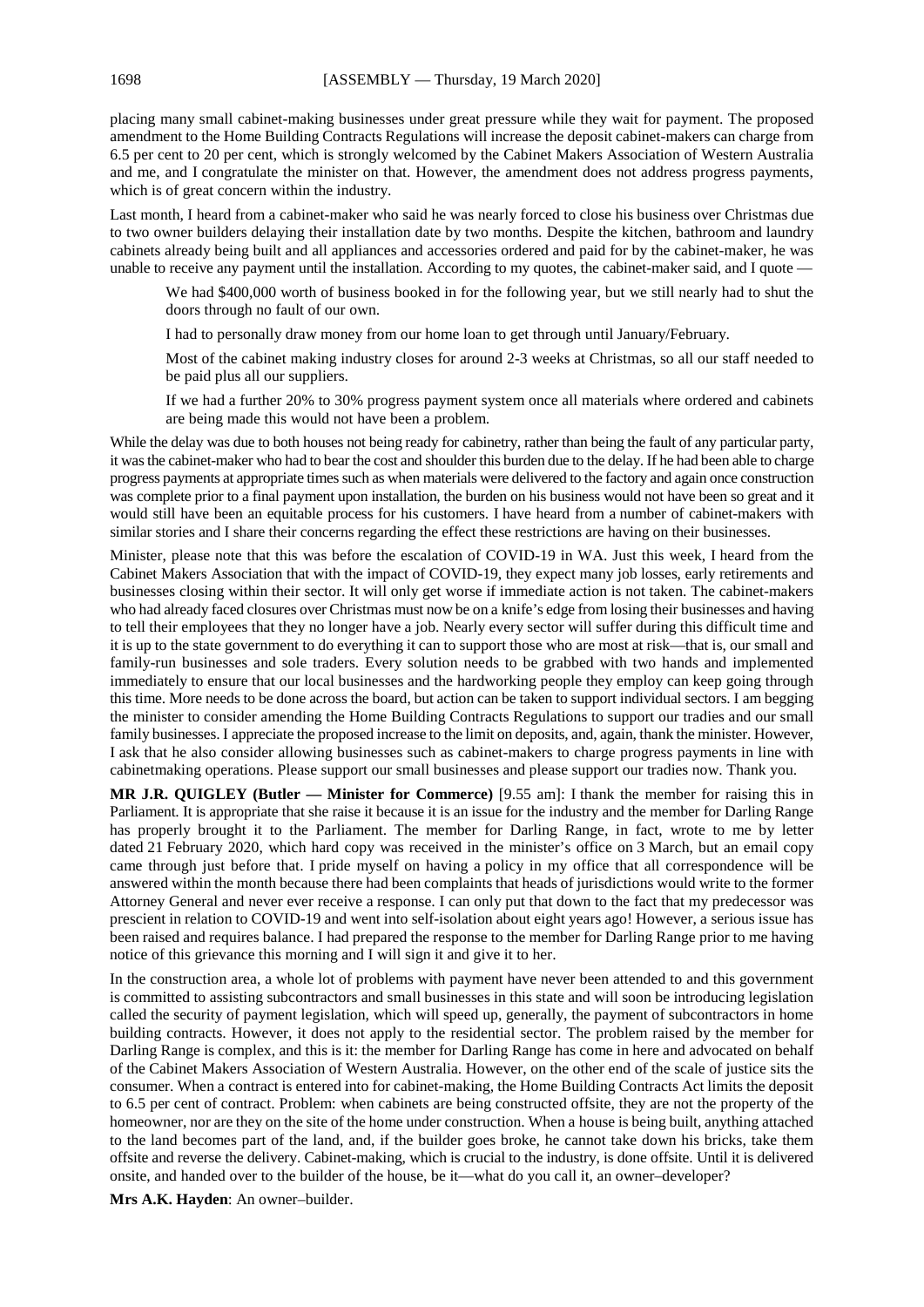#### **Mr J.R. QUIGLEY**: Thank you, member for Darling Range.

If it is an owner–builder or whether it be a building company, it remains the property of the cabinet-maker. The owner–builder or the building company has no claim over that. If progress payments are made and the cabinet-maker becomes insolvent, the home builder cannot go to the cabinet-maker and ask for what they have paid for and what the cabinet-maker has done so far, because it is not their property; it has not left the possession of the cabinet-maker.

There is another problem. In terms of progress payments, what staging is there for progress payments? That can be under the contract, of course, as it is in a home building contract when a progress payment is made when the building hits plate high or at lock-up. But there is no realistic chance that the homeowner can access the cabinet-maker's factory to check on the progress of the cabinets and, therefore, they will not know whether they are genuine progress payments. This is a complex area. As the member would be aware, in July 2019, I signed off on the department conducting a review of the situation concerning cabinet-makers. That was decided upon to bring us into line with other jurisdictions. This is not solely a Western Australian problem; it is throughout the jurisdictions. The review showed that other jurisdictions have lifted the deposit to 20 per cent. I also instructed the department to draw up regulations in accordance with that report to bring us into line with other jurisdictions of Australia. I hope to table those regulations—I hope that they are not disallowed—in May. I am told by the parliamentary draftsman that that it is in the queue, behind the animal trespass regulations.

The Cabinet Makers Association of Western Australia has welcomed that, but, of course, is dissatisfied that it will not encapsulate progress payments. At the moment, we cannot see a way around that situation—that is, to introduce progress payments—because the cabinets are three-quarters finished and still remain the property of the cabinet-maker. If the owner makes a payment when the property is still in the factory in circumstances of insolvency, the consumer will lose everything. Those progress payments shift the risk from the cabinet-maker to the consumer, and that is not a step we are ready to take at this stage.

# **TEMPORARY ORDER**

*Motion, as Altered*

#### **MR D.A. TEMPLEMAN (Mandurah — Leader of the House)** [10.02 am] — by leave: I move —

That if, following agreement with the party leaders or members deputed, the Premier or one member deputed advises the house that it is necessary to pass urgent legislation or undertake any other immediate business arising from or in connection to COVID-19, the following temporary order shall apply —

- (1) bills to be introduced without notice and to proceed without delay between the stages;
- (2) messages from the Legislative Council to be taken into consideration on the day on which they are received;
- (3) on any sitting day, and after first consulting with the party leaders or their representatives, the Speaker may dispense with —
	- (a) the requirement for giving notice for a motion;
	- (b) private members' business;
	- (c) matters of public interest;
	- (d) grievances; and
	- (e) members' statements;
- (4) after first consulting with the party leaders or their representatives, the Leader of the House or a member deputed may set time limits for debates on bills and motions;
- (5) standing orders are suspended accordingly to the extent necessary to effect these arrangements; and
- (6) this temporary order will expire when the Premier or a member deputed advises the house it is no longer required.

First of all, I thank the Leader of the Nationals WA and the member for Dawesville, who was representing the Leader of the Opposition, for the discussions that took place to prepare this temporary order. I want to go through a couple of things about the order so that members are well aware of the intent and practicalities of such an order if, indeed, it is invoked. However, I think all members understand the challenge that our community is facing, be they businesses or particularly vulnerable people in our community—seniors, people with disability, children and young families. Obviously, all of our community is anxious at this time about the COVID-19 challenge as, indeed, ongoing strategies and plans are being revealed by the national cabinet, chaired by the Prime Minister of Australia.

In relation to the challenge, earlier this week this house passed the Supply Bill 2020, which of course was passed by the other place last night. That bill will sit unproclaimed and will be proclaimed only if the current circumstances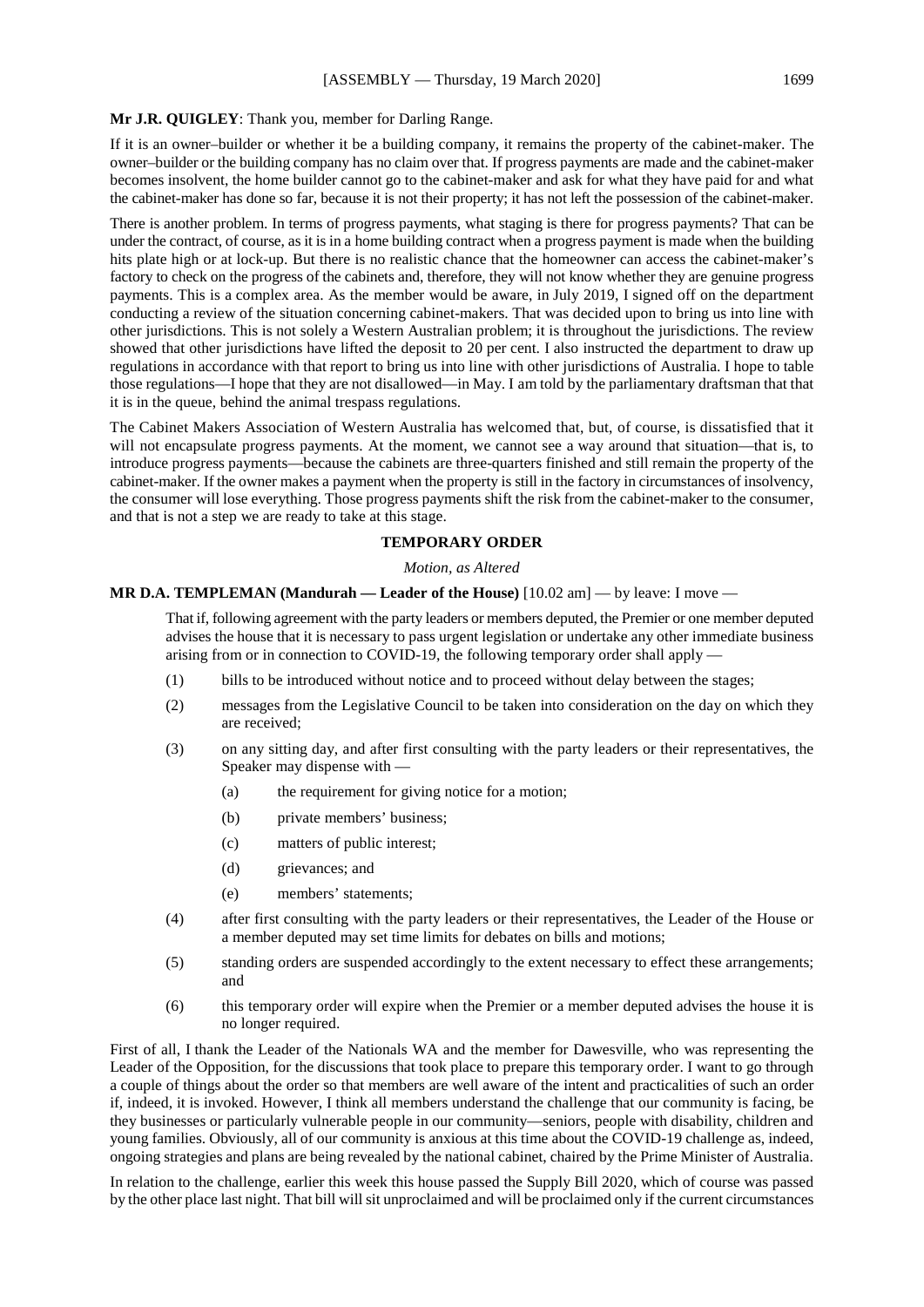interfere with the government's capacity to pass a budget in May. Of course, the Supply Bill will allow supply to continue for government agencies, government employees et cetera to be paid. Of course, in that respect, we reflect on those members of our community who currently are heavily engaged in ensuring that our community is safe and are responding to the medical challenges that COVID-19 presents to them. I think we all have those people very close to our hearts and minds as this COVID-19 circumstance unfolds.

That process is in place. Again, both houses of this Parliament have essentially ensured that supply will continue if the progress of Parliament is interrupted when the government frames its 2020–21 budget. That is in place. Of course, though, there may be circumstances with regard to the COVID-19 situation in which, for whatever reason, this Parliament and this chamber need to convene. In order for that to happen, we need to have in place a temporary order to allow the house to do that in those unforeseen circumstances. The framing of this temporary order will allow that to happen and, importantly—I refer to seeking leave to move this motion in an amended form—that would be through agreement. If we pass this motion—I am thankful that the Leader of the Opposition and the Leader of the National Party have demonstrated their willingness to do so—it is important that all members understand the implications of such a temporary order. The first is, of course, that through agreement with party leaders or members deputed, the Premier, or whomever the Premier has deputed, will advise the house that it is necessary to pass urgent legislation. That urgent legislation would need to be directly related to a circumstance around COVID-19. That is the reason such a measure would be required.

Members will be aware that under the standing orders of this house and, indeed, underpinned by the Constitution of Western Australia, there are some important elements that we need to understand and consider. The first is the standing orders and the operation of the house. In order for this house to operate, it requires a minimum quorum of 20 members, plus the Speaker. Of course, if a suspension of standing orders is moved, it requires an absolute majority, which of course is 30 members. In the normal operations of the house, an intended suspension of standing orders can be dealt with in two ways. One is to give notice, and the other is to seek an absolute majority, which requires 30 members to be present. If 30 members are not present, there is not an absolute majority.

The purpose of this proposed temporary order is essentially to ensure that if this chamber is required to meet to deal with any issues arising from or in connection with COVID-19, it will have the capacity to meet with a quorum of 20 members, plus the Speaker. That would mean that if, after agreement—as highlighted in the first item of the motion—that was deemed appropriate and important, the chamber would be able to be constituted with 20 members, plus the Speaker or a deputed Speaker.

If that situation were to occur, we would also practise appropriate measures in this place. For example, in an operational sense, we might not necessarily require all 20 members to be in the chamber at the one time. The debate might be relatively short. A matter might be agreed upon and debated, the business dealt with, and an adjournment take place immediately, hence item (2) and item (3) with regard to dispensing with the normal practices within the agenda for the sitting of the house. It would allow for the dispensation of the requirement to give notice of motions, private members' business, matters of public interest, grievances, members' statements, et cetera. It would also allow, if the situation became necessary, for the parties to discuss what the composition of the 20 members would be. That would be discussed in the lead-up to, and/or when, this temporary order was triggered. Item (4) of the motion essentially allows me, as Leader of the House, or someone who has been deputed for me, to set time limits for debates on bills and motions, in consultation with party leaders or their representatives. I envisage that would again be an agreed process.

Item (5) of the proposed temporary order relates to the suspension of standing orders to allow these arrangements to be delivered. Item (6) is about the temporary order expiration. On this point, when a temporary order is invoked or passed and operational, the normal period of that temporary order is 12 months. Because there is an implied agreement to the initial part of this motion, there has been agreement with the leaders of the opposition parties that that is also an appropriate item that should stand.

Members, do I envisage this being used? I do not know. I hope not, but it needs to be in place. I ask that members support this motion. It has been moved to allow for the extreme circumstance that this chamber is required to constitute a quorum to deal with an urgent matter relating to COVID-19. I commend the temporary order to the house and ask that we put this in place as soon as is practicable.

**MR Z.R.F. KIRKUP (Dawesville)** [10.15 am]: Minister, obviously, after negotiations, the opposition is in a position to support the motion for the introduction of this temporary order. I appreciate the work that has been done since in heeding the concerns of the Leader of the Opposition and the Leader of the National Party in changing consultation to agreement. We understand that is consistent with what other Parliaments are doing with moving their own suspension of standing orders. However, I have to say that I am slightly disappointed that more government ministers are not in the chamber at this time. We are about to embark upon a significant moment. We know how much has been put into this. We understand how heavily this weighs on members of the opposition. I appreciate that this is now by agreement, and one of the players in that would be the Premier. We are about to embark upon a significant time, if the chamber does agree to this motion. Although there is no set expiration for this proposed temporary order, and I appreciate that a temporary order will expire after 12 months, that is a long time for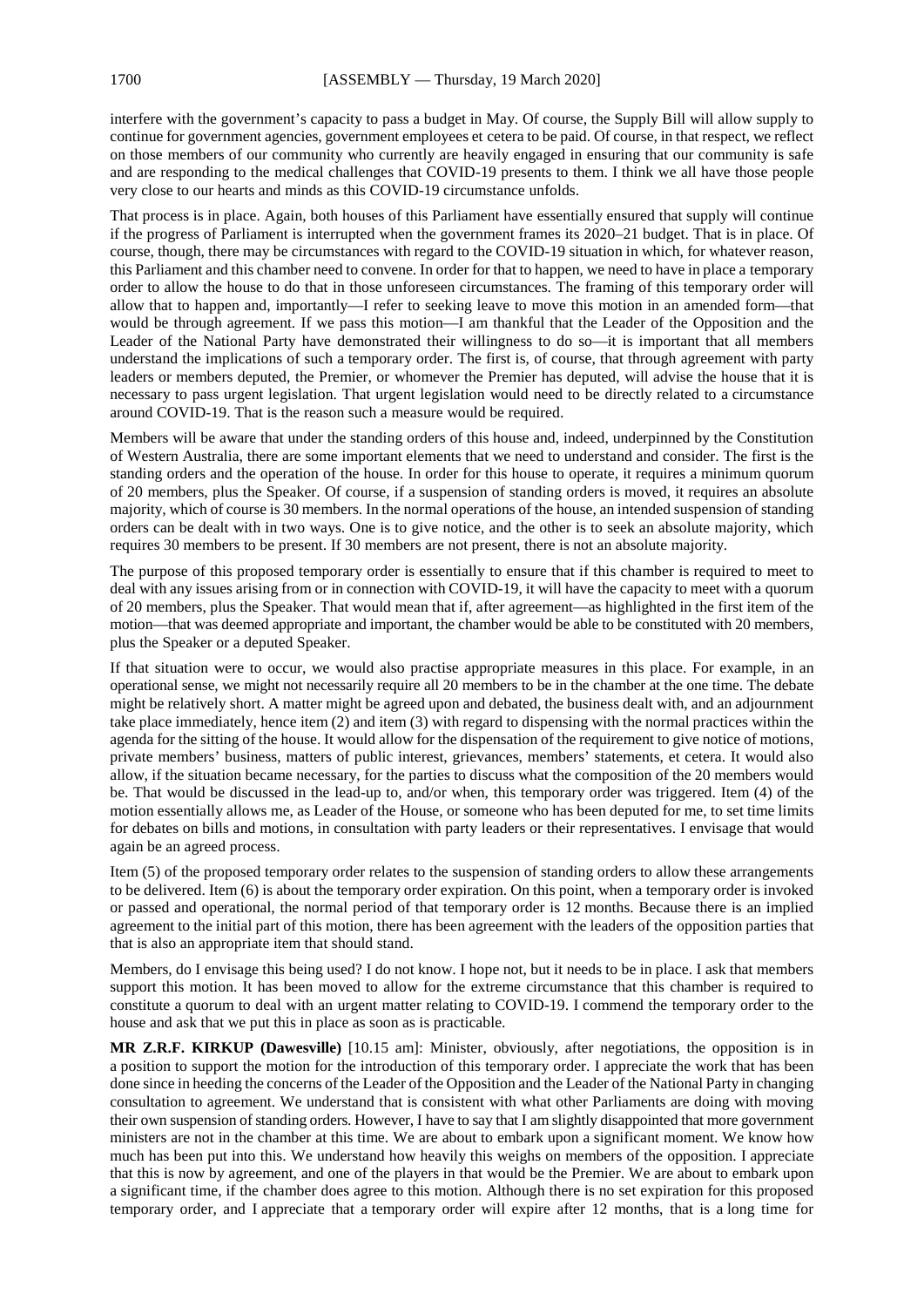something like this to be instituted. It indicates that the Parliament has never envisaged a situation like this before. The Leader of the Liberal Party will also be speaking on this motion. This is an extraordinary time, and, hopefully, we will get through this. However, given that what we are doing will require the unity of the house, I had hoped to see more ministers present, at the very least. This is significant. I hope there will be a similar situation and we will be able to facilitate other bills that may be required, similar to how we dealt with the Supply Bill. That was a remarkable effort. It was done with the unity of all parties, because we know how important this is for the future of our state. This is one of those measures. I agree with the Leader of the House that hopefully we will not need to implement this temporary order. However, if we do need to do that, consistent with where we have been the whole way through in this unusual and significant situation, the government will have the full support of all parties if it is done in consultation, as it has been in this case.

**MRS L.M. HARVEY (Scarborough — Leader of the Opposition)** [10.17 am]: I rise to speak in favour of the adoption of this temporary order. However, as the member for Dawesville has said, I am very disappointed that the Premier is not in the chamber for this debate. I will give my reasons for saying that. This week we have introduced special legislation to ensure that should this Parliament not be able to sit to scrutinise the budget and go through the estimates process, a Supply Bill is in place that will authorise the government, by way of an appropriation through to 31 December, to continue to manage the affairs of state, pay all our public servants and ensure that it can keep the lights on.

This temporary order contemplates the scenario that the Parliament may not sit for a long period. The responsibility of the opposition is to scrutinise and hold the government to account. The opportunity for the opposition to do that is in this chamber. If we are envisaging a situation in which the Parliament will not sit for an extended time, the opportunity for the opposition to do its job will be significantly hindered. Should this chamber be unable to sit because of COVID-19, I would seek from the Premier an assurance that the leaders of the opposition parties in this Parliament, namely me, the member for Central Wheatbelt, and the leader of the Greens in the other place, Hon Alison Xamon, will have regular briefings and updates so that we can understand exactly what is going on and question the Premier on the decision-making around the management of COVID-19 and the decisions the government is making without having to undergo the scrutiny of this Parliament.

The Premier is not here to give us that assurance, but that is my expectation. It is my strong expectation that if the Supply Bill 2020 needs to be enacted, the Premier will take it upon himself to convene regular meetings with the leaders of the opposition parties to provide us with financial updates. We have taken an extraordinary step to allow the government to continue in somewhat of a caretaker mode and have given it an extension of an appropriation without any scrutiny by Parliament of that spending. I would expect, and in fact it is incumbent on the Premier to assure the opposition parties and the community of Western Australia, that he will be transparent and provide us with financial reports and information about how agencies are managing COVID-19 and other government services at a time when we may have rolling lockdowns of services and public places. But the Premier is not here to give that assurance.

**Mr D.A. Templeman**: He is in a meeting with Senator Reynolds.

**Mrs L.M. HARVEY**: Well —

Several members interjected.

**The ACTING SPEAKER (Ms J.M. Freeman)**: Members! We have now had that exchange, the ask and tell. The Leader of the Opposition has the call.

**Mrs L.M. HARVEY**: I have been informed that the Premier is in a meeting and that is fine. I understand that Premiers need to have meetings with people; however, it is 10.30 am. We have an entire day of Parliament ahead of us and had I been made aware that the Premier would not be in the chamber for this debate, I would have requested that this debate be delayed until such a time as he was available. It is appropriate that the Premier is here to give me and the Leader of the Nationals WA an assurance that arrangements will be in place should we find ourselves in times when Parliament cannot sit and the opposition does not have an opportunity to challenge the Premier and his ministers on their decisions, that we would have the opportunity to challenge the Premier face-to-face or via video hook-up or whatever it might be, to ensure that there is some scrutiny of the government's decision-making. I do not think that that is unreasonable; I really do not. I have seen some of the members on the other side nod when I mentioned that there should be some scrutiny of decision-making of government. If members were standing in my place—the Minister for Transport might smirk at me—they would demand exactly the same thing. This is an extraordinary temporary order. It is saying that this Parliament can convene with a limitation on the standing orders and with only 21 members present. That is effectively what it says.

**Mr D.R. Michael**: We can do that now!

**Mrs L.M. HARVEY**: No; the government Whip is incorrect. It cannot convene in that way.

This temporary order basically establishes the extraordinary circumstances in which this Parliament can convene with only 21 members present and can debate and pass legislation with only 21 members present. There are 59 members in this place. This temporary order does not contemplate what the proportionate representation of that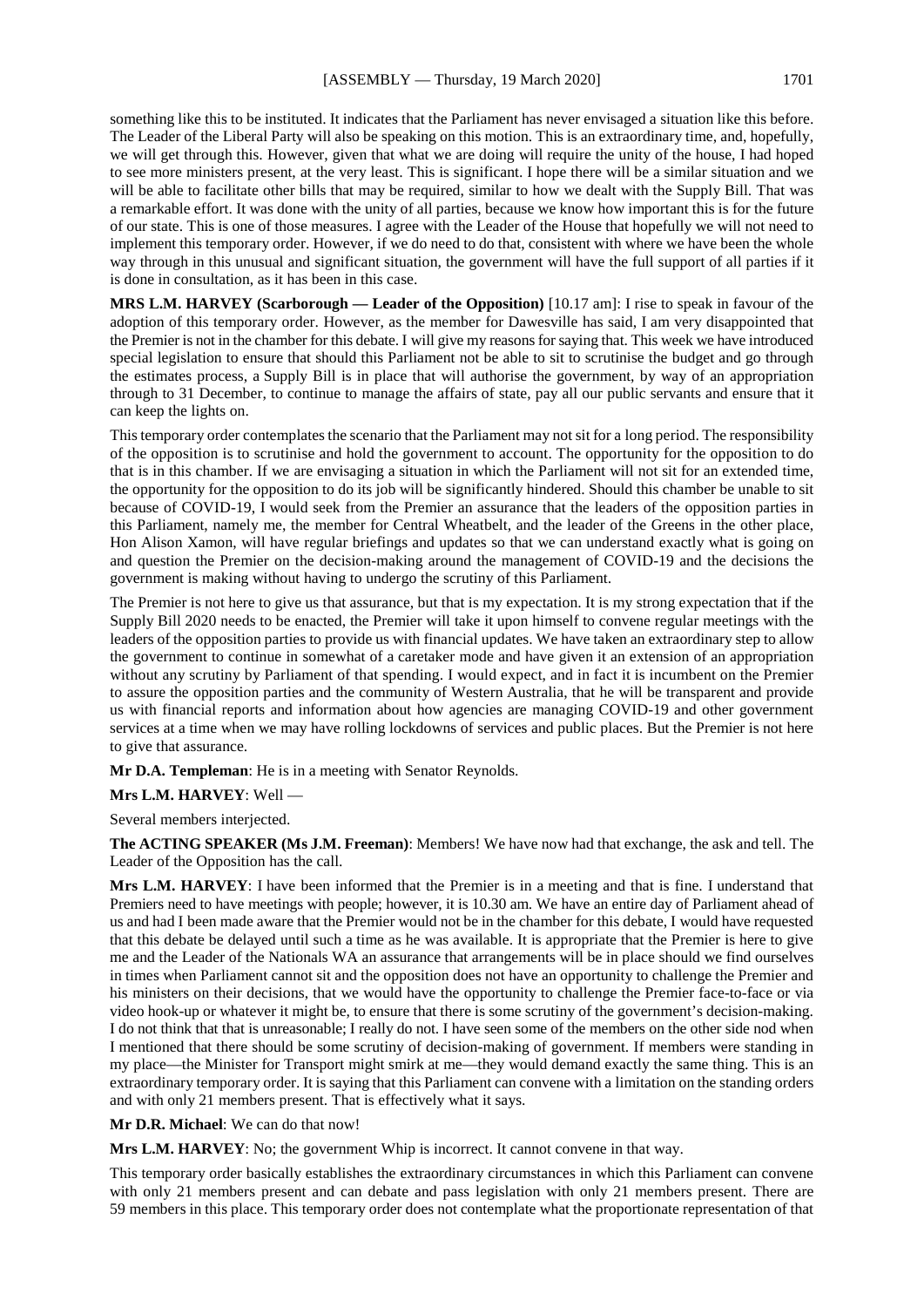membership would be. Thankfully, we have those words "by agreement", inserted into this temporary order, because if it had been by consultation only, the government could convene with 21 of its own members, and have no-one from the opposition here. That is why we sought to have this temporary order amended to include the words "agreement with the party leaders", so that we know and are included when this Parliament convenes.

As I said, these are extraordinary times. I am really disappointed that nobody thought that it would be appropriate and important enough to delay this until the Premier could be here to give us an assurance of his very best intentions, which I am sure he has, to only use this in the appropriate fashion should it be required. It would be very gratifying and reassuring for me if I could have the Premier nodding and perhaps even standing in this place and giving his personal assurance to this chamber and to me that he will take those steps to ensure that there is transparency and accountability around the steps that he and his government will take during a potential period of prolonged non-sitting weeks of this Parliament, during which the opposition parties will not have the opportunity to scrutinise those decisions. I would like to move a motion to defer debate on this temporary order until there is an opportunity for the Premier to be present in the chamber.

*Deferment of Debate*

# **Mrs L.M. HARVEY**: I move —

To defer this debate on the temporary order until such a time as the Premier can be present for the debate. **The ACTING SPEAKER (Ms J.M. Freeman)**: Deputy Leader of the Opposition, would you like to stand and move that motion?

# **MR W.R. MARMION (Nedlands — Deputy Leader of the Opposition)** [10.26 am]: I move —

To defer this debate on the temporary order until such a time as the Premier can be present for the debate.

**MR D.A. TEMPLEMAN (Mandurah — Leader of the House)** [10.27 am]: I highlight to the Leader of the Opposition that the Premier has been meeting through teleconference with Senator Reynolds. I am not sure exactly the details of that agenda, and, as the Leader of the Opposition is aware, we are seeking information about the availability of the Premier at this point. I want to go through the information for everyone here. Before the house rose last night we had discussions with the Leader of the Nationals WA and the member for Dawesville, as the manager of opposition business in this place, with the purpose of framing a capacity for us to have a temporary order regarding COVID-19. This morning I met with the Leader of the National Party and the manager of opposition business to finesse and accommodate the intention of the agreement, rather than consultation. That allowed us to finesse the preamble, if you like, to this particular motion. I understand that the Premier will be present in the house in the next two minutes or so, so I will continue to speak with the forbearance of the Leader of the Opposition and the Deputy Leader of the Opposition. In the event that the Premier enters the chamber, I understand that the opposition will withdraw the motion that I am now speaking to. I see nods in agreement, which is pleasing.

It is important that we continue to have closed discussions and negotiations with all the parties represented in this chamber. I hope that I have demonstrated that in my record as Leader of the House. These are trying times; indeed, as I speak, the federal government is having discussions with the opposition parties to frame similar temporary orders. With the agreement of those political parties, the number of members required to be present at next week's sitting has been reduced. Federal Parliament is scheduled to sit next week before it adjourns until the federal May budget. Those processes are taking place in that Parliament. My understanding is that yesterday afternoon, Queensland Parliament determined to suspend its sittings. That decision was made by the Queensland jurisdiction.

#### **Ms R. Saffioti** interjected.

#### **Mr D.A. TEMPLEMAN**: That is all right. I can talk!

I assure the house in good faith that in protecting the capacity of government to continue to pay public servants our policemen and women, our frontline hospital service staff, teachers and assistants and other public servants working in important state government operations—the Supply Bill, which was passed by Parliament, was an important decision. As the Leader of the Opposition highlighted in her contribution earlier—I highlight this, too that bill, having been passed in the upper house, sits unproclaimed until such time, of course, as it is needed. The intention is that we continue with business until such time that we are unable to continue with the business of this house. The Supply Bill will sit unproclaimed until it is required. As I explained earlier, and with reference to some of the comments that have been made, the intention of the COVID-19 temporary order ensures agreement between the parties. We cannot constitute a quorum of 20 members plus the Speaker or an Acting Speaker without agreement. That is what the temporary order will do. Hopefully, that will allay any fears that the government could seek to force a sitting for any reason. Members need to understand that; it is important and it is implied very clearly in the motion.

The Deputy Leader of the Opposition moved to defer debate on the temporary orders motion until such time that the Premier could be present in the debate. As I speak, the Premier is on his way. This is really important. I commend all those in leadership positions across our community—they are across a range of fields, not just the political field who are faced with very trying and challenging circumstances. As members would be well aware, the Prime Minister, the Premiers and the Chief Ministers formed a national cabinet, which is an unprecedented move. I know that the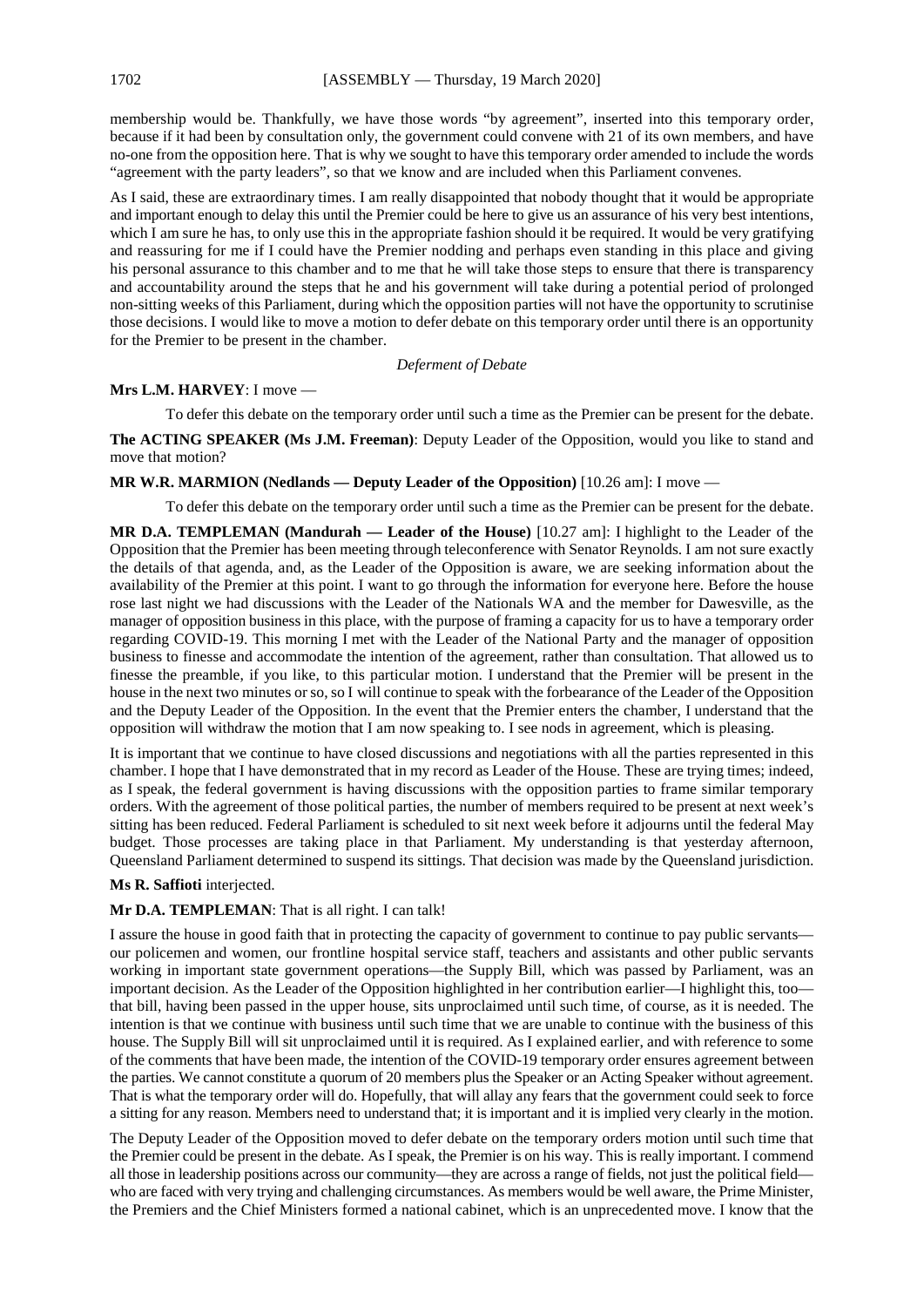discussions of that cabinet are based on good faith. The commonwealth, the states and the territories will work with their priority being the best interests of Australians, whether they live in rural and remote Western Australia, our country towns, regional cities and centres or the metropolitan areas of the states and territories. I commend them. I commend the leaders from all sides of politics.

In my portfolio area, local government leaders across our state are also now charged with the responsibility of being a locally elected council or shire president or mayor. They have a very difficult role to play because they are dealing with a range of challenges in their community. I acknowledge the tremendous effort of so many of our local government leaders in that respect. We also have community leaders in other fields, not just the political field. I refer to the people who are making decisions in our hospitals and medical centres, the doctors and nursing staff; people who are making decisions in business and small business about the welfare of their workers; and, of course, people making decisions in the community, such as those in not-for-profit organisations and our schools. We all know the pressure that our principals, senior teachers, teachers and education assistants are under to meet the policy of ensuring that our schools stay open, which is an agreed and universal decision.

I commend the leadership across Australia as we face the challenge of COVID-19. I acknowledge that this is a combined and collaborative effort across Australia. I welcome the Premier on his arrival in the chamber. Just so that the Premier is well aware, I moved a temporary order motion, on which there has been some debate. Members opposite have raised queries and sought assurances, which resulted in the Deputy Leader of the Opposition moving to defer the debate on the temporary order until such time as the Premier could be present. I think there is agreement that when I sit down, the opposition will withdraw the deferral motion, which will then allow the debate to continue, to which the Premier can listen and respond.

**MRS L.M. HARVEY (Scarborough — Leader of the Opposition)** [10.38 am]: Thank you very much, Leader of the House, for your consideration of our concerns.

I want to speak briefly on this motion to defer the Leader of the House's motion to adopt a temporary order, and when I sit down, my deputy leader will seek leave of the house to withdraw this motion to defer the debate, and we will go on with the original motion. I appreciate that the Premier changed his plans to be in the chamber for this debate. We are in uncharted waters here in Western Australia. As I was saying earlier, this week we passed legislation to allow for guaranteed supply and appropriation, extended through to 31 December, to ensure that the government can continue its business operations should Parliament not sit for the budget and budget estimates process and therefore be in a position in which it is not guaranteed supply. The opposition parties in this house and in the other place have unanimously agreed to support the Supply Bill in these unusual circumstances that we find ourselves in because, obviously, we need the government and its agencies to continue with their very important work as we battle the issue of COVID-19 in our community and the subsequent disruption to services, businesses and our community as a result of this virus outbreak.

I draw members' attention to the COVID-19 temporary order motion on which we sought to defer the debate. The adoption of such a temporary order in this chamber has, to my knowledge, never occurred in the Parliament of Western Australia. We have never had a situation in which this Parliament has agreed to adopt a temporary order of this nature to allow, by agreement with the two opposition parties, the Parliament to meet with a truncated series of standing orders and a quorum of 21 members, rather than with the full Parliament. It is, effectively, what this temporary order will allow for.

In those circumstances, the reason I wanted the Premier in the chamber for this debate was to seek assurances from him that should we find ourselves in the circumstances in which we are indeed going to convene by agreement under this temporary standing order, we would have proportional representation of all the parties as part of that convening of Parliament. I seek the Premier's assurance that that will be guaranteed. I seek the Premier's assurance that should we go through a period when the government is effectively operating in caretaker mode, under the provisions of the Supply Bill, the opposition parties would be kept informed of the spending decisions of the government. The reason I wanted the Premier in the chamber—what I am seeking from him—is that I am seeking some assurance that should we end up being in the position in which the government is operating under the Supply Bill, under caretaker conventions, the Premier would have regular meetings and updates with me, as the Leader of the Liberal Party in opposition, the member for Central Wheatbelt and the leader of the Greens, Hon Alison Xamon, from the other place. If the government is operating under caretaker provisions for an extended period when this Parliament cannot sit, the opposition will have no other opportunity to scrutinise or challenge the decisions of the government or, indeed, to even inform ourselves of the financial management and spending decisions that the government might make.

I do not know whether the Premier is even listening to what I am saying and whether he understands what I am asking for, because he is not listening to me.

#### **Mr M. McGowan**: I'm listening.

**Mrs L.M. HARVEY**: I really feel quite offended, Premier. I am just asking a few simple questions, and you are not listening to what I am asking you, which is exactly the reason that I wanted you in the chamber. I think I am wasting my time, members.

Several members interjected.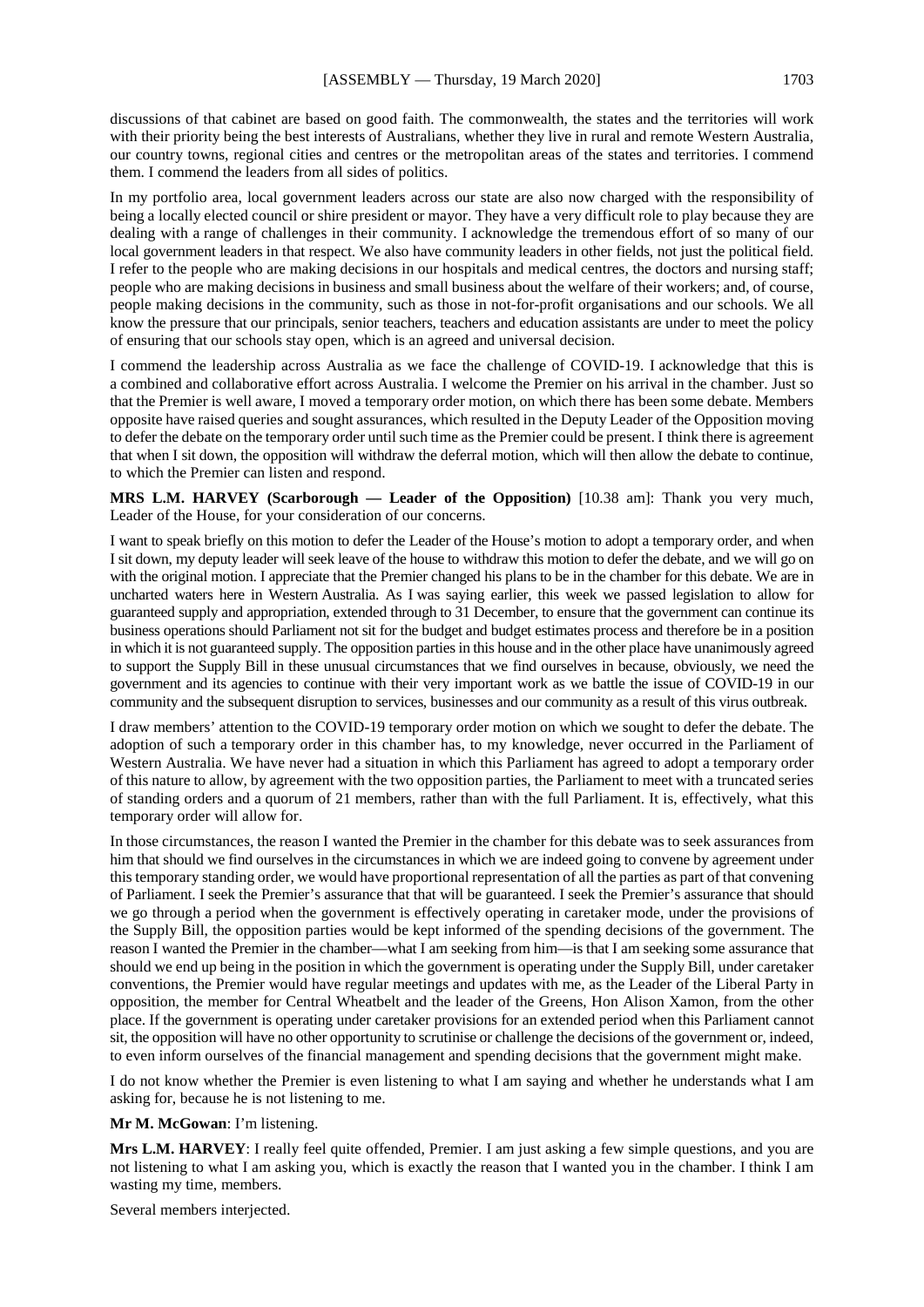# **The ACTING SPEAKER**: Order!

**Mrs L.M. HARVEY**: As part of this debate, I ask whether the Premier could please stand up and, in his contribution to the motion to adopt this temporary order, inform us of the arrangements for the opposition parties to be informed of the government's decisions and spending decisions during an extended period of the Parliament not sitting, and what opportunities the Premier will provide to the opposition for regular briefings and to challenge those decisions if indeed they need challenging. Will we be provided with financial reporting during an extended period of a caretaker convention if we do not sit for the estimates process and pass the budget? What arrangements does the Premier envisage will be put in place should we find ourselves in the extraordinary circumstance in which Parliament does not sit for an extended period and the opposition is not able to appropriately scrutinise the decisions of the government? I hope that the Premier has some ideas in his head about how this will be managed in the future, given the extraordinary times that we find ourselves in in adopting a temporary order that is unique and has never been contemplated by this Parliament in its history.

**MR W.R. MARMION (Nedlands — Deputy Leader of the Opposition)** [10.45 am]: I moved a motion to defer the debate on the motion to adopt the temporary order because the Premier was not present. He is now present, so I seek leave of the house to withdraw my motion.

Deferment motion, by leave, withdrawn.

#### *Motion Resumed*

**MS M.J. DAVIES (Central Wheatbelt — Leader of the Nationals WA)** [10.46 am]: I am speaking to the motion to adopt the temporary order, and I rise to add my support and contribute to what we are being asked to consider today.

I think we, on this side of the house, have been very accommodating in a very short time. We completely understand that this is a moving feast and a serious issue that needs to be dealt with by the government, which needs the flexibility to do that. I thank the Leader of the House for engaging us and reaching out last Thursday to the manager of opposition business and me, as the Leader of the Nationals WA, to start the conversation. Indeed, that was when the Supply Bill was mooted in terms of how we manage the functions of this house to ensure that if the government required it, it would be able to continue to pay the people we need to keep the state moving.

At that point, there were discussions around what would happen if Parliament was pared back or there was an inability to pull people in as a result of them needing to self-isolate, or simply if the government and the experts who we are taking advice from made the decision that we can no longer meet. At that point, it was a conversation very early on in the piece—that was last Thursday. Things have clearly escalated from then to now. Last night, we had a discussion with the same group of people about temporary orders, so I do not think that anybody on this side of the house can be accused of not trying to accommodate the government or be of assistance, and we are certainly not trying to take a political view on this. I would point out at the beginning of this debate, which was brought on by the government and the timing of which was chosen by the government, that some of this could have been avoided had there been some thought about the fact that we were being asked to do something unprecedented. This has not been considered by this place before and so it is right that we have a majority of members in the house and the leadership of the government, in particular.

As the Leader of the Nationals WA, I am bombarded by questions—I am sure members sitting on the front bench of that side are getting it as well—on a daily basis: What is going to happen? When is it going to happen? What happens if the government is unable to meet and Parliament is unable to form? How will we be informed and what role do we have? I acknowledge that the government needs to be able to act swiftly and responsibly to anything that is changing on a daily basis. I echo the concerns that have been raised by the Leader of the Opposition. We would like to have that conversation about temporary orders outside of the debate, but there are limited opportunities for us to raise these issues. In the event that there is a pared-back meeting of the Parliament and we see fewer opportunities for us to raise these concerns, we would be looking for an ongoing mechanism to meet with the government to make sure that we are doing our duty and are able to assist. We genuinely want to assist to make sure that we can disseminate information accurately and provide feedback to the communities that are reliant on us. I am sure that all members of this Parliament are in the same position.

I go back to the point that when we started this debate, it was attended by the Leader of the House and the manager of opposition business, a majority of members sitting on this side of the house, and not many others. We understand that there are significant calls on the Premier's time, but this debate was brought on by the government, and it could have controlled its timing. I really do not want to hear that the manager of opposition business or we are trying to be difficult in this, because this is something that the government has control over, and we are at the mercy of the people who set the agenda for this place. That being said, we do not want to stand in the way of this temporary order being passed. We are very happy for it to go through. We acknowledge that the Leader of the House has been accommodating in moving from consultation with the Leader of the Opposition and the Leader of the Nationals WA to agreement, and we thank him very much for that. We look forward to working collaboratively as we move forward.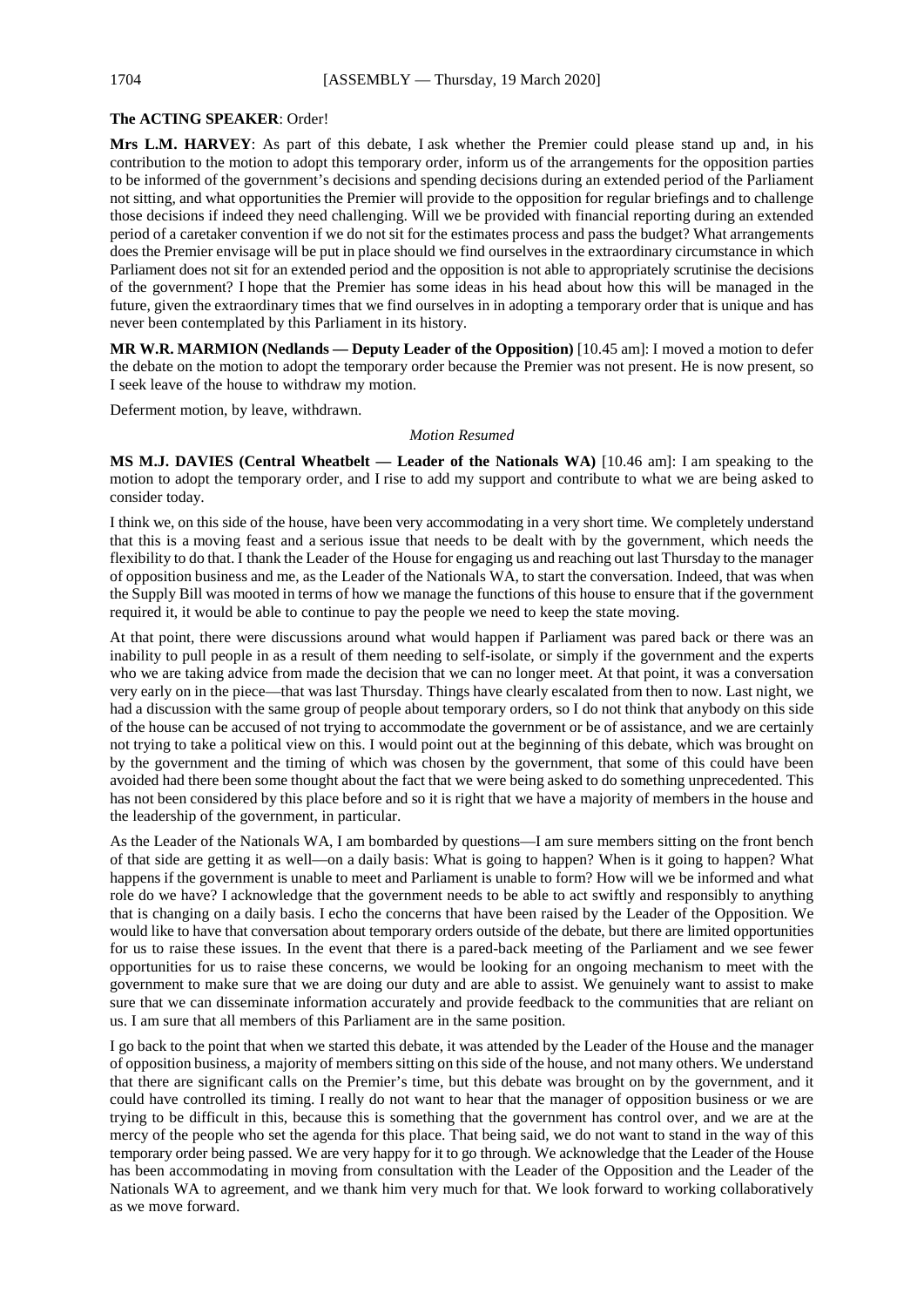**MR M. McGOWAN (Rockingham — Premier)** [10.50 am]: I want to make a few comments in my contribution to this debate. This is a temporary order to allow changes to the standing orders of Parliament, meaning that, with agreement from the Leaders of the Liberal Party and the Nationals WA, if it is necessary to pass urgent legislation or undertake any other immediate business arising from or in connection with COVID-19, we can suspend some of the time periods around the introduction of legislation, and we can dispense with matters such as private members' business, matters of public interest and grievances from ordinary business, with agreement from the Liberal and National Parties. This is not something the government would do unilaterally; it would be with the agreement of members opposite. As I understand it, the Leader of the House spoke to the Leaders of the Liberal and National Parties yesterday, and they were in agreement with this approach.

Ordinarily, changes to the standing orders can be a long process, with the agreement of the houses and all the parties—sometimes they work; sometimes they do not—but this is just a temporary order in the circumstance that we need to pass something urgently. That is all it is. I do not personally think it is the most extreme of arrangements, simply because it would be with the agreement of the Liberal and National Parties. If they do not agree, it will not happen. That is all it is.

I have a short anecdote. When I first arrived here, every week there was a temporary order put in that whatever legislation was nominated for that week and on the notice paper would pass on Thursday evening irrespective of whether it was debated. That is what the Liberal government of Richard Court and the like did back in 1996 to 2000. They had a list of legislation at the start of the week; whether or not it was debated, it was passed in the house. I would have thought that was far more extreme than what we are attempting to do in the current circumstances.

Just to let members know, I have been dealing this morning with matters surrounding COVID-19. I have been in a teleconference as a member of the national cabinet whilst members opposite have been demanding my presence here, and I have been dealing with a range of other matters to ensure in particular that our charities and organisations are properly funded and supported during this crisis. They are some of the matters I have been dealing with this morning whilst members opposite have been requesting my presence. Obviously, considering the fact that the Leader of the House had the agreement of the Liberal and National Parties on this measure, we naturally thought that members opposite thought this was a sensible thing to do, because it requires their agreement.

I turn to other matters. The Leader of the Opposition asked that if people have to leave Parliament, it be proportionate. Obviously, the government is of the view that we need to be very generous with pairs if people are unwell or have issues of that nature, and that is obviously the approach we would adopt. In terms of being proportionate with the numbers in the house, we have to retain a quorum in the house, so proportionality could mean we go below a quorum. I just let members know that. Clearly, we have to retain a generous and fair pairing arrangement, which we are more than happy to do. Obviously, the government has a large majority, so it is not a particular issue to do that, but if we are required to be proportionate and we go below a quorum, the Parliament cannot sit, and clearly that is not something we can do.

The Leader of the Opposition asked that the opposition be informed about matters. I rang the Leader of the Opposition on Sunday and offered briefings. Briefings will continue to occur. Obviously, I need to be careful that senior people are not taken away from their day-to-day functions unnecessarily, but I am more than happy to provide briefings to the opposition, the Nationals WA, the Greens and the like if they require briefings. We will do that as required. All they need do is ask. I am aware that the shadow Minister for Health has been offered seven or eight briefings— I am not sure how many, but a whole range—that the Leader of the Opposition is more than welcome to attend. That is something the government has done for the opposition.

On the broader issue, my view is that Parliament needs to continue to sit. We need to sit. We need to lead. We need to set an example for our community. We cannot have everyone leave work in Western Australia. We cannot have government departments shut down. We cannot have essential services stop operating. We cannot have our schools and hospitals stop operating. We, as Parliament, need to lead and set an example for the community. We need to do it. We are elected representatives of the community. We need to keep our electorate offices open. We need to ensure that the Parliament continues to sit and provides that example to the community, because if we do not do it, how can we expect other people in the community to do it?

My view is that Parliament must continue to sit. We need to keep doing our jobs and set that example for the rest of the community. I want our agricultural industries, construction industry, factories, mining industry, government agencies, electricity utilities and water corporations to continue to operate. We need to set the example. I am as one with the Prime Minister on this. We as a country need to continue to operate and to work; and, if we do not, there will be bedlam in our community. I want kids in hospital to continue to receive medical attention. I want people going to hospital to continue to receive medical attention. I want kids to continue to go to school where they are safer than if they are not. That is what we need to do. Let us set the example in this Parliament. Let us make sure that we provide assurance to the people of our state.

**MR D.A. TEMPLEMAN (Mandurah — Leader of the House)** [10.57 am] — in reply: I would like to close the debate by thanking all members for their contributions.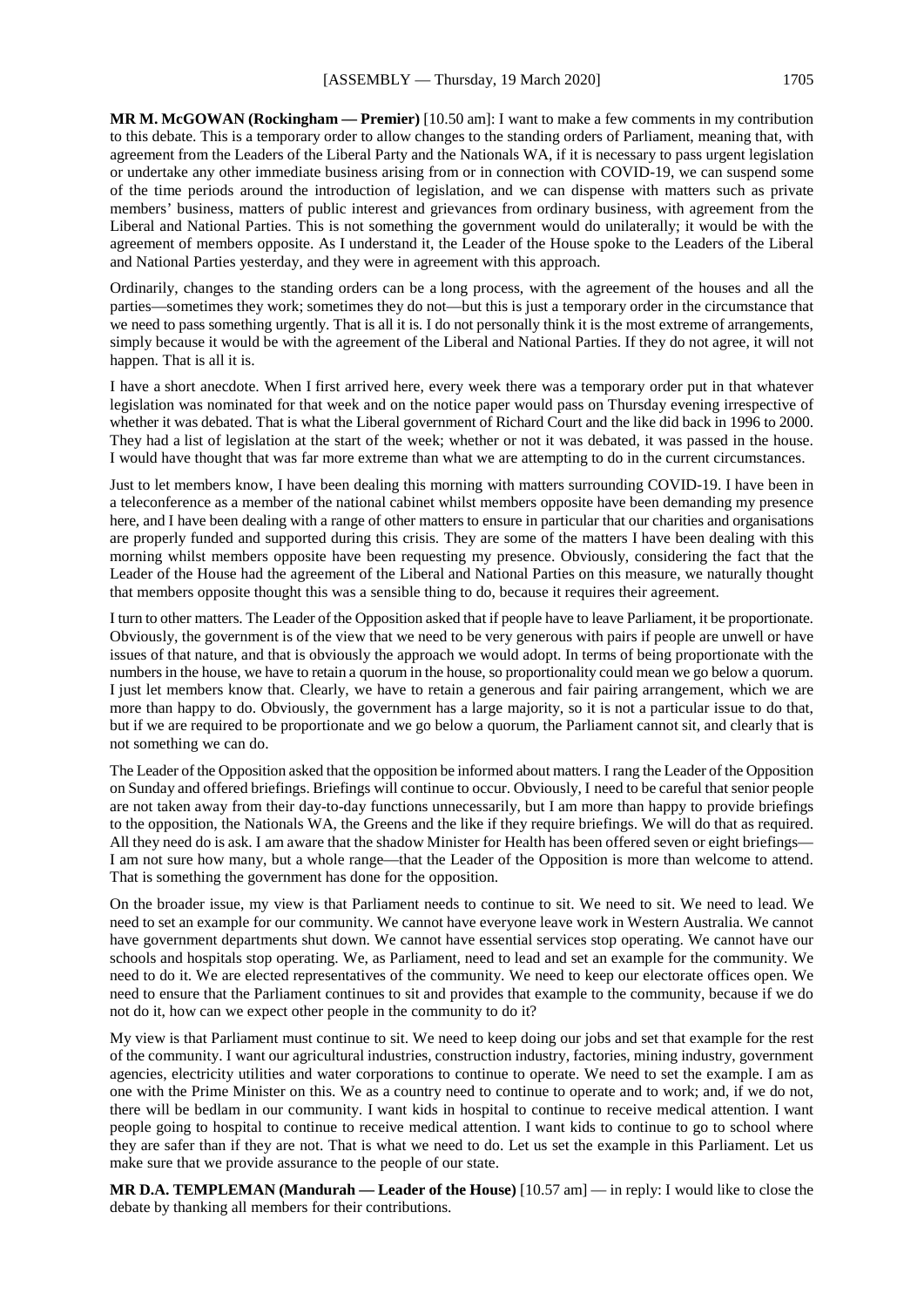# **The ACTING SPEAKER (Ms J.M. Freeman)**: Does anyone else want to speak?

#### **Mr R.S. Love**: I wanted to speak.

**The ACTING SPEAKER**: I gave the Leader of the House the call, but I am told by the Clerk that I should give the member for Moore the opportunity to speak.

**MR R.S. LOVE (Moore — Deputy Leader of the Nationals WA)** [10.57 am]: Thank you, Leader of the House, and Madam Acting Speaker. I want to reiterate the support of the Nationals WA for what has been put forward, but I point out to the Premier that the earlier notice of motion on the notice paper had "consultation" with the Leader of the Nationals WA and the party leaders, and that has now changed to "agreement". That has changed, and I think it needs to be pointed out.

I refer to the statement the Premier has just made about keeping things open and working. There is no intention by anybody on this side to try to shut things down or to hold anything up. We will be keeping our electorate offices open and continuing to represent our communities and electorates as best we can throughout this very difficult period. It is not just on the Premier's side of the house that that is the intent. We will certainly be working hard to represent our communities. All that the member for Central Wheatbelt and the Leader of the Opposition have asked for is that the information be disseminated to our people to ensure that they are getting correct, up-to-date information with which we can then assure our communities and take our part as leaders within our community. With that, I thank you very much for the opportunity to speak.

**MR D.A. TEMPLEMAN (Mandurah — Leader of the House)** [10.59 am] — in reply: I simply thank all those who have contributed to the debate. This is an important temporary order that will now be put in place. We hope we do not need to use it, quite frankly, but if in some circumstance it is required, we now have provision for that in our standing orders, and I commend the motion to the Parliament.

Question put and passed.

# **TRANSPORT LEGISLATION AMENDMENT (IDENTITY MATCHING SERVICES) BILL 2020**

#### *Introduction and First Reading*

Bill introduced, on motion by **Ms R. Saffioti (Minister for Transport)**, and read a first time.

Explanatory memorandum presented by the minister.

# *Second Reading*

# **MS R. SAFFIOTI (West Swan — Minister for Transport)** [10.59 am]: I move —

That the bill be now read a second time.

The Transport Legislation Amendment (Identity Matching Services) Bill 2020 will implement the Intergovernmental Agreement on Identity Matching Services, which was endorsed by the Premier and other first ministers at the special meeting of the Council of Australian Governments on counterterrorism on 5 October 2017.

**The ACTING SPEAKER**: Members, if you have some very important conversations to have, you do not have to do that in the chamber. Please allow the minister to make her speech.

**Ms R. SAFFIOTI**: The agreement establishes the national facial biometric matching capability and the national driver licence facial recognition solution, providing a suite of biometric tools referred to as identity matching services. The national driver licence facial recognition solution will act as a central interoperability hub for a driver's licence and related information from WA and other states and territories, transmitting matching requests from participants to the facial image database. The solution will not hold identification information. The national facial biometric matching capability, of which the solution is a part, will also connect to passport, visa and citizenship images and information held by the Department of Home Affairs and the Department of Foreign Affairs and Trade.

The bill will amend WA's road laws—the Road Traffic (Administration) Act 2008 and the Road Traffic (Authorisation to Drive) Act 2008. It will also amend the Western Australian Photo Card Act 2014. This will allow the Department of Transport to contribute Western Australian learner's permit, driver's licence and photo card facial images and information along with identifying information, such as name and address, to the national driver licence facial recognition solution.

Identity matching services will allow members of the community, with their consent, to quickly and easily have their identities verified when engaging with government, for example, when applying for a driver's licence, learner's permit or photo card, by matching their facial images with images on official records. Identity matching services will also benefit victims of natural disasters who have lost their identity documents.

Western Australia's ability to access identity matching services, enabled by this bill, will help deter crime, prevent identity theft and provide law enforcement agencies with a powerful investigative tool to identify people who may be associated with criminal activities. Identity crime is one of the most common and costly crimes in Australia, with around one in 20 Australians becoming a victim of identity crime each year, with an estimated annual cost of \$2.2 billion. Identity matching services will also help Western Australians who have become victim to identity theft more easily restore their compromised identities.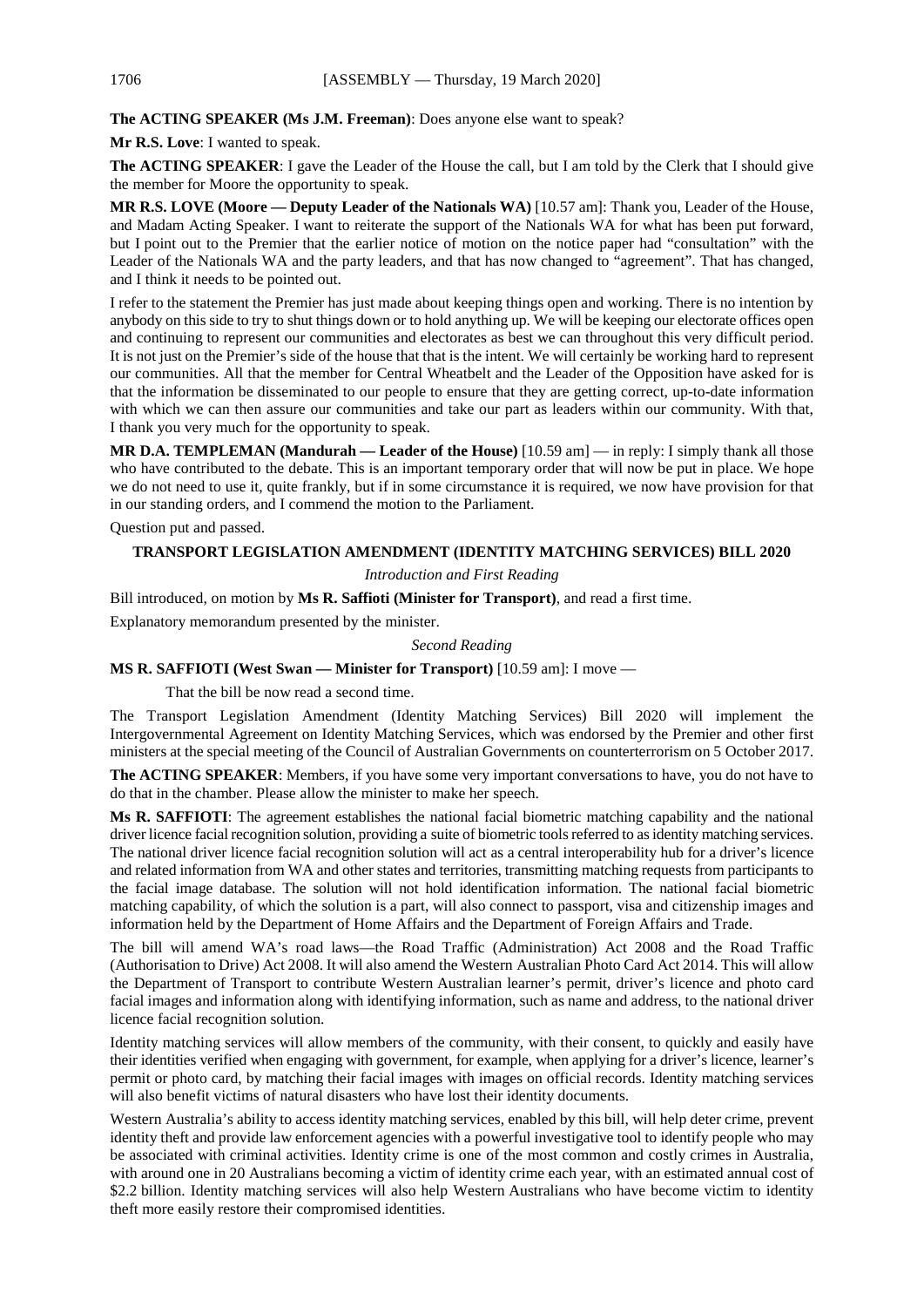Identity matching services will help prevent and detect the use of fake or stolen identities, which can be key enablers of fraud, organised crime and terrorist activity; and protect Western Australians by making it easier for law enforcement agencies to identify people who may be of interest in relation to criminal activities. The identity matching services will use sophisticated, secure facial recognition technology to streamline existing, resource-intensive manual processes for verifying known persons' identities and identifying unknown persons. This will speed up and improve the provision of customer service and law enforcement investigations. The current document verification service, hosted by the commonwealth Department of Home Affairs, cannot detect documents such as a driver's licence that contains a fraudulent photo but a legitimate name and address. Nor can it identify an unknown person from a facial image. The document verification system is currently used by WA law enforcement agencies and the private sector to verify identification information on a driver's licence and other government-issued identity documents.

Identity matching services will also improve road safety by increasing the detection and prosecution of driving offences by making it harder for persons to obtain a driver's licence with false identities to avoid traffic fines, demerit points and licence cancellations.

Existing road laws and photo-card legislation provide strict conditions around how facial images and identifying information are collected, stored, used and disclosed, to ensure the privacy of Western Australians is protected. Current legislation permits release of individual facial images upon request to the WA Police Force, the Australian Security Intelligence Organisation, and, with the prior approval of the Commissioner of Police, prescribed law enforcement officials.

While the bill will expand disclosure provisions, it will provide strict conditions around how facial images and associated personal information will be disclosed via identity matching services. Department of Transport customer information will be subject to strong safeguards through legally binding identity matching services documents called participation agreements, and participation access arrangements. These will be signed by senior representatives of other states and territories before access is granted to Department of Transport customer information.

The national driver licence facial recognition solution has been designed and built with robust privacy safeguards in mind, and has been subject to detailed privacy impact assessments and data security assessments. Information will only be accessible by authorised agencies and by individuals within those agencies who are also appropriately authorised and have undertaken required training, and will be subject to a robust compliance framework and independent oversight.

The identity matching services cannot be used to conduct real-time monitoring or live facial recognition of people in public spaces—sometimes referred to as mass surveillance, or identify people to investigate minor offences, such as jaywalking or littering.

This will enable participating government agencies to verify a known identity with the consent of that customer. Due to strict privacy protections in the Commonwealth Identity-matching Services Bill 2020, only agencies with law enforcement, national security or anti-corruption functions will be able to establish and verify an unknown identity by searching multiple identities on the database. The bill also supports this government's 2017 Public Sector Service Priority Review and ServiceWA (Digital) Program; for example, with customer consent, enabling the use of Department of Transport licensing information for other approved government purposes, such as sharing a person's change of address with approved state government agencies.

I commend this bill to the house.

Debate adjourned, on motion by **Mr A. Krsticevic**.

# **FINANCIAL LEGISLATION AMENDMENT BILL 2020**

*Second Reading*

Resumed from 18 March.

Question put and passed.

Bill read a second time.

Leave denied to proceed forthwith to third reading.

*Consideration in Detail*

# **Clauses 1 to 12 put and passed.**

#### **Clause 13: Part 3 Division 7 inserted —**

**Mr D.C. NALDER**: Clause 13 is about financial difficulty. How will financial difficulty be measured because that does not appear to have been defined at all? Does there need to be some clarification in this space to understand how this will be applied?

**Mr B.S. WYATT**: That is a good question. Financial difficulty, or insolvency, is when an agency is faced with a situation that impacts its ability to meet its financial obligations as and when they become due and payable. I suspect that the member will be familiar with that definition from his previous role. When this occurs, an agency must consider whether there are reasonable grounds to suspect that the agency is insolvent or has become insolvent as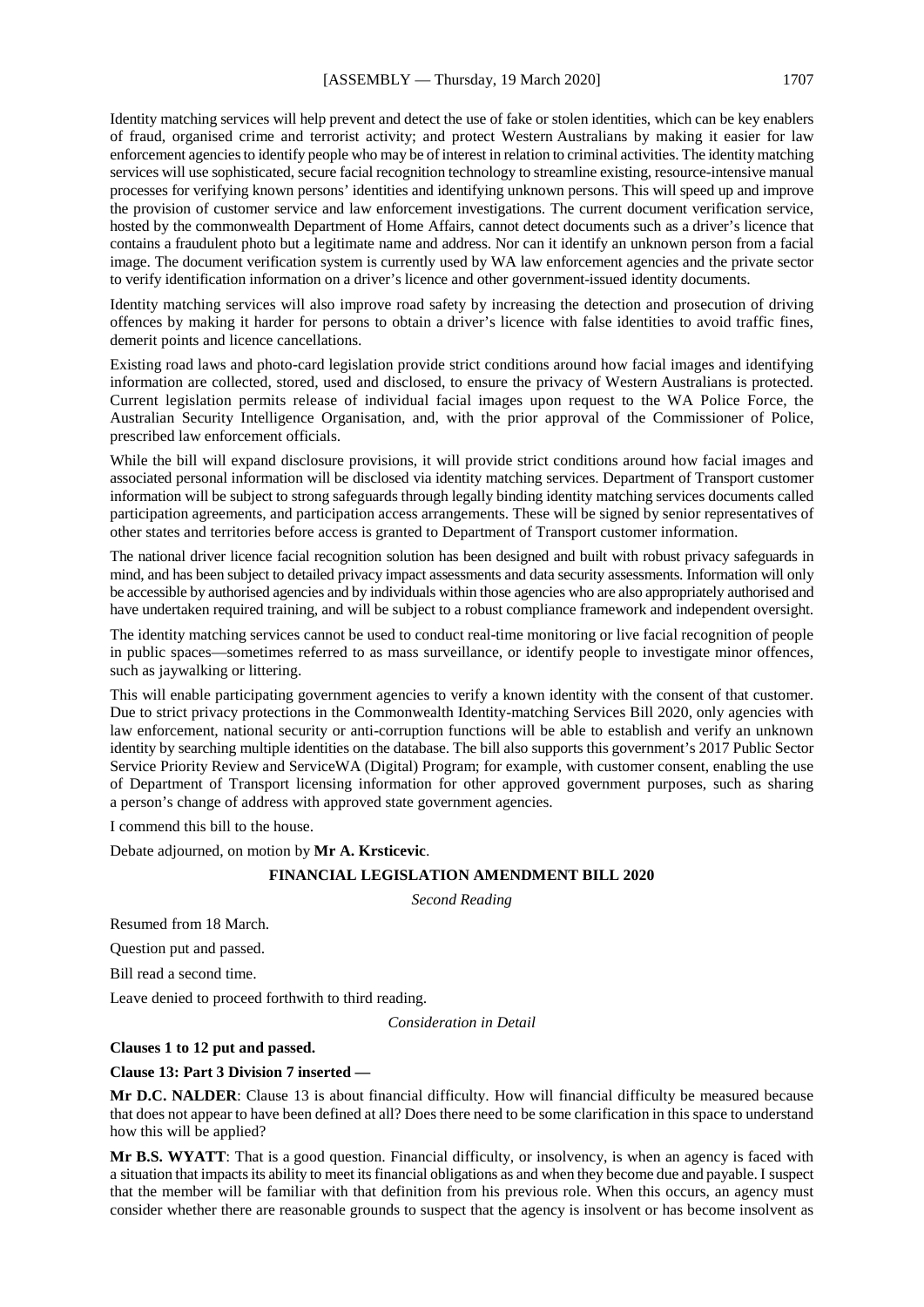a result of incurring new expenditure debt. Again, the member will be familiar with some of this from his role in the banking sector. Assessing solvency can be a complex task, requiring consideration of the circumstances affecting the agency; the financial strength of the agency, including the level of government funding, the level of own-source income—for example, user charges' revenue from rendering service, liquidity and projected losses. At common law there are two tests to measure solvency: cashflow assessment, which is the commercial solvency test that involves an assessment of the ratio of current assets to current liabilities; or balance sheet solvency, or financial solvency that is, the net assets of the agency to the amount owing to the creditors to determine financial sustainability into the future. Insolvent trading provisions of the commonwealth Corporations Act do not apply to statutory supports established under state statute, as they are not corporations for the purpose of that act. Unsurprisingly, the area that I have found in which agencies have perhaps got into difficulty and not understood business is not so much the level of government funding—that is clear at each budget round—but it is usually around projected losses or their own source revenue; to be honest, simply being misguided about how they assume those revenue sources grow.

**Mr D.C. Nalder**: Growth assumptions.

**Mr B.S. WYATT**: That is correct.

**Clause put and passed.**

**Clause 14: Section 53 amended —**

**Mr D.C. NALDER**: I cannot see anything specific on what financial targets need to be met. I seek clarity on that.

**Mr B.S. WYATT**: That, again, is a good question. It is deliberately not defined, because they will effectively fall out from agreement been the minister, Treasurer and agency—the accountable authority.

# **Mr D.C. Nalder** interjected.

**Mr B.S. WYATT**: That is correct, but all of them will not be identical; some agencies will have different financial targets than others. However, those targets will be set out and agreed to in the resource agreements between the Treasurer, the minister and the agency. They are not set out in the legislation. It is not stipulated specifically because there has to be flexibility in different agencies.

**Mr D.C. NALDER**: Can I also seek clarity around the definition of "resource agreements" because it is mentioned. Are resource agreements financial agreements or salary agreements or something along those lines? What is the definition of "resource agreements"? That is what is being referred to here and I want to make sure that we are clear on that also.

**Mr B.S. WYATT**: The legislative framework for resource agreements is currently prescribed in sections 41 to 46 of the Financial Management Act. A resource agreement is the extract of the agency information in support of the estimates—otherwise known as budget paper No 2—and is prepared as part of the budget process. A resource agreement is a record of the obligations of the accountable authority, the minister and Treasurer, for the budget year including operating with the approved expense limit and meeting financial targets such as working cash limits, salary expense level and total equity. The amendments tighten up that resource agreement and the obligations. That is the point of it.

# **Clause put and passed.**

**Clauses 15 and 16 put and passed.**

#### **Clause 17: Section 85 amended —**

**Mr D.C. NALDER**: This clause is quite simple. I know that it is a statutory change so a review of the act occurs every 10 years and not every five years. I would like to know the justification behind this change.

**Mr B.S. Wyatt**: Moving from five to 10?

**Mr D.C. NALDER**: Yes. I do not have a problem with this, and it is probably the right thing to do from a statutory perspective. But, in my understanding, it will not stop the minister from undertaking their own ordinary review at any one time. That is my understanding. I just want clarification on that.

**Mr B.S. WYATT**: That is exactly right. The member effectively has answered his own question. However, we also found that the review in 2012 did not lead to legislative change. I made the point yesterday that Parliament has limited time, so these sorts of changes rarely get their time in the sun. Therefore, we have effectively ended up with a 10-year review in any event. That is why the proposal now to move to 10 years is more likely to get parliamentary time once a decade than once every term, which is what we are looking at. Having said that, ministers of the day can conduct their own reviews and, to be honest, can do broader reviews than the FMA stipulates anyway. Section 85 is quite limited in any event, based on two questions: do we still need the act and how can we make it more effective?

#### **Clause put and passed.**

**Clauses 18 to 23 put and passed.**

**Title put and passed.**

Leave granted to proceed forthwith to third reading.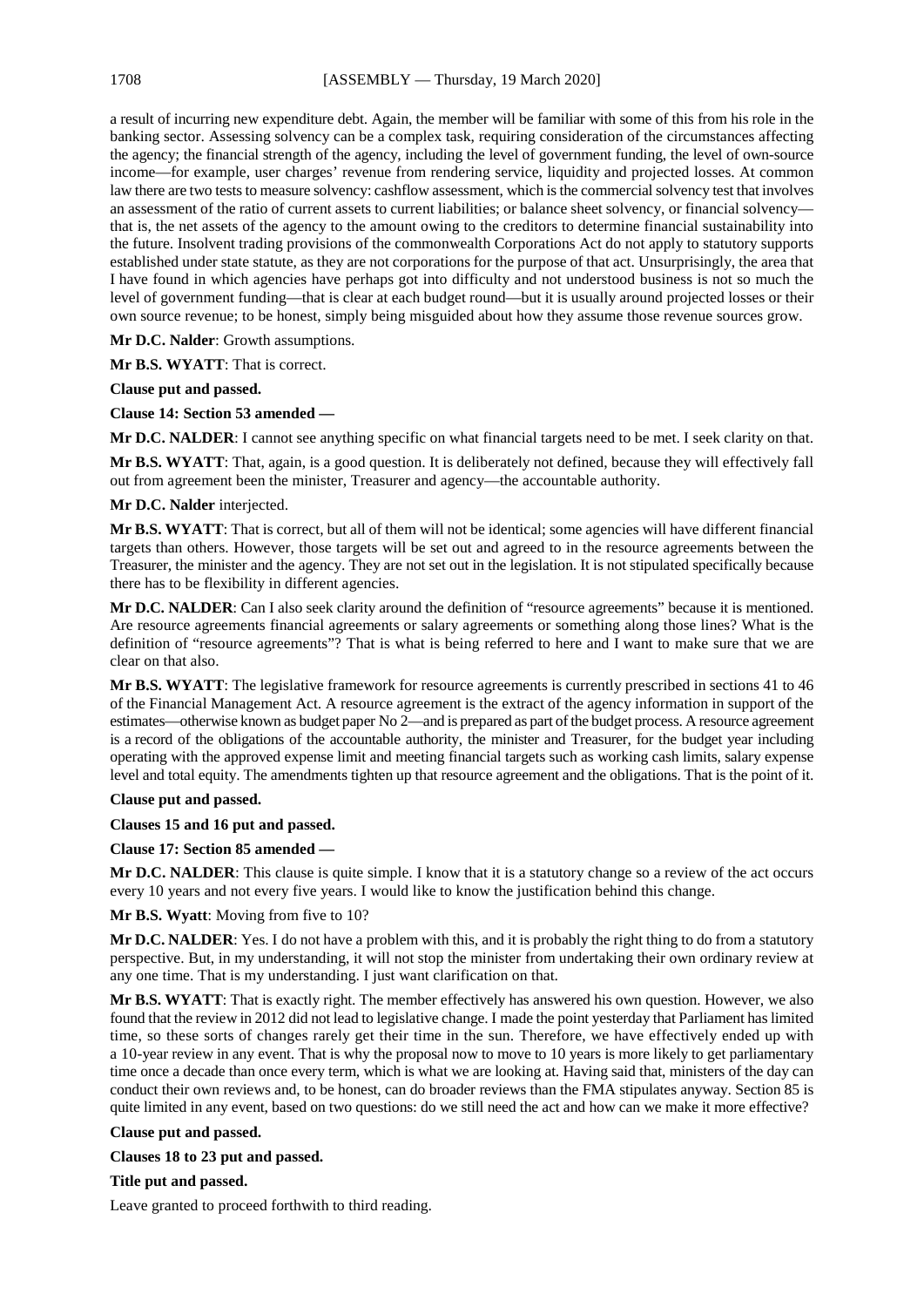#### *Third Reading*

# **MR B.S. WYATT (Victoria Park — Treasurer)** [11.19 am]: I move —

That the bill be now read a third time.

I thank all members of the opposition, the member for Bateman in particular, for their support for the passage of this bill. I made the point in the second reading debate that the opportunities to make these amendments are few and far between, mainly when we can find some parliamentary space. I also thank all those members of Treasury and Finance who were part of the work on both the 2012 review and the 2017 review for getting us to this place.

Question put and passed.

Bill read a third time and transmitted to the Council.

#### **HEALTH SERVICES AMENDMENT BILL 2019**

*Second Reading*

Resumed from 30 October 2019.

**MR Z.R.F. KIRKUP (Dawesville)** [11.20 am]: I rise to talk to the Health Services Amendment Bill 2019. I appreciate that the Minister for Health is not in the chamber because he has other urgent business and significant issues to attend to, and I put on the record my appreciation for the fact that he has spoken to me about that.

I note that the opposition is in support of this legislation. Therefore, my speech today will be in the context of health issues more broadly. I have very few concerns about the Health Services Amendment Bill. The bill addresses largely operational, legal and accountability issues. That makes a lot of sense and reflects the work that was done in 2016 when the previous government introduced what was a fairly hefty bill that significantly changed the governance models for the running of our hospitals. That was a good piece of legislation. A lot of issues are being fleshed out now, and, for the most part, the Health Services Amendment Bill 2019 seeks to enshrine that.

The bill seeks to amend a range of different acts, namely the Health Services Act 2016, the Mental Health Act 2014, the Motor Vehicle (Catastrophic Injuries) Act 2016, the Queen Elizabeth II Medical Centre Act 1966 and the University Medical School, Teaching Hospitals, Act 1955. I looked at all those acts as part of putting together the opposition's position on this legislation. I found it interesting that the proposed amendment to the University Medical School, Teaching Hospitals, Act 1955 is simply to delete the word "State" and insert "Senate". We see that all the way through this legislation. The theme of this legislation from where I stand is largely technical and administrative in nature. There are also some issues with integrity and accountability, and conflicts of interest. Those changes are very good and will help strengthen and empower our hospital system and those who operate within it, specifically health service providers, to ensure they can continue with their good work with greater certainty and surety.

I also find interesting the ambiguities that have arisen under the Health Services Act, which this amendment bill seeks to tidy up. One of the things that struck me was the Queen Elizabeth II Medical Centre site itself. The minister in his second reading speech referred to the different ownership arrangements at that site. That is empowered by the Queen Elizabeth II Medical Centre Act 1966. One opportunity that has been raised with me recently is whether more centralised planning should take place at that site. One of the issues that the now Minister for Health raised when in opposition with the former Minister for Health was the previous government's decision to establish the multistorey car park and let out its operation to a private operator. A lot of that revenue goes back into the maintenance of the QEII site. Apart from the ambiguities that the legislation seeks to clarify, there is an opportunity for us to look at better planning for car parking. One of the issues that is most often raised with me, and undoubtedly also with the now minister, is that there is never enough car parking at hospitals. That seems to be always an issue. I like the idea of setting up a metropolitan redevelopment authority–type arrangement for the QEII site. There are a lot of different players on that site. I am not sure how many local governments sit over the QEII site and whether they have a role to play. I like the idea of central planning for that site. I like planning as an area anyway —

**Ms R. Saffioti**: You should be the shadow Minister for Planning!

**Mr Z.R.F. KIRKUP**: I am very happy with Health.

There is an opportunity to look at whether the planning at QEII can be better managed. Car parking and transiting through that site is always a challenge. The people who are in charge of that do a great job, but if that was bolstered by the sort of experience that was conferred to the former metropolitan redevelopment authority, now DevelopmentWA, that would be good.

**Mr R.H. Cook**: If you are open to interjections, I am happy to provide them.

**Mr Z.R.F. KIRKUP**: I am open to the conversation, minister.

**Mr R.H. Cook**: Part of the issue around parking is that it is restricted by the Western Australian Planning Commission, which has basically put a limitation on the number of car parks at that hospital, I am sure for a whole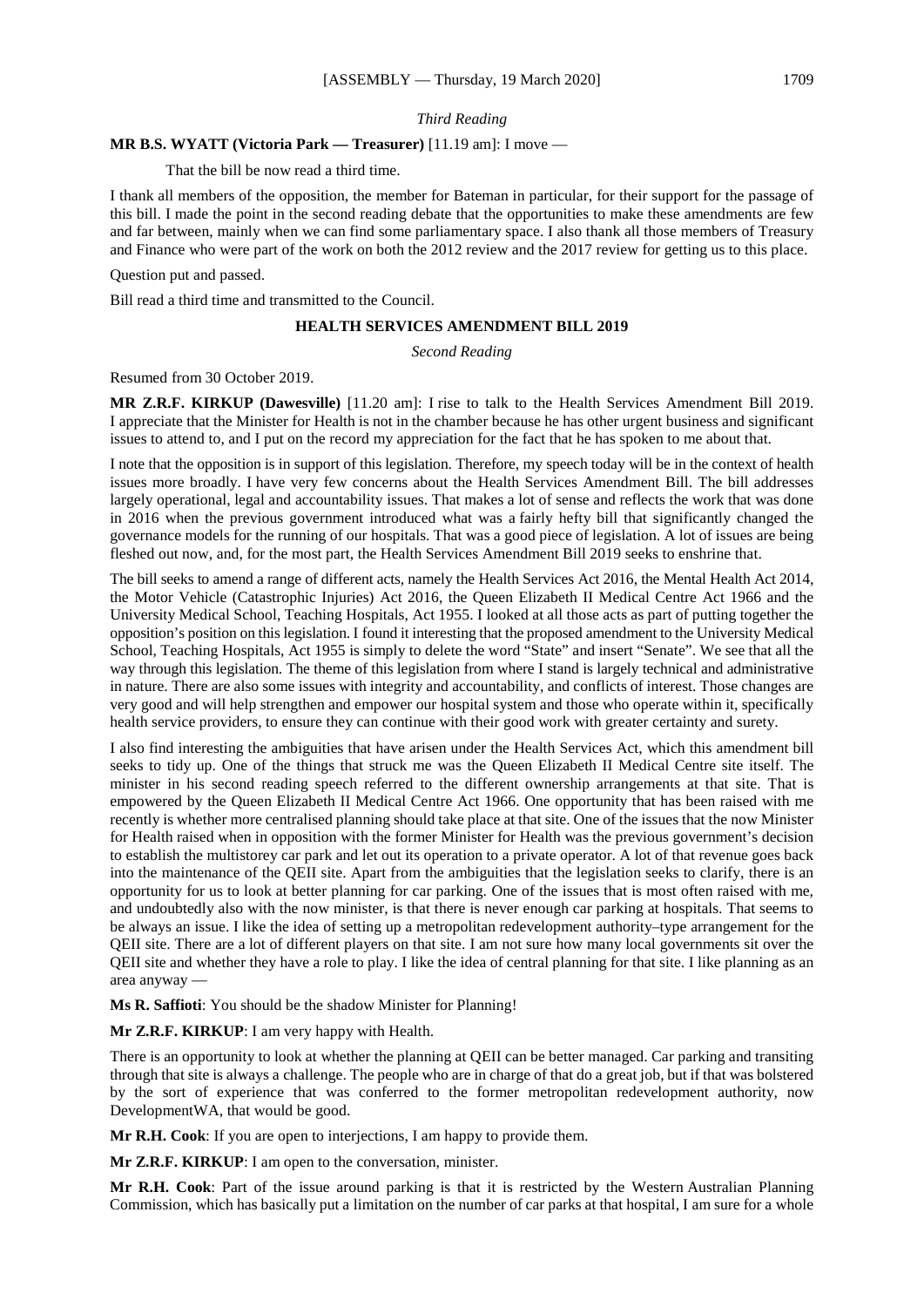bunch of very important reasons. In terms of local government interaction, one of the outcomes of the local government reform process by the previous government was a minor redrawing of the boundaries of the City of Perth, the City of Subiaco and the City of Nedlands, and there might have been another one, all of which impacted on the QEII site. I think some of that stuff was refined with some minor border changes.

**Mr Z.R.F. KIRKUP**: Although I was not the local government adviser to the former Premier, I remember that one of the examples that he used was the intersecting points at which there was no lack of local government authorities.

We support the government's decision to move the new maternity hospital to the QEII site. However, that will make it a larger site for the provision of health services. An immense number of services are already offered at that site. The reality is that the addition of the new maternity hospital, whatever that model will look like, will create even more demand on that site. If in the future I was given the good grace to be in the minister's chair, I would look at having an agency that had the authority to come in over the top, like a mini MRA model. It is relatively small and technical in nature, but the reality is that if the Minister for Planning changes the alignment of a road or adds a number of car parks, it significantly changes the use of sites such as that. It is not unusual for that to be done. Therefore, I am not surprised that the ambiguity with regard to the ownership arrangements has been clarified as part of this bill. It is a good option to streamline that going forward.

One of the other new powers that this bill seeks to provide is to make sure that health service providers can collaborate on procurement, which makes a lot of sense. Health service providers, from where I stand, have their own individual governance arrangement in the frameworks that exist, and I like that idea, so long as there is the right level of integrity around procurement and what that looks like. There have been issues in other places across the north metropolitan area, as a recent example. We should try to use the size of the system, more broadly speaking, to bring about better procurement options. We have common use arrangements already, but if there is an opportunity for health services to, I suppose, stitch together their procurement requirements, that is a good thing. It is good for this bill to provide the new powers to negotiate and manage whole-of-health contracts like that.

I was particularly pleased to see the new integrity and accountability arrangements, particularly for board members to manage conflicts of interest. We have been dealing with the minister more recently on another piece of legislation that is in the other place—the Western Australian Future Fund Amendment (Future Health Research and Innovation Fund) Bill 2019—and some issues have been identified with conflicts of interest. We have looked at it in strength. There are moves afoot in the upper house by the Greens at this point to move amendments to strengthen the bill's conflicts of interest processes and declarations, in particular for those who administrate the board that administrates the future health fund. Any move we can bring about to help publicly disclose conflicts of interest for board members is a good thing and the ability for the public to scrutinise that, to make them accountable, is a measure that should be invested in by any government. I always get a bit frustrated when conflicts of interest arise for board members. A range of issues have recently been discovered by the media. The minister is held to account for that, and rightly so, but the board member never disclosed it in the first place, or it was never properly dealt with in the public realm. The idea of actively publishing information on conflicts of interest, which was raised in a briefing with the minister, is a good thing, and it should be open to inspection by any member of the public. When we submitted FOI applications about conflicts of interest for board members, we would often get information back that is redacted because it is personal information, either financial or commercial in nature. We do not get any exposure to it at all. Then of course we put the question to the minister and similar issues arise. The ability to have conflicts of interest go perhaps one step further than what the bill anticipates, and allow for perceived conflicts of interest to be publicly available somewhere in a central register or something like that would be a good thing, because it would help ensure the integrity that this bill already seeks to reinforce for board members.

I found the lack of disclosure of gifts for board members interesting. One of the examples that we asked about in our briefing was effectively, "Could a board member get a Jaguar, or a very expensive car, and not have to declare it as a gift?" At the moment, they would not. This bill brings about some important oversight functions.

I would like to recognise the arrival and since departure of the federal member for Canning, Andrew Hastie, who is visiting the Western Australian Parliament. I share his division as a member of the Peel region. I am very pleased to see the member for Canning here. Thank you.

# **The ACTING SPEAKER (Mr T.J. Healy)**: Hear, hear!

**Mr Z.R.F. KIRKUP**: I find it interesting that the issue of gifts was not anticipated in the 2016 legislation. I am really pleased to see that it has been dealt with and strengthened quite significantly. It is only fair and reasonable that gifts should be disclosed. A threshold exists for that now. I also appreciate that the legislation provides greater clarity for the minister to dismiss a board member. That makes a lot of sense. Perhaps the previous legislation was so comprehensive and substantial in its establishing HSPs, which was such a shift in how we do business across the health system, that it was not looked at at the time, but it is really good that the minister's powers will be clarified in their ability to dismiss members of boards. That makes a lot of sense to me.

We have discussed this bill together with a range of stakeholders, and for all intents and purposes, it seems as though it is very well supported across the broader health community. I did not have a lot of objection from anybody. When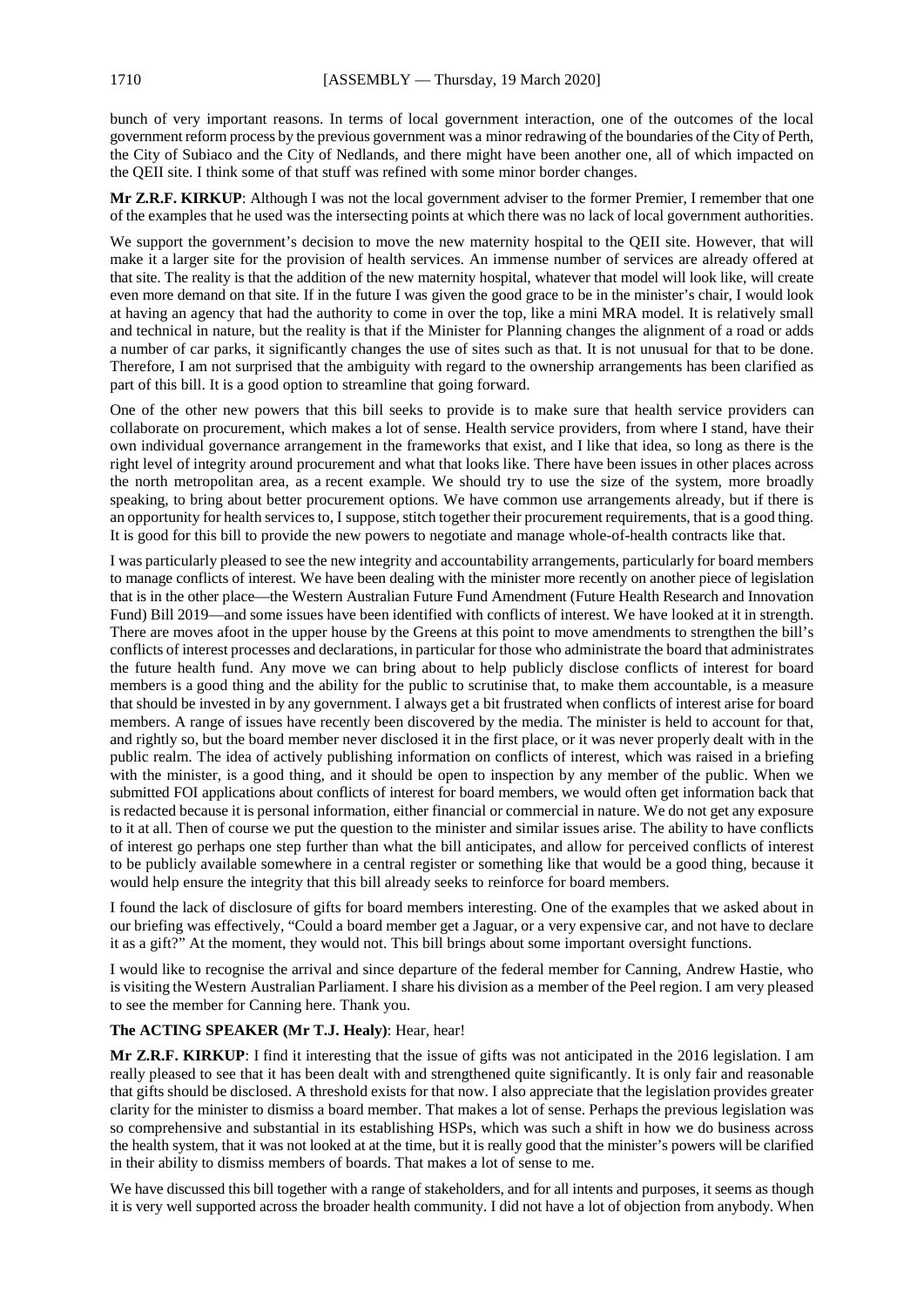we get there—I do not suspect for a moment that will be today; who knows where we will be in a number of weeks—I intend on going through the consideration in detail stage, probably not as extensively as we did with the future health fund and voluntary assisted dying legislation, but we will go through some clauses that seek some clarity.

**Mr R.H. Cook**: The amount of scrutiny on the previous bill worked for me.

**Mr Z.R.F. KIRKUP**: Is that the future health fund bill?

**Mr R.H. Cook**: No—the Financial Legislation Amendment Bill. That was a little 20-minute job. That'd be good.

**Mr Z.R.F. KIRKUP**: Is that the Financial Legislation Amendment Bill? We went through it very quickly. I will always be conscious of the minister's time.

# **Mr R.H. Cook**: Not at all.

**Mr Z.R.F. KIRKUP**: I appreciate that. We will go through the process of consideration in detail.

An issue that was raised with me that we sought some clarity on during the briefing—I appreciate the health officers who are here to assist the opposition with legislation and the briefings that were held—about capital works capabilities. I am always very conscious that we should probably have the best people in government delivering large projects, especially those that might be high risk, such as hospital commissions or anything like that. I will seek some further information during the consideration in detail stage, although it is very well defined here now, to push a little about what that looks like and why the change of different powers that exist for capital works programs was brought about. I expect that strategic projects would still be involved if it was a large hospital commission or something like that.

I will not take particularly long on this contribution otherwise—I note that I have 45 minutes on the clock—and it is a good opportunity to talk about health, which I will take on, but I want to quickly set aside any other concerns that I might have with the Health Services Amendment Bill. This bill makes a lot of sense. I believe that it builds upon the good work of the previous government that brought about significant changes, especially of the health system and how it is governed. I quite like the HSP model, for the moment. I quite like there being north, east and south metropolitan health services. I remember when this idea was first proposed when I was an adviser to the former Premier. I was very keen to see an East Metropolitan Health Service provider established as a jurisdiction. I grew up in Midland, and I was always very concerned that health was initially just north, south and country. I was very keen to see the East Metropolitan Health Service established. I know that the former government was, which is why we now have east metro. Places such as Midland and the eastern suburbs deserved a seat at the table that was not just subsumed within the northern jurisdiction. I really appreciate that and the HSP model that we have now works really well. It can be tightened, and I appreciate that the government has turned its mind to that, and that we are triggering the bill with the sense of priority that it deserves. At a time like this, with COVID-19, I think members would want to make sure that everybody in the system is properly empowered to go about their business as much as possible. We do not want to leave any sense of ambiguity or lack of surety about the operations of the health system. As I said, we will go through to the third reading stage, and I am really pleased that the government is treating this with the seriousness that it deserves in bringing it on today.

We last had a briefing on 10 February or thereabouts with the agency advisers. At the time Hon Nick Goiran and I were pushing on a couple of different areas that were really well clarified by the agency team. I appreciate that. I cannot imagine we will have too many issues going into the consideration in detail stage, but it is really just to articulate any concerns or flesh out any problems. I will probably push slightly harder on the conflict-of-interest issue, trying to create some sort of register or publicly inspected ability for residents to further understand what conflicts might be there and declared, perceived or otherwise. In the interest of good practice going forward, I note that we raised a similar issue for the Infrastructure Western Australia Bill 2019 that was introduced in this place. Not to verbal him, but the Premier, who at the time was the lead minister on that as the Minister for State Development, Jobs and Trade, indicated that that was something that the government is generally open to as an idea. The Premier himself said many times that ministers were held to account for board members' actions, when often the minister was never told about them in the first place. The ability for the onus to be on the board member to have that publicly disclosed will help any integrity arrangements that exist, particularly with health services. The Western Australian Future Fund Amendment (Future Health Research and Innovation Fund) Bill 2019 and any other bill that seeks to allocate large amounts of money or significantly important operations to our state's future should make sure that everyone is acting with integrity and with a high threshold of public disclosure.

Obviously, part of the impact of these changes will be strengthening the operations of health service providers across the board, and with that comes the impact on hospitals in our metropolitan and regional areas. Every hospital and health clinic that I have had the opportunity to visit thus far—I do not know the count I am at currently; I think I am up to having visited 17 hospitals and health clinics in the eight months that I have held the shadow portfolio of Health—has been outstanding, from the frontline workers to the people who run our hospitals. I am incredibly impressed by the willingness of the Minister for Health to facilitate those meetings and the teams of medical and nursing directors on the ground who run the hospitals. Every person I have met has always been very open and honest about what is happening and the constraints in the system. That is a recognition of the fact that we are all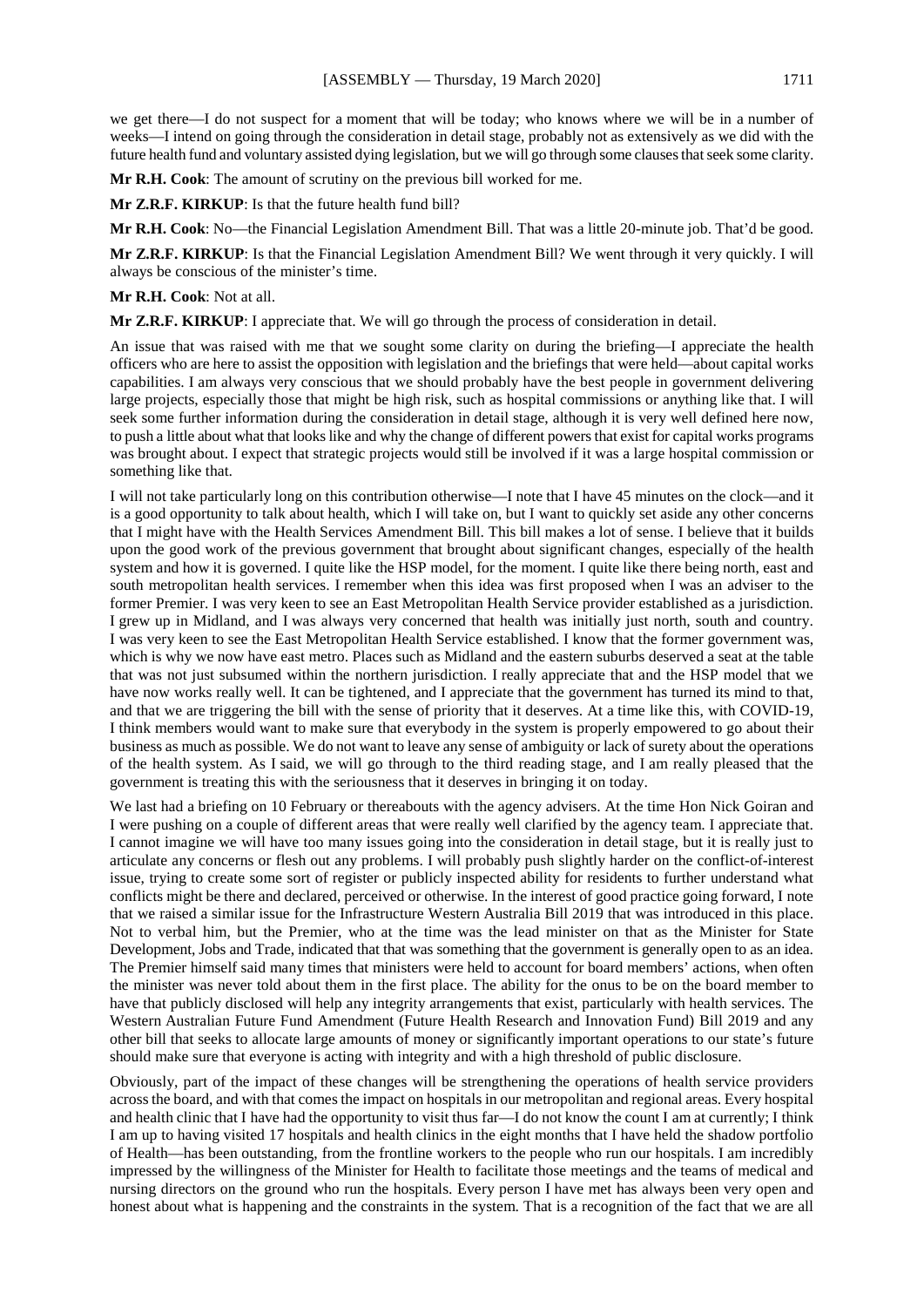in this together, especially with health. The Minister for Health held the shadow Health portfolio for the entirety of his time in opposition. That continuity is really important because in one and a half or two years, health will account for 40 per cent of the state's budget. It is a large beast and it impacts on all our lives. There is a good argument for that level of openness and accountability to the opposition because the reality is that when the baton passes and the opposition becomes the government, we want to be as informed as possible going into the ministry. The Minister for Health spent eight years in opposition and undoubtedly he was well prepared.

**Ms R. Saffioti**: It was eight and a half.

**Mr Z.R.F. KIRKUP**: Sorry; my apologies.

**Ms R. Saffioti**: You dudded us six months of the first term.

**Mr Z.R.F. KIRKUP**: My apologies, Minister for Transport. It was eight and a half years.

**Ms R. Saffioti**: You say that all the time. It still bothers me.

**Mr Z.R.F. KIRKUP**: Eight and a half years, minister. I cannot help but think that it was because the former Premier did not call the election so early.

**Ms R. Saffioti**: Yes, but then you brought in the legislation to create four-and-a-half-year terms and, at the time, we in opposition did not make a big enough point about it.

**Mr Z.R.F. KIRKUP**: The opposition agreed to that legislation.

**Ms R. Saffioti**: We did, but I was a backbencher with no influence.

**Mr Z.R.F. KIRKUP**: I am sure that the Electoral Act 1907 changes were well supported at the time. The elections now have a fixed term, minister.

I think the Minister for Health's eight and a half years as shadow Minister for Health were important. He has facilitated my visits to hospitals and basically any part of the health system and has always been very open. We all recognise that whenever the opposition again finds itself in government and has to deal with health, we want to be up to speed in as little time as possible. We want to be exposed to the portfolio as much as possible. I appreciate what the minister and his team have done and that whenever I go to a hospital, everyone is very open and talks very honestly about the impacts and resourcing issues. The Minister for Health has probably been more generous than a lot of other ministers, from what I understand.

**Mr R.H. Cook** interjected.

**Mr Z.R.F. KIRKUP**: I would hate to think that he would change that now. It is always good to have the opportunity to put on the record how open the Minister for Health has been just in case it changes in the future.

**Mr R.H. Cook**: I remember in the early days of opposition, Kim Hames said to me, "When I was in opposition, Jim McGinty always gave me access to hospitals", so he extended the same courtesy to me and we have continued that tradition.

**Mr Z.R.F. KIRKUP**: That makes a lot of sense because, of course, the portfolio is such a large and significant one. The former Minister for Health, Kim Hames, said that he used to offer more regular briefings on current health issues or long-term health issues or something like that. I do not know.

**Mr R.H. Cook**: Really? Okay.

**Mr Z.R.F. KIRKUP**: I do not know; I am not too sure. I do not want to misrepresent the former Minister for Health if that was not the case.

**Ms R. Saffioti**: He was probably fishing.

**Mr Z.R.F. KIRKUP**: He was a tourism minister as well and, of course, cared deeply about both areas, Minister for Transport. I appreciate that the Minister for Health has always been open to a briefing when we have raised any issue, and that has been demonstrated by COVID-19. The Premier noted during the debate on the temporary orders that I have been involved in seven or eight briefings thus far, and I appreciate that, even though daily it is a very daunting experience. It is something that I appreciate.

I will talk briefly about regional hospitals. In my time, I have had the opportunity to visit a number of regional hospitals. The work that happens in them is amazing, especially in the Kimberley. The tyranny of distance from the capital is a real challenge. Unfortunately, in some of the towns that I have visited, such as Derby and Kununurra, but Derby in particular, the public sector workforce holds the town together. Within the space of a year, Derby lost four mine sites and the detention centre closed, so its economy is largely based on hospital workers, teachers and the provision of services to the Aboriginal community. I met a fantastic person—I cannot remember her name for the life of me, and I apologise dearly—who has been working in the immunisation clinic in the same building at Derby Hospital since the early 1980s.

**Mr W.R. Marmion**: Maybe when I was there.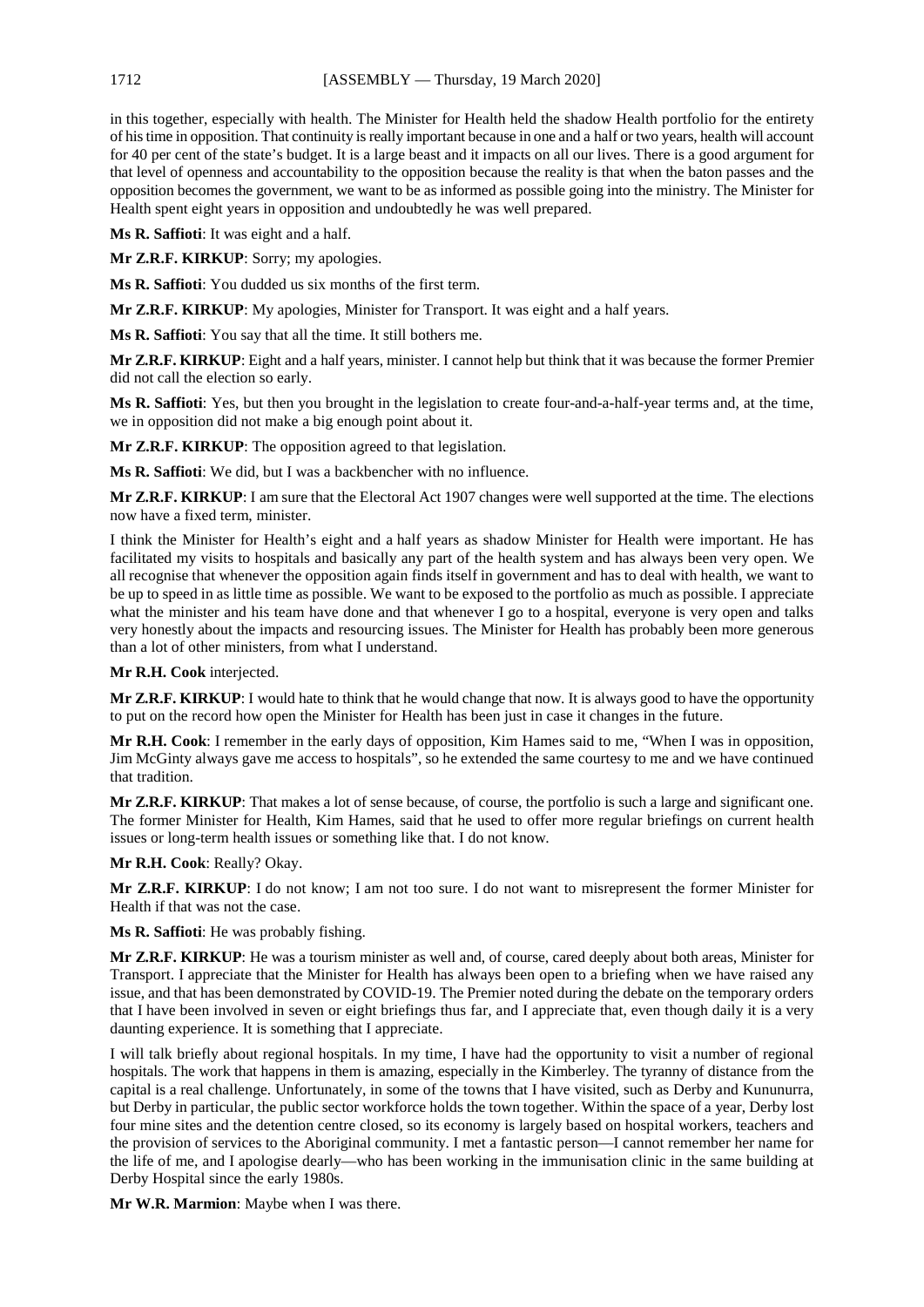**Mr Z.R.F. KIRKUP**: Possibly when the member for Nedlands was there.

**Mr W.R. Marmion**: I was in for two nights.

**Mr Z.R.F. KIRKUP**: In Derby Hospital?

**Mr W.R. Marmion**: Yes.

**Mr Z.R.F. KIRKUP**: There we go; the member for Nedlands has spent two nights in Derby Hospital.

**Dr A.D. Buti**: He's been everywhere!

**Mr Z.R.F. KIRKUP**: The thing I love most about the member for Nedlands is that I can refer to any part of Western Australia and he has been there and has an experience from there, if not family history there.

A place like Derby is a really good example. Its immunisation clinic is obviously very important for the vaccination of Aboriginal people who live in and around the town. There is a real sense of commitment to the community by those hospitals. There is a real sense of going above and beyond what I would expect. Health workers already do a great job but their role in those communities is made that much harder because of how far away they are from the capital. Of course, when the Royal Flying Doctor Service retrieves people from the northern part of Western Australia, more often than not, they will fly across to Darwin in the Northern Territory for critical care rather than fly to Perth.

**Mr I.C. Blayney**: There is an agreement for that.

**Mr Z.R.F. KIRKUP**: There is, member for Geraldton.

**Mr I.C. Blayney**: From East Kimberley, in particular, they go across to Darwin.

**Mr Z.R.F. KIRKUP**: Yes. As I understand it, Royal Darwin Hospital was about 50 per cent over capacity, and that was before COVID-19 hit. Member for Geraldton, I suppose what was reinforced for me when I was in the Kimberley more recently was the distance. The reality is that it is closer to go to another capital in another jurisdiction.

**Mr I.C. Blayney**: It is 40 minutes to fly to Darwin.

**Mr Z.R.F. KIRKUP**: It takes 40 minutes to fly to Darwin versus the three and a half hours it takes to fly to Perth. Those are the challenges. We have to have a very agile health system, and the Health Services Amendment Bill 2019 will make sure that the health system is best empowered to continue its operations, which it does so well.

When I think about Kununurra and the Kimberley region, my mind turns to the terrible suicides in the Aboriginal communities there, which have been happening for some time now. More recently, I met with the National Suicide Prevention and Trauma Recovery Project —

# **Mr R.H. Cook**: Gerry Georgatos.

**Mr Z.R.F. KIRKUP**: Yes, Gerry Georgatos. I met with him last week or the week before. I have been told since then that as well as the suicide crisis in the Kimberley, the suicide crisis in the midwest is at a peak level and is affecting the Yamatji people. That is a significant concern. We want to make sure that as much as possible is invested in support services, in particular culturally appropriate mental health services, in those communities. I increasingly despair every time I visit communities like that, which many of us have an interest in doing. Every time I visit communities like that, I am confronted with a conversation about suicide—youth suicide in particular. It is terribly disheartening. As I have said in this place, it is not for want of government will or resources. Former Coroner Hope identified, when he made his findings in a coronial inquest, that the situation is not from a lack of any government resources. It was really just about the challenges and complexities that exist in the Kimberley and now, evidently, in the midwest, in trying to respond to what has obviously now been hundreds of years of dispossession. I believe that the impact that it has had on Aboriginal communities has obviously been incredibly detrimental. Whatever effort that we can do to help improve their mental health and the provision of health services for those communities is vitally important.

I look forward to the government's response to the coroner's inquest coming out very soon, if not tomorrow. I hope that it will be comprehensive. Unfortunately, I suspect that it is going to be slightly lost in the media coverage given what is happening with COVID-19. I am certain that that is not by design; it will come out at the most opportune time for the government. For what it is worth, I thought it would have come out today so we could at least scrutinise it and ask some questions about it. That being said, I am sure that the 42 recommendations will be responded to relatively comprehensively by the government. I understand that the government is also going to respond to the Education and Health Standing Committee's report "Learnings From the Message Stick: The Report of the Inquiry into Aboriginal Youth Suicide in Remote Areas". The current Minister for Aboriginal Affairs also indicated more recently in some media that there will be a more comprehensive response to the closure of some Aboriginal communities. Therefore, I look forward to what will undoubtedly be quite a comprehensive response from the government. We will go through that, and I hope that the government steps up to the mark. As I have said in this place before, it has been 57 or 58 weeks since the coroner released that inquest report. It is a very important issue and a watershed moment. In terms of a health system response to that, it is going to be imperative.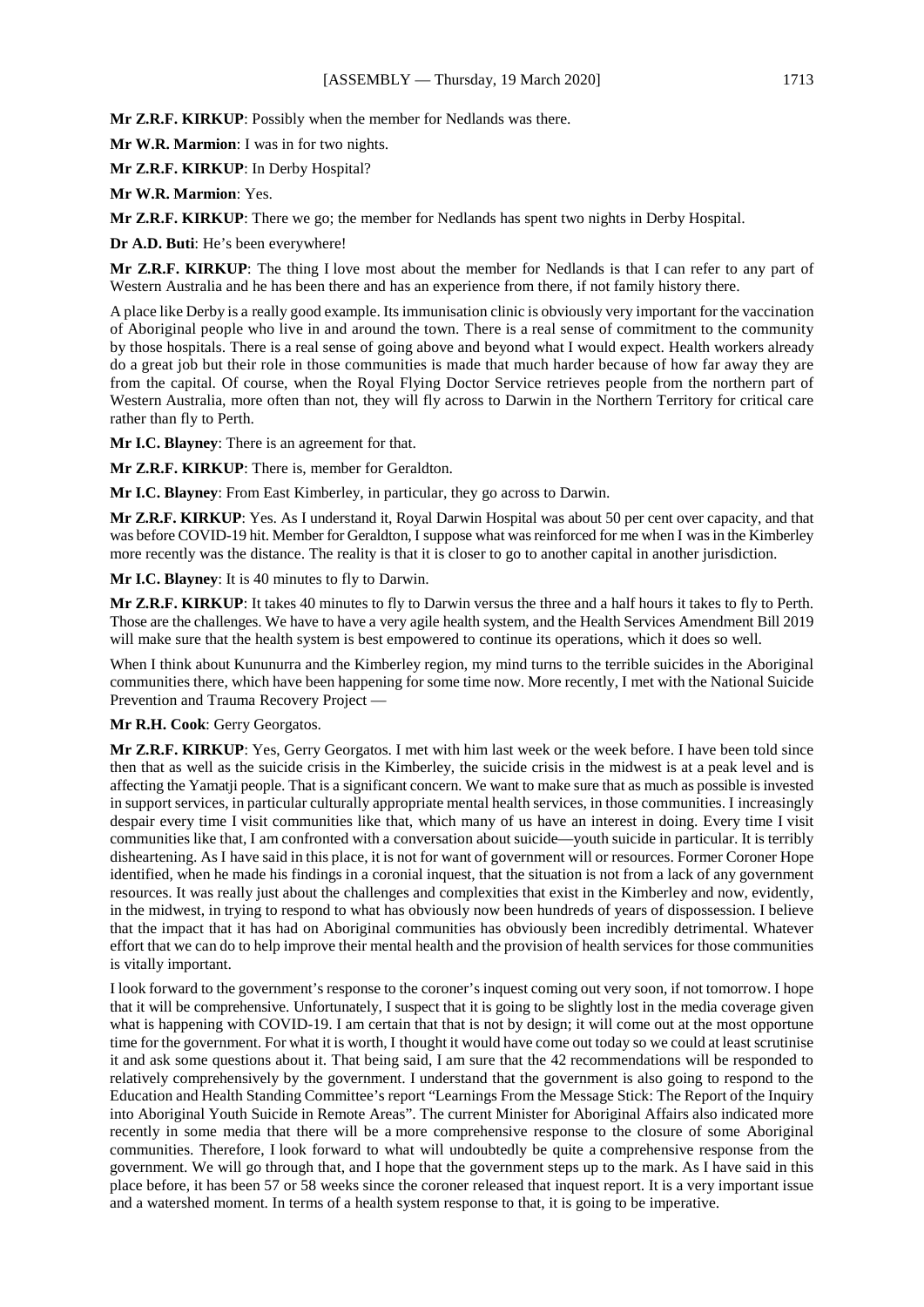A good example of why we want to make sure that everyone is on the same page with how our health system operates is that our teams, hospitals and health service boards are empowered to continue with their great work. Every time I go to any WA Country Health Service facility, I am always really impressed with what it does. All the metropolitan health service providers do a great job, but I get the sense that, in a country environment, WACHS goes above and beyond even more so, and I am really very impressed. Every executive or director that I have ever met within WACHS always knows their business and knows exactly what is going on. They are intimately involved, and that says something. A good example is in Kalgoorlie and Esperance. They are part of the same sub-management area within WACHS, and that is a large area, but they are well aware and well informed of what is going on. When I went out to the member for Kalgoorlie's district and went through Kalgoorlie Health Campus, there was a great sense that the hospital management knew exactly what was going on. When the minister went on hospital visits, while in opposition or maybe in government, perhaps he also had a sense that there were people on the ground who knew what was going on and people who did not know what was going on. I have always found that the further one gets away from the capital, the WA Country Health Service is really informed and does such a great job, as do the regional hospitals in particular. Broome was really impressive for me as well. The money that has been put into Broome Hospital more recently, over the last couple of years—I am not entirely certain how much has come from the government at the moment, and that is because I cannot remember—makes it very well invested in. The member for Nedlands might be interested to know that when I went to Broome Health Campus, it was the only time that I have ever seen a compression chamber for when someone gets the bends and they have to go into a compression tank. Is it called decompression?

# **Mr P. Papalia**: Recompression.

**Mr Z.R.F. KIRKUP**: Thank you very much, Minister for Defence Issues. I think there are only two. Is that right, minister?

**Mr P. Papalia**: Are you talking about the one in Fiona Stanley?

**Mr Z.R.F. KIRKUP**: There is one in Fiona Stanley Hospital? The other one that I have seen is in Broome.

**Mr P. Papalia**: Yes. The Fiona Stanley one is a medical facility, so you basically take the bed in and out. It's much more suited to diving. They use it for things other than diving.

# **Mr Z.R.F. KIRKUP**: Okay.

**Mr P. Papalia**: Gas gangrene—you treat patients, under pressure, with oxygen. And it's effective at stopping progress of disease and infections.

**Mr Z.R.F. KIRKUP**: That is amazing. I appreciate that; thank you, Minister for Defence Issues. The one that I saw in Broome looked quite old to me, but it was quite impressive to see because I had never seen anything like that before in my life.

**Mr P. Papalia**: The Navy has one for the diving team.

**Mr Z.R.F. KIRKUP**: I expect that it would.

**Mr P. Papalia**: That is actually just for divers, but the Submarine Escape and Rescue Service has a much larger capacity.

**Mr Z.R.F. KIRKUP**: This one was quite cramped, as the minister probably appreciates.

**Mr P. Papalia**: Well, there's always small, mobile ones, so they can treat individual divers.

**Mr Z.R.F. KIRKUP**: There you go—the more you know. Thank you very much, minister. In this case, I think it was for the pearlers in Broome. It shows the diversity by which the hospitals have to be geared to respond to local concerns, so, of course, we are very unlikely to see one at Peel or Joondalup or out in Kalgoorlie.

**Mr W.R. Marmion**: It's not deep enough.

**Mr Z.R.F. KIRKUP**: No, of course not.

**Mr P. Papalia**: There wouldn't be; there's not a need. But they need specialists to operate them.

**Mr Z.R.F. KIRKUP**: Yes, that is right; it is the reality of how unique hospitals have to be to respond to their local concerns, and I was really impressed with Broome. If anyone gets the opportunity to see it—not because they need treatment, member for Nedlands—I have to say that Broome Hospital was particularly impressive to me.

I have taken more time in my discourse than I had anticipated, so I would like to quickly talk about what is happening locally in my community in response to the COVID-19 pandemic. Members might be aware that I put out a call to my district asking for volunteers to—not offer any medical assistance—be there to check-in with people —

**Ms R. Saffioti**: That was an original idea!

**Mr Z.R.F. KIRKUP**: I know! No, I fully claimed, publicly, that it was replication of the leadership of the member for Perth. I did so on 6PR, minister; I will do so here.

**Ms R. Saffioti**: I didn't see that on Channel Nine news.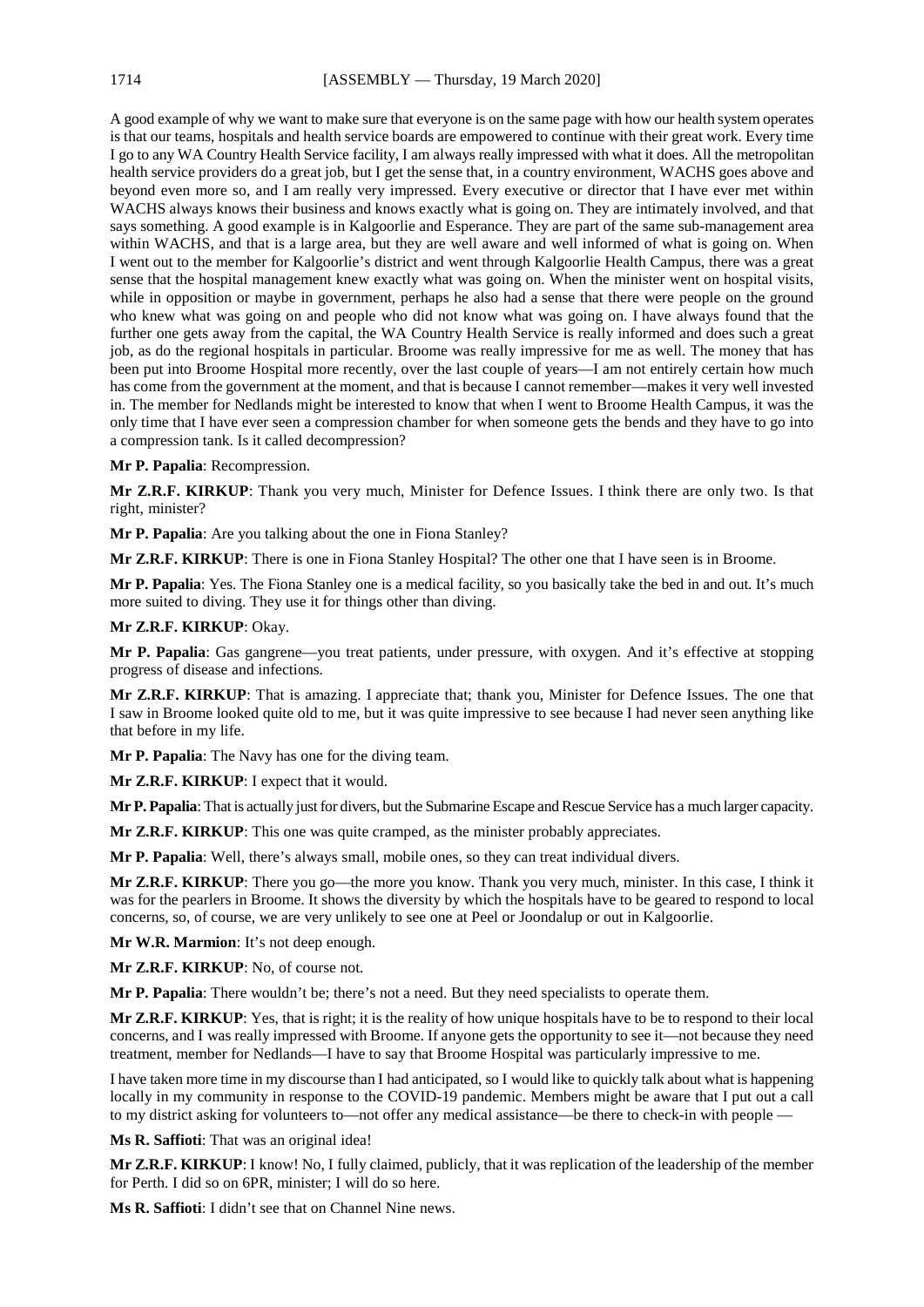**Mr Z.R.F. KIRKUP**: It only takes shortcuts, minister. The reality is that it was the member for Perth who came up with this idea and I have transferred some of what he has set up into my own district, which is a call for volunteers to effectively be there acting like a modern version of a Neighbourhood Now. In the old days, I suspect that people would check in with their neighbours during times of crisis, or people might have had a better relationship with their neighbours. Unfortunately, we know that in this modern world, that is not always the case. We had volunteers indicate to us that they would be willing to provide welfare checks, and perhaps check-in by calling up every couple of days to make sure that someone who might be vulnerable during this time is okay and that everything is going okay. As of yesterday at 3.00 pm, 532 individuals from across my community had volunteered to help with that, saying that they were willing to do what I think would be a neighbourly thing to do. Sometimes, due to isolation in my community or something like that, or because there are a lot of holiday homes, people are not too familiar with what is going on in their streets all the time. I think that is probably the case across the state, and so this really connects that and makes sure that less distance exists and people who might be at risk of issues with COVID-19 can be checked in on and know that people are looking out for them.

The team in my office are doing an amazing job in pulling this all together. As is often the case, the member of Parliament often rushes out with something and, having being a staffer in the past, the staffers have to implement a lot of it. Although now with a lot of cancellations and meetings and things like that, all of us in our team will be implementing things, and I would like to recognise the work of my outstanding team members in my office, who are going about implementing this idea and replicating what the member for Perth has done. I now know that the member for Darling Range and the member for Vasse, on the opposition's bench, are doing that, and I am sure other members on the government's benches might be doing the same.

I would like to recognise the following groups that have also offered their help as part of this outreach that we are seeking to do. Vicki Pollard of the Peel Volunteer Resource Centre has been amazing in working with us to put in the correct system to make sure that all the appropriate measures are put in place. Peel Volunteer Resource Centre in Mandurah does an amazing job connecting volunteers with organisations, and we have taken Vicki's help and she has been very helpful in putting that together for us. Falcon "The Island Club" Lions has also been very forthcoming with its offers of assistance. We have 12 people from Falcon Lions thus far who have been willing to come in and help out with this as well. The president, Ian Derrick, does a great job; I am very appreciative of his help in leading the charge on behalf of Falcon "The Island Club" Lions.

Reflecting more modern times, there are also a number of administrators of Facebook pages. Obviously, Facebook is a good opportunity to bring people together in one location. Administrators Skye Robinson for the Deeper Connections Mandurah Facebook page and Judy Drayton for the COVID-19 Updates and Community Care Mandurah Facebook page have been trying to help coordinate some effort locally as well. We are working with them to see what work we can do to leverage their Facebook presence to something on the ground as well. Also, Charmaine Prinz and Janet Roos have been working as part of the Befriend and Chorus group to operate a "ring ring" campaign to connect those in isolation across my community, and probably across Peel more broadly speaking. We have had some outstanding help from Coles in our community. Coles has worked with us to identify and help any persons in need in my district and across Mandurah. I know the member for Darling Range has been working with her local IGA supermarket. If members already have a good existing relationship with large supermarkets or an IGA in their district, it is always good to speak to the manager there so that they can put aside orders for people whom members know are particularly at risk. A week ago, people were already starting to come into my office, such as a gentleman who had run out of toilet paper and did not know where to go. People are already coming in to our team to see whether there is anything we can do to help. The ability for us to work hand in glove with some local supermarkets is really great. Again, it reflects the nature of the community coming together in times of crisis.

I would also like to recognise Jo Sinker, the chairperson of the Seascapes Community Association, and Pippa, the senior community development officer at the City of Mandurah. The Seascapes Community Association has been really great at banding together the community in Seascapes, which is where I live. It is always a really good example; the residents' association is always really active. Two weeks ago, together with the Seascapes Community Association, I was out picking up the rubbish on the dunes. There is a real sense of community turnout there. Seascapes is quite a distinct location within my district and the City of Mandurah. I recognise not only Pippa for her help, which I appreciate, but also Mayor Rhys Williams in what has happened more recently with the cancellation of the Mandurah Crab Fest. When Crab Fest was cancelled on 13 March, the Friday before it was meant to occur, the member for Mandurah, myself, Mayor Rhys Williams and the member for Canning, who I recognised earlier, all came together to reinforce the decision that cancelling Crab Fest was the right thing to do. Obviously, it is very regrettable, because an event like Crab Fest has a significant economic impact on my community. The event often helps tide businesses over into the winter. As a tourist town, Mandurah often has fewer people coming through in the winter, so Crab Fest uses the surge to help tide those businesses over. The evolution of COVID-19 and how it has impacted on all of us has meant that Crab Fest had to be cancelled. It was the right decision to make. from conversations with the mayor, the member for Mandurah and the member for Canning I know that it was a difficult decision to make, but it was the right one. That is a good example of bipartisan support, whereby local members of Parliament, local council, state and federal members all turned out to support the decision, and I think it was an important one to make.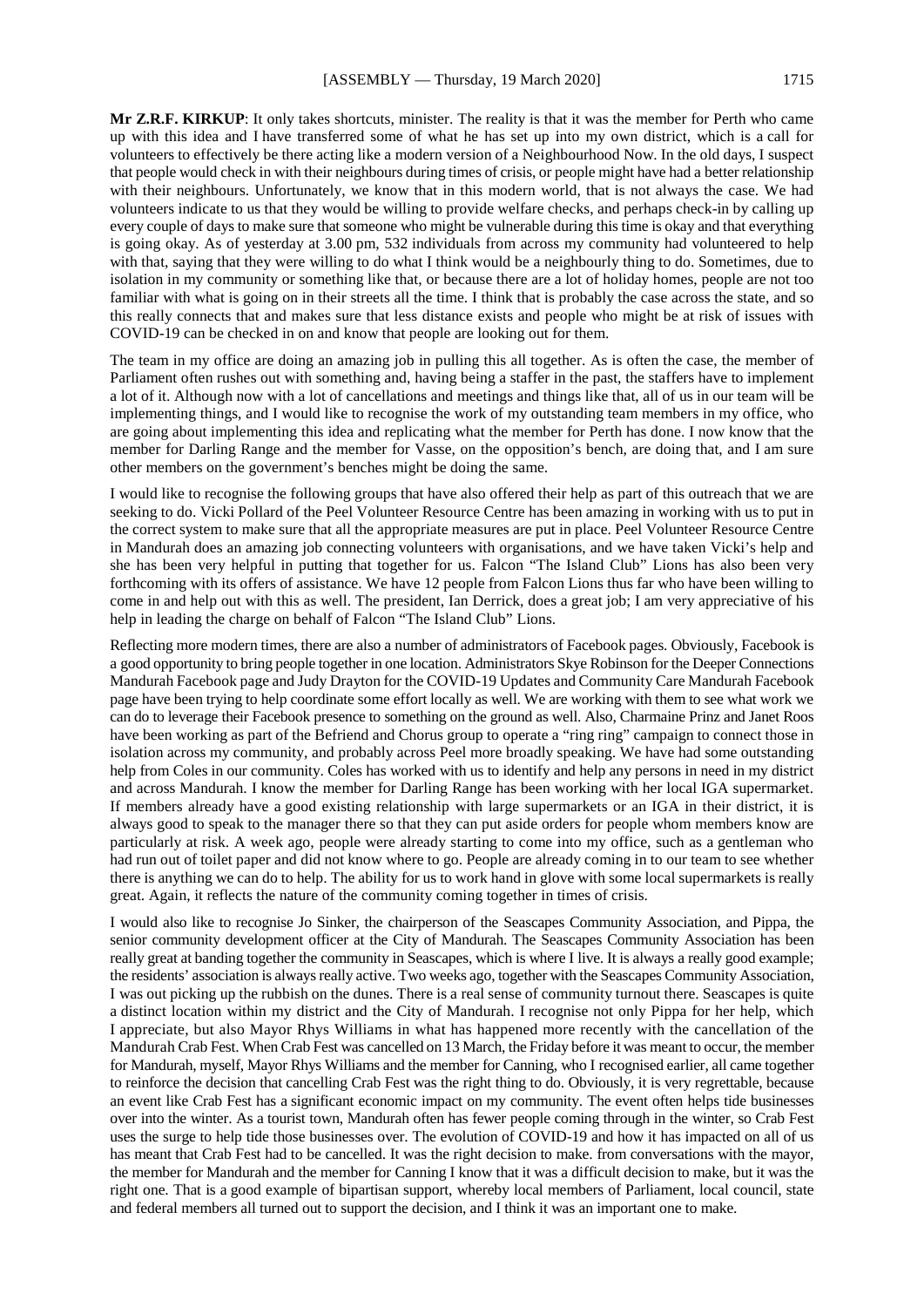From conversations I have already held with the mayor, I know that because of COVID-19, we are starting to see a number of venues in Mandurah close. This is exactly what will start to occur right across our community as restrictions start to be put in place on the number of people who can meet in one location. I think it will have a significant impact. That is why, when we talk about the importance of this legislation, the Health Services Amendment Bill 2019, although the current practice is already happening—I appreciate this really provides the legislative backup to what is already occurring across our health system—we want to make sure that everyone is on the same page and that there is enough legislative empowerment for the people who already do a fantastic job. That is why the opposition is very pleased to support this legislation, notwithstanding it will go through consideration in detail. I am also very appreciative to the minister for bringing this legislation forward to this place at this time. It is an important move. At a time of impending crisis, we want to make sure that everything is working very, very well. If there is an opportunity here to do some maintenance, which is how I would consider this—even though it is 95 clauses, it is maintenance to tighten up things—I think it is a good measure and one that the opposition supports. Thank you.

**MR K.M. O'DONNELL (Kalgoorlie)** [12.04 pm]: I, too, would like to rise and speak about the Health Services Amendment Bill 2019. This legislation aims to refine the act's effectiveness and the department CEO and health service providers to improve the functioning of the Western Australian health system and to overcome operational and administrative burdens that have been encountered since the act commenced.

I want to talk about health in my electorate. Laverton Hospital is in need of repair. It has fallen away in various states of disrepair. I visited the hospital and saw that when an ambulance arrives, there is no cover under which to take patients out. As the patient is wheeled out of the back of the ambulance, if it is 48-degree heat, it is 48 degrees. The heat just hits them. If it is bucketing down with rain, they are in the rain. Once they get in, they have to be wheeled to the other end of the hospital, which is where they treat the patients when they first come in. The ambulance entrance has to be at the other end because it is the only way they can get a patient into the building, which is not good.

I saw the emergency room. In most hospitals, there is anything up to six, 18, 20 or 30 little cubicles. Laverton Hospital just has one room separated by a curtain. If two warring factions have been out fighting and are injured and the police bring them to the hospital, they are both in the same room, and it is verbally on again. It makes for terrible working conditions for the staff. It would be good to know—I am hoping that the minister could possibly say this in his reply speech—when the upgrade to Laverton Hospital will start, and when is it envisaged to be completed. Both the state and federal governments have pledged money to this in election promises.

I want to talk about the lack of general practitioners. I do not know how we are going in the metro area. I am assuming they have an abundance, because there are suburbs all over the place; if there is not a GP in someone's suburb, they can just go to the next one. But people who are regional and remote do not have that luxury. When I first came to Kalgoorlie–Boulder, we had numerous doctors. We had the Lamington Medical Group, with Dr Greg Murphy, which was taken over by Dr Andrew Siegmund. They were royal flying doctors who left the Royal Flying Doctor Service and moved into their own practice. There were several doctors there, and it was very vibrant. There was the Collins Street Surgery, with Dr Phil Reid and his group of doctors. I am talking about the past—we had. Dr Dick Austin, part owner of Doriemus, who won the Melbourne Cup, had his surgery at the Plaza Medical Centre, with numerous doctors. There was Dr Barney McCallum, the gynaecologist. These surgeries have all gone backwards, closed, or have only one or two doctors in the surgery.

The Plaza Medical Centre received a big grant from the federal government and expanded to train doctors and nurses, but the problem is that Dr Kylie Sterry, who is based there, is struggling to get doctors to come to Kalgoorlie–Boulder. From an outsider's point of view, I used to think it was money—if we offered more money, they would come but it is clearly not that. Money is not the bottom line for doctors. The bottom line is that doctors want to come to Kalgoorlie–Boulder if they can learn, upgrade and upskill what they already know. At the moment, that cannot happen. The hospital originally had all doctors and local GPs working there, filling in, rostering, and it had a very good system in place. However, over time, some doctors came to Kalgoorlie–Boulder who were not interested in being trained. They had already upskilled or they did not want to upskill anymore. Unbeknown to them, that changed the dynamic of the hospital and the hospital started recruiting people from outside to fly in. Now doctors want to go to Kalgoorlie, but they cannot go there because they cannot get work at the hospital. I believe that this is a perfect time for the Kalgoorlie Health Campus, as it is called, to be made a campus. I have said before in this place that it should be like a university, where professors and other highly skilled medical people work in the hospital. However, instead of them doing all the hands-on surgery, when a doctor wants to upskill, the professors become the tutor and watch over the doctor. It might cost a little more because it is overlapping, but, how good would it be if very knowledgeable doctors and professors worked at the hospital and taught our future doctors. The Rural Clinical School of Western Australia is in Kalgoorlie–Boulder and the student doctors love it when they go there. However, do they want to come back? They do but they say it would limit them. If they stay in Perth, they are upskilled. When they go back to Kalgoorlie, their friends who graduated at the same time as they did, are upskilled and move ahead. That is something I will push for in the future. I would love to see Kalgoorlie–Boulder regional hospital be the first one to start that and lead the way. Kalgoorlie Health Campus would then be inundated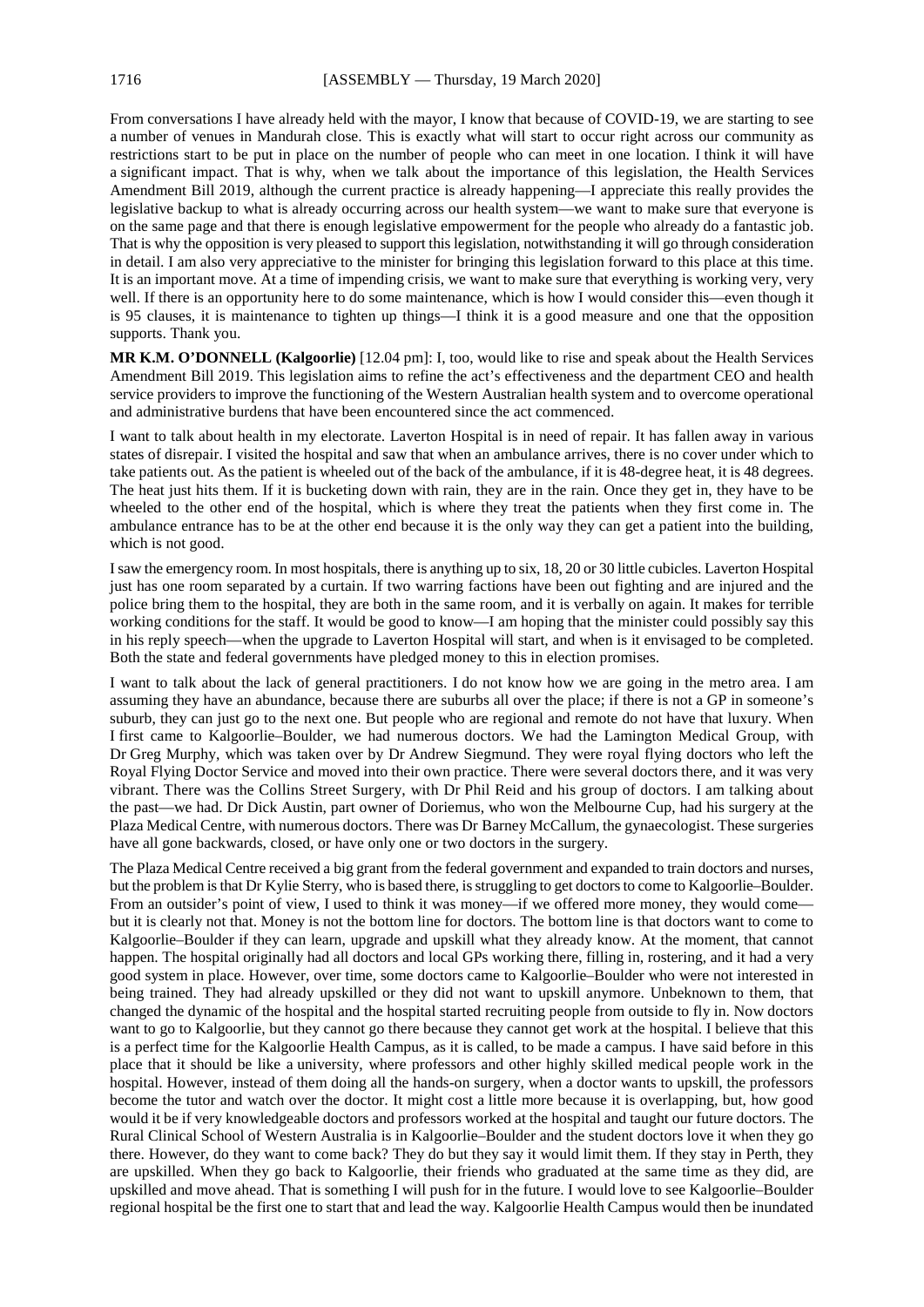with doctors. Many times a wife will not move to the country with her husband unless good medical services are guaranteed. At the moment, the queues mean that people can wait weeks before seeing a doctor. That is not good. When some people first go to Kalgoorlie and go to a surgery, they are told that the surgery is not taking on new patients. That too is a problem and we need to overcome that regionally. We need the help and support of the metropolitan area.

I want to comment on the neonatal unit. I had a phone call the other week from a man whose daughter was in hospital giving birth to her baby. He said that he had concerns and his daughter was all upset. She gave birth to a little boy and the hospital said that he had to be flown to Perth. That in itself was stressful. When I was told this, I thought, "Righto, they'll fly the baby down by the Royal Flying Doctor Service." However, the grandfather said that the problem was, it had been days since the hospital first said that the baby had to go to Perth; he was still in Kalgoorlie hospital days later. When the hospital told the grandfather that the baby was going to Perth, he was told that he could not go on the plane, so he said he would drive to Perth, and the hospital said, "Yes, you go to Perth." He was sitting in Perth for days waiting. I made inquiries and found out that Perth sends a neonatal team to Kalgoorlie, of which I was not aware. However, we are still trying to find out why the team did not go to Kalgoorlie straightaway. I know the team attends cases statewide, and I told the grandfather that the team would have prioritised cases. If another baby had something more serious than what the grandson had, we can understand why it went to that baby. We are still trying to find out why it took days. As the grandfather said—I tend to agree if something happens in the country, people are disadvantaged. In Perth, everything is close and the bulk of people are in Perth but people have the perception that we miss out. As I say, I am aware of the need to prioritise cases. Hospitals, police, ambulance and fire services prioritise. I hope that proves to be the case when we finally get an answer.

St John Ambulance WA does a fantastic job in our region. My first ever contact with St John was when I was a police officer. Back in those days, there was only one ambulance officer per van at night. There were times when we would attend a scene and the ambulance officer would ask us as police to drive the ambulance while the ambulance officer sat in the back with the patient. When the officer yelled out "Go faster", we would go faster. We had to adapt. It has been brought to my attention that St John Ambulance is writing off tens of thousands, if not hundreds of thousands, of dollars owed in the various regional centres. If one of us calls an ambulance, we are slugged with a bill that can be very expensive, amounting to hundreds of dollars. In the regions, many people are using St John as a taxi service. In one instance, there was a neighbourhood dispute that eventuated in a court case this year. One neighbour said to the other, "See you in court tomorrow." While the neighbour was getting ready to drive to court, the offending neighbour rang an ambulance to come to his house. The neighbour thought that the offending neighbour would not go to court because he was in an ambulance. Unbeknown to that resident, the neighbour went to the hospital in the ambulance, but got out of the ambulance and walked to court. He turned up at court. Taking an ambulance was his way of getting to court.

St John Ambulance charges people but they do not pay. We are finding out that in Laverton–Leonora, if St John continually writes off these charges, it will not have the funds to operate. It will come to crunch time. St John does not have the funds to replenish the ambulances or pay their officers or for various other things. I asked St John how we can possibly alleviate this and how much money it needed per person. St John said that if it could get \$100 per person in the bush, it would cover a family. I have been making inquiries to see whether we could create a form and take it to the mob and ask them to sign it so that \$2 could come from each unemployment benefit and go towards St John. People would then get a card and utilise the service. That is proving to be very hard. I have touched base with Aboriginal bodies to see whether they would consider paying St John in bulk up-front when they are handing out money from native title settlements. That also is proving difficult. It is ongoing and I am still trying to help St John with that. While speaking of St John, I pay homage to Roy Bergion, a great man in Coolgardie. He has been a St John Ambulance officer for over 40 years. He has also been a Coolgardie Volunteer Fire and Rescue Service member for 53 years. That is a fantastic effort by that man.

I notice that Bunbury got a COVID clinic. Naturally, the first one outside Perth has to go somewhere, and we regional people say, "Pick me, pick me." The health minister mentioned Albany and Geraldton. I have not caught up with him to ask about Kalgoorlie. I do hope we are on the radar. If it has not been mentioned already, it means we do not look like getting one in the foreseeable future—but I hope we do. It is no good saying that we do not need one because there are no cases out there, because it is only a matter of time before something happens. There are plenty of Aboriginal communities in our region and, according to the experts, Aboriginal people are very susceptible to this virus and it could get a foothold in their communities. Aboriginal people are very close knit and family oriented. I have been to Aboriginal communities searching for an offender at three or four o'clock in the morning to try to catch them and seen four pairs of legs under the one blanket. When I lifted the blanket, there were four blokes huddled together because it was so cold.

As summer ends and winter approaches, there will be no 1.5 metre distancing. I am not being rude or racist when I say that. It is just that I cannot see them changing their ways, and that is not because they do not want to. The bulk of our community does not want this virus to get into Aboriginal communities, and both federal and state governments are doing their best to stop that from happening.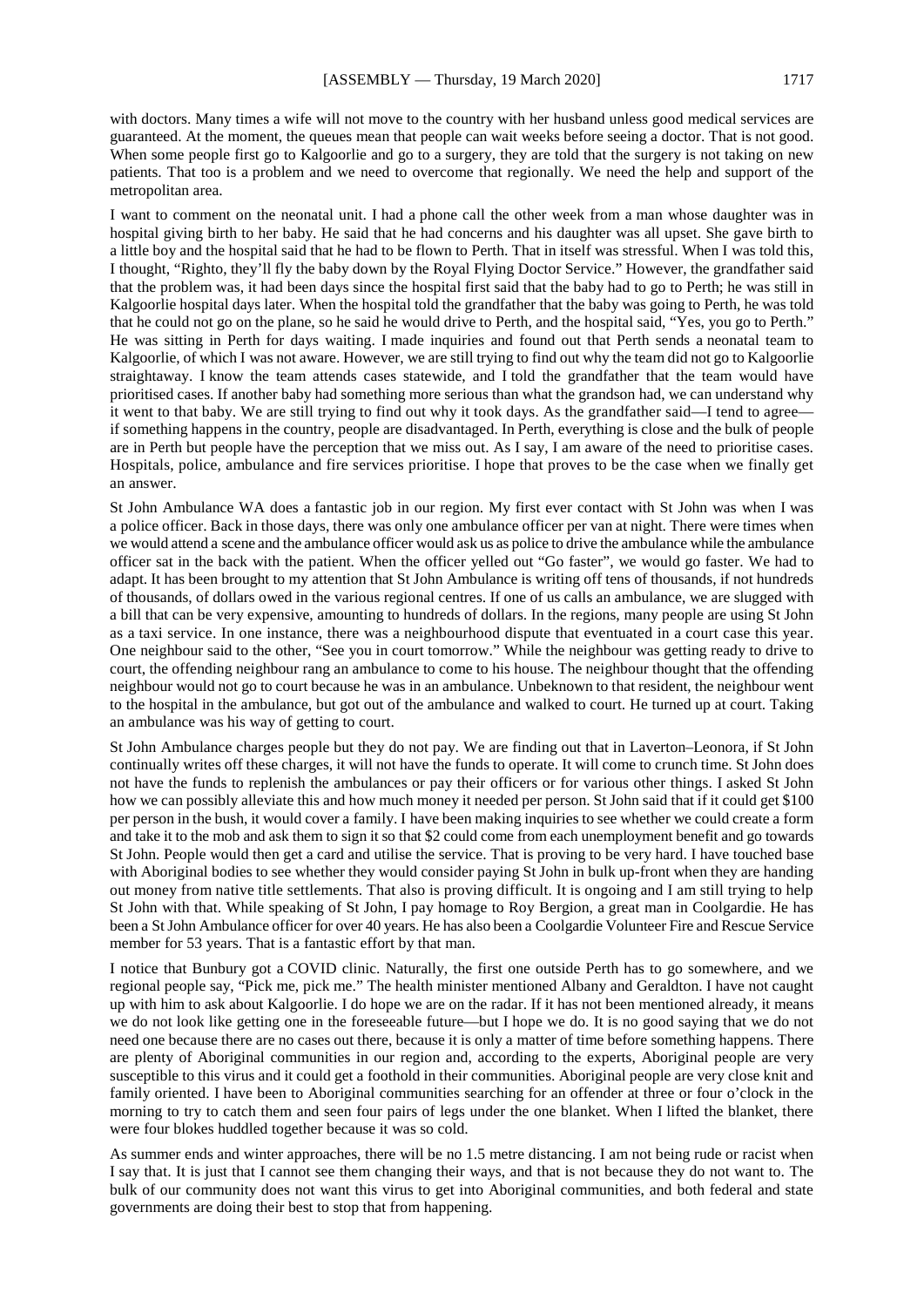I am also worried about shortages in the provision of health services in the regions. Various offices in the metropolitan area are being closed because the staff are just not there. Just the other week, an offender was in the lock-up and as he came out he said that he had coronavirus. The police had to deal with that prisoner, but the prisons refused to take him. The six officers who were in the lock-up with that prisoner have been taken off the front line and are now in self-quarantine. But they have to be replaced. I foresee offenders going to police officers, ambulance officers, doctors and nurses and saying that they have the virus. The next minute, those officers will be told to self-isolate. What do we say to them? Do we say, "You'll be right"? People are taking a responsible attitude; they have to come out of the system. I am worried that people will start to use this as leverage, especially in the street, in the hope that the police will not apprehend them. My question is: how are we going to have a backup plan? Where do we get replacements for police, ambulance officers and nurses working in the bush? Am I allowed to read from my phone? I do not know how to print from my phone.

# **Dr A.D. Buti**: Yes.

[Member's time extended.]

**Mr K.M. O'DONNELL**: I apologise; I cannot get this off my phone. I received an email from a lady who said —

The call has gone out for all nurses etc to help out with coronavirus however i am no longer registered as an enrolled nurse so i can't help. Phoned APNA —

I am not sure who they are; maybe it is a nursing association —

to see if there was a shortcut to being registered again and was told no. No quick pathway to re register, its takes months to organise the paperwork.

As I bring this up, people are probably out there who are not registered but who are ready to go. The government might have to look at how to get them involved in some way so that they can take the place of others. It is a similar story for the police. We have an Army Reserve; we are going to need a nurse reserve, a police reserve and an ambulance reserve. I did tell the Minister for Police that I am ready to be reactivated to duty.

**Mr D.A. Templeman**: We'll send you to Kalgoorlie for another 30 years.

**Mr K.M. O'DONNELL**: I think she is hoping that I will go back there because it would mean I would not come back here.

There is also a requirement that a person must have five out of five symptoms before they are tested. Staff in my office brought to my attention the case of one person who had four of the five symptoms and presented for a test. They were told that they would not be tested. That is a bit worrying. I know that there are possibly not enough test kits at times, as the Minister for Health said, but that does stress those people who believe they have it and are not being tested.

In Kalgoorlie–Boulder, I am following the Facebook groups set up to be a buddy, for which I congratulate the member for Perth and the member for Dawesville. That is very good and those members are leading the way. We are trying to do our bit to help out.

I have teamed up with Hon Kyle McGinn and Hon Robin Scott from the upper house. We are trying to show that it does not matter what party or team we are in; we are working together to try to show the public that we care and that we want to help the people in our electorate. Our three electorate officers got together this morning, which is good, too, because some electorate officers probably would not even talk to an electorate officer from another party, just as a member of one party in the upper house would not talk to a member of another party. It is good to see that that is being done. Hopefully, it will be positive and we can go from there. Acting Speaker, thank you. I am finished.

**DR A.D. BUTI (Armadale)** [12.25 pm]: I also rise to contribute the to debate on the Health Services Amendment Bill 2019. As the member for Dawesville mentioned, health forms a very large component of the state budget. He said that he thought it will make up about 40 per cent of the next budget. I do not know whether that figure is correct, but I do know that it is a sizeable proportion of the state budget. It can be argued that health and education are the two areas in which the state government can make the most positive input or change for citizens of the state. It is interesting that although the state government is responsible for health and education, education and health funding comes from the federal government. There is a vertical fiscal imbalance, and over time federal Parliaments try to gain greater power and control over the delivery of education and health services in the state, but constitutionally the state government remains the prime provider of health services in Western Australia.

As members mentioned, the bill will amend the Health Services Act 2016 and make consequential changes to other acts, including the Mental Health Act 2014. I remember very well debate on that bill because I was the opposition health spokesperson in this house when Hon Andrea Mitchell had carriage of that bill as the parliamentary secretary for the Minister for Mental Health, Hon Helen Morton, who was in the upper house. The debate on that major piece of legislation went on for a considerable time. This bill will make minor consequential changes to that act, as it will to the Motor Vehicle (Catastrophic Injuries) Act 2016. The member for Riverton was responsible for that bill,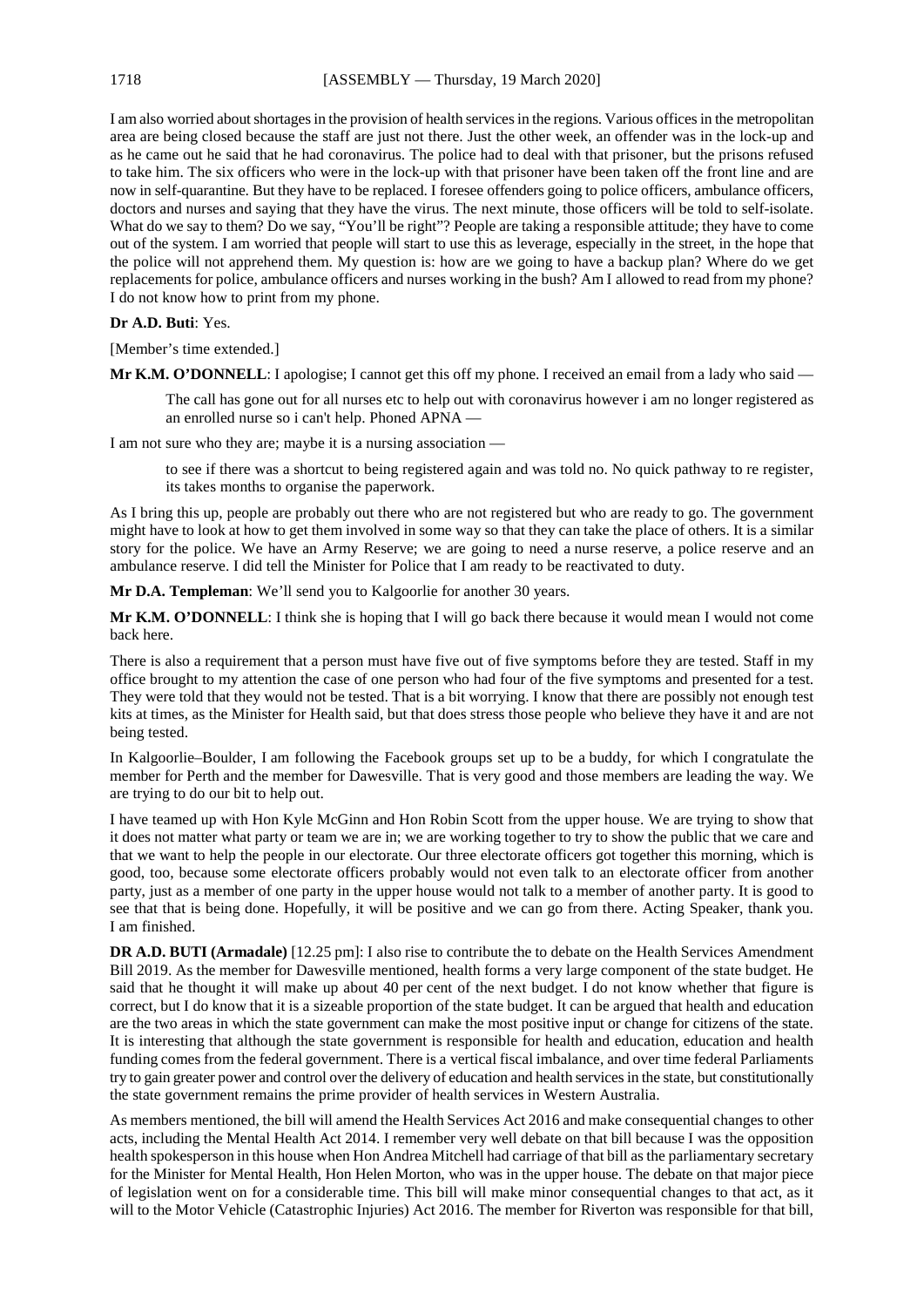was he not? I had some very nice words to say about the member for Riverton yesterday, but he was not in the chamber. It was remiss of me to not mention that that was a very important piece of legislation. I think that the member can be very proud to have brought that legislation into the house. He should carry that as a badge of honour.

#### **Dr M.D. Nahan**: I will check *Hansard*.

**Dr A.D. BUTI**: Did I mention that the member for Riverton could have been a better Treasurer had it not been for the Premier at the time? Of course, the member could possibly not comment.

The bill also makes some minor changes to the Queen Elizabeth II Medical Centre Act 1966 and the University Medical School, Teaching Hospitals, Act 1955. Those changes are drafting changes, particularly to the Mental Health Act and the Motor Vehicle (Catastrophic Injuries) Act 2016 due to the time when those bills were passed by this Parliament.

The bill contains a number of amendments to improve efficiency in not only the delivery of health services to the public, but also the administration of health and the lines and delegation of responsibility. Basically, the bill amends the functions and powers of the Minister for Health, the CEO of the Department of Health and health service providers, all with the aim of improving the administration and delivery of health services to the public.

Later in my contribution I will talk a bit more generally about health issues, but I want to mention some of the important issues covered by the bill. One of the issues is the ability of the minister to delegate their powers to other bodies or other people. Just because the minister delegates the power does not mean that they are delegating the duty or responsibility or the liability. Unless the act explicitly delegates that duty or responsibility, the minister will remain responsible. The minister can delegate the power—the operation of the duty—but the duty will remain with the minister unless explicitly or implicitly transferred under the act. That is important. The minister is not abrogating their responsibility, but by delegating the powers, it will hopefully improve the efficiency of the health service and also provide a greater resemblance to reality. The minister is the minister. The minister does not have the expertise to necessarily execute the powers that they have under the act, so they can delegate the powers, but the duties and responsibilities are not necessarily being delegated.

This bill also seeks to allow health service providers to recover charges and fees for patients who obtain compensation due to an injury or illness. People receiving compensation as the result of an injury or illness that requires hospitalisation and the health service provider obtaining some reimbursement is an interesting area. A lot of that will relate to compensation for personal injury, often acquired in the workplace or in motor vehicle accidents. I am sure that the member for Mount Lawley —

**Mr S.A. Millman**: Will you take an interjection?

**Dr A.D. BUTI**: Yes. It is perfect timing

**Mr S.A. Millman**: Member, you raise a very good point. There is a policy reason as well, I think, for why this is a good amendment. The loss should fall with the tortfeasor, should it not? If the insurance company is escaping its liability by putting the burden onto the public health system, that is not a just outcome, is it, member?

**Dr A.D. BUTI**: That is exactly right, member for Mount Lawley. The member's timing is impeccable.

**Ms J.M. Freeman**: I think what he was trying to say was that the insurer, not the worker, should pay the health system.

**Dr A.D. BUTI**: I thought that was what he said.

**Ms J.M. Freeman**: He did, but not for those of us who are laypeople in the jurisdiction.

**Dr A.D. BUTI**: That is a very interesting point, member for Mount Lawley. I wonder whether the member had ever thought of this. I had not thought about it until I read quite recently a book by Guido Calabresi, one of the founders of law and economics in the United States. As the member knows, with personal injury, there are various components to the award of damages or compensation, one of which is for the loss of future earnings. For instance, if a skilled gardener who earns \$800 or \$1 000 a week and the CEO of a corporation who earns \$3 000 a week had a traffic accident and sustained the same injury, the person on the lower income would receive a much lesser amount in compensation for loss of future earnings than would the person on the higher income. Generally, but not always, the person on the higher income has a greater financial reserve and greater support systems, while the person on the lower income does not. It shows the inequality that is often in-built in our legal system. The legal system seeks to provide justice, but many times it does not. The bill introduced by the member for Riverton sought to alleviate some injustice in that area, but, as we know, there were people in that situation who were not covered because the injury happened before the bill was introduced. I thought it was a really interesting analysis by Guido Calabresi about the fact that when compensation for loss of future earnings is awarded, the person who may need it the most receives a smaller amount. I look forward to the member for Mount Lawley's contribution to this debate because of his expertise, especially in the personal injury area, and the work he has done in representing many clients who have sought compensation.

Another area covered by the bill is capital works and the commencement of major infrastructure projects by the Department of Health. As I mentioned yesterday, the member for Mount Lawley and I are members of the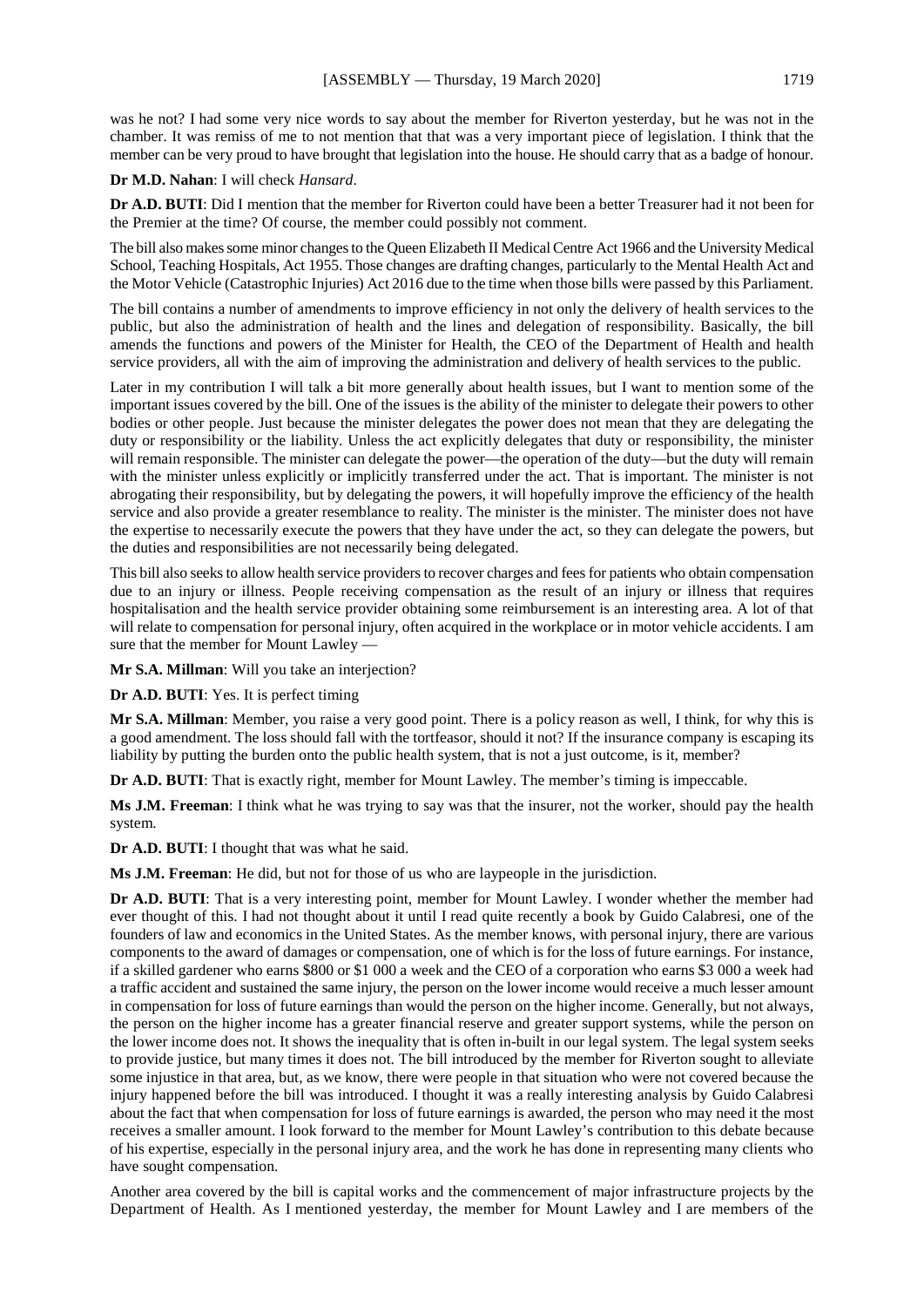Public Accounts Committee, which handed down two reports—one into Perth Children's Hospital and one on contract management in the public sector. Overall, we have been delighted with the government's response to many of our recommendations. Of course, committees make recommendations, but they are not in government, so they may not necessarily know the issues that the executive has to deal with. We often provide our recommendations from a pure perspective, sometimes without knowing the complications that governments of any persuasion have to deal with. However, I believe those reports can be used by the health department and any other department to assist them to manage contracts and deal with major infrastructure projects.

Another area covered by this bill is the boards of the health service providers. The previous government, under Minister Hames, decentralised the administration of health, so health service providers became very important and therefore their boards became really important. I had the experience of being a member of a statutory board, the Armadale Redevelopment Authority board. The Midland Redevelopment Authority, the East Perth Redevelopment Authority, the Subiaco Redevelopment Authority and the Armadale Redevelopment Authority had already been set up. The seven or eight years that I spent on the Armadale Redevelopment Authority board were really stimulating; it was a great training ground for understanding the complexities of development projects. I stayed on that board until it was found out that I had been preselected as the Labor candidate for Armadale. The minister at the time, Hon John Day, a most decent person, did not seek to push me off the board; he just made it known that it might be a bit uncomfortable for him. So I resigned from that position. Hon Alannah MacTiernan set it up, and she was then the local member, so she had a particular interest in the Armadale Redevelopment Authority. The ARA did some outstanding work during that period and had some really good board members. There were six positions and two of them were set aside for councillors. During my time on the board, we were very lucky to have high-calibre council members in Henry Zelones and Linton Reynolds. Unfortunately, two of our board members passed away with cancer in the space of six or seven months: Gerry Gauntlett, and the female's name escapes me, but I will remember. They were outstanding members of the board.

The point about board member's duties, conflict of interest and fiduciary duties is very important and it was always drummed into us, particularly by councillors, who, when they become councillors had conflict of interest and their duties drummed into them. Often, the more local someone is in politics, the greater the chance they can be influenced and corrupted. I think that sometimes people do not realise that there is much opportunity for that influence at a local government level. It is important to look at the duties and the conflict of interest of board members and fiduciary duties in the bill before us. Obviously, one of the greatest sins of a person who holds a fiduciary duty to someone else is to have a conflict of interest. Their duty must be to the fiduciary, and they should, of course, avoid any conflict of interest. That is very, very important.

I am interested in clause 18 of the bill. It amends section 35(2) to allow a health service provider to provide a facility under its control and management to a person who engages in community work or conducts a service that has a community or charitable purpose, in addition to being able to provide the facility for the use of a health professional carrying out a health service. That is really important, because people often come into hospitals to provide community and charitable services. The explanatory memorandum mentions the issue of the HSP allowing a not-for-profit community legal service to use its facilities. That is important because some people may be in hospital as a result of an unlawful act or something that may allow them to receive compensation. They may not have the financial means to engage private law representation, so community legal services are very important. Many other charitable services are provided in the hospital domain or are required by patients of hospitals. There is a very large public hospital in my electorate, Armadale–Kelmscott Memorial Hospital, which services a great portion of the south east metropolitan area.

#### [Member's time extended.]

**Dr A.D. BUTI**: The next public hospital along that corridor is Bentley Hospital and then Royal Perth Hospital, and west of that is Fiona Stanley Hospital. The Armadale hospital has a very important part to play. I have been a patient there a few different times and my mother worked in the kitchen there many years ago. It is a very important hospital in our region and also a major provider of employment for locals in the area.

I want to make some general comments about health. I have tried not to be political, but there is no doubt that the Labor Party has always been the champion of public health. It is undeniable. I am not saying that when other parties have been in government they have not ensured we have a good public health system, but fundamentally, as part of our DNA the philosophy on the Labor side is that we believe in a very good public health system. We believe that, as much as possible, the quality of health that people receive should not be determined by their postcode. Unfortunately, we cannot alleviate all inequality. If someone has greater financial means they generally receive quality health care at maybe a faster rate than someone who does not necessarily have the economic and financial means. It is more of a federal issue than a state issue, and it is good that the federal major parties believe that Medicare is a very important system. I believe some politicians on the conservative side of politics are ideologically opposed to Medicare, but they know, politically, that they cannot touch it. There is always room to fine-tune these things. Members will remember that the federal government did it once. When Bill Hayden was Treasurer under the Gough Whitlam government—he did not have very long in that role, but he was a good Treasurer—he brought in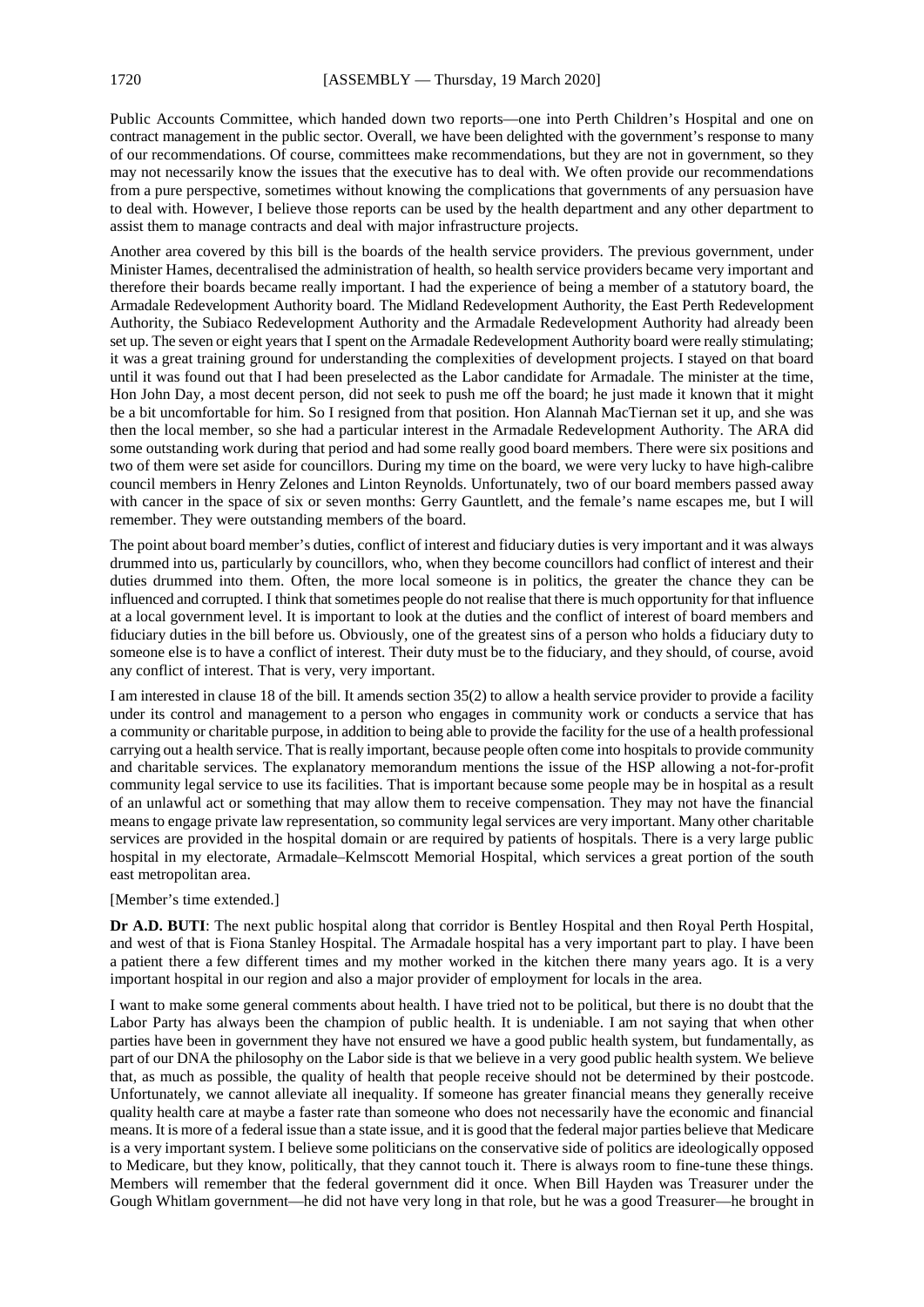Medibank. Then under Malcolm Fraser Medicare was removed, and Bob Hawke brought it back. I think John Howard contemplated removing or making major changes to Medicare, but politically the Australian public are comfortable with a universal health system. There are legitimate arguments around the periphery about co-payment and so forth, but, fundamentally, Medicare is a very important part of our system, no more so than in the current situation we find ourselves in. I think if someone were to come down with COVID-19, they would much prefer to be here than in the United States of America. Hopefully, the USA political system will finally realise the importance of this issue and enough public funding will be delivered to people who do not have the means to ensure that they are properly treated. We all know the horrific stories of the US health system. Of course, profit will be made in health, but the primary issue in health is the delivery of services to people who need it, rather than profit. We will never alleviate that issue, but through the Medicare system, we have a basic universal health system that provides health services to everyone.

Another issue to raise in my few remaining moments is the issue of preventive health. The bill before us looks at trying to improve the functioning of the Western Australian health system. Its explanatory memorandum states —

The *Health Services Amendment Bill 2019* … amends the *Health Services Act* … to improve the functioning of the WA health system and to overcome operational and administrative burdens that have been encountered since the Act commenced.

That is very important. Of course, as the member for Dawesville mentioned, the health budget is a major component of the overall budget and the majority of that is in the hospital system. If we can reduce the need for people to go to hospital, we will reduce the necessity to drain the budget purely for health. I should mention that when I was elected , not that long ago, there was no bulk-billing doctor in the Armadale region, except for seniors and welfare recipients. That meant people were going to the emergency services department of the local hospital, which of course drains the hospital system. Some of those people should not have been in the emergency department of the health system. There are now have a lot more bulk-billing practitioners in the Armadale region.

I want to talk about preventive health and the need to try to improve the overall health of our population. It is an issue in my area. A report came out about a month ago—I cannot remember the research body—and it was not good for the Armadale region. Parts of Armadale, Brookdale and a couple of other areas of the City of Armadale, had the highest obesity rate in the metropolitan area at 45 or 47 per cent. It was very high. Armadale had the greatest consumption of cigarettes and alcohol, and the life expectancy of the residents of Seville Grove, which is one of the areas in my electorate, was 68 years.

**Dr M.D. Nahan**: Is that an old suburb?

**Dr A.D. BUTI**: Parts of it are old. It is not the newest area; it was established 20 or 30 years ago. It feeds into Cecil Andrews College. It is west of the railway line.

# **Mr P. Papalia**: 1970s?

**Dr A.D. BUTI**: It was established in the 1970s, but there was a lot of vacant land there even in the 1990s and 2000s, which is when the rest of the suburb was built. I have always had an interest in preventive health but members can see how important it is to me as the local member.

Debate interrupted, pursuant to standing orders.

[Continued on page 1730.]

# **KAZ MALAWSKI**

#### *Statement by Member for Hillarys*

**MR P.A. KATSAMBANIS (Hillarys)** [12.50 pm]: I wish to highlight a significant milestone of one of my constituents, Mr Kaz Malawski, of Kallaroo. Kaz turned 100 years of age on 2 March. He was born in Poland and was 19 when World War II began. As a young Polish army officer, he was taken as a prisoner of war but soon afterwards managed to escape by foot to his hometown in Eastern Poland. However, following the Soviet invasion of Eastern Poland, Kaz fled to the Baltic states, first to Lithuania and then to Estonia, where he became a POW for a second time. He spent time in a Siberian labour camp cutting timber while enduring harsh conditions. Kaz was eventually freed and whilst in Kazakhstan, he volunteered with the Royal Air Force serving in the Middle East, later transferring to the Royal Navy. When the war ended, and with Poland under Soviet occupation, Kaz joined the Merchant Navy. Sadly, in 1946 he learnt that his father had been executed by the Soviet secret police in 1940.

While on a holiday cruise between Durban and Mombasa, Kaz met his wife, Yvonne. They initially made South Africa their home, but later migrated to Australia to be close to family. It is a well-worn story of people migrating to Australia to be close to family. They were among the earliest residents of St Ives Northshore Retirement Village in Kallaroo.

It was my privilege to spend part of Kaz's birthday with Kaz and his family, hear stories about his amazing life and learn how Australia has become a wonderful home for him and his family. I wish Kaz and his wife, Yvonne, continued good health and happiness in the years ahead.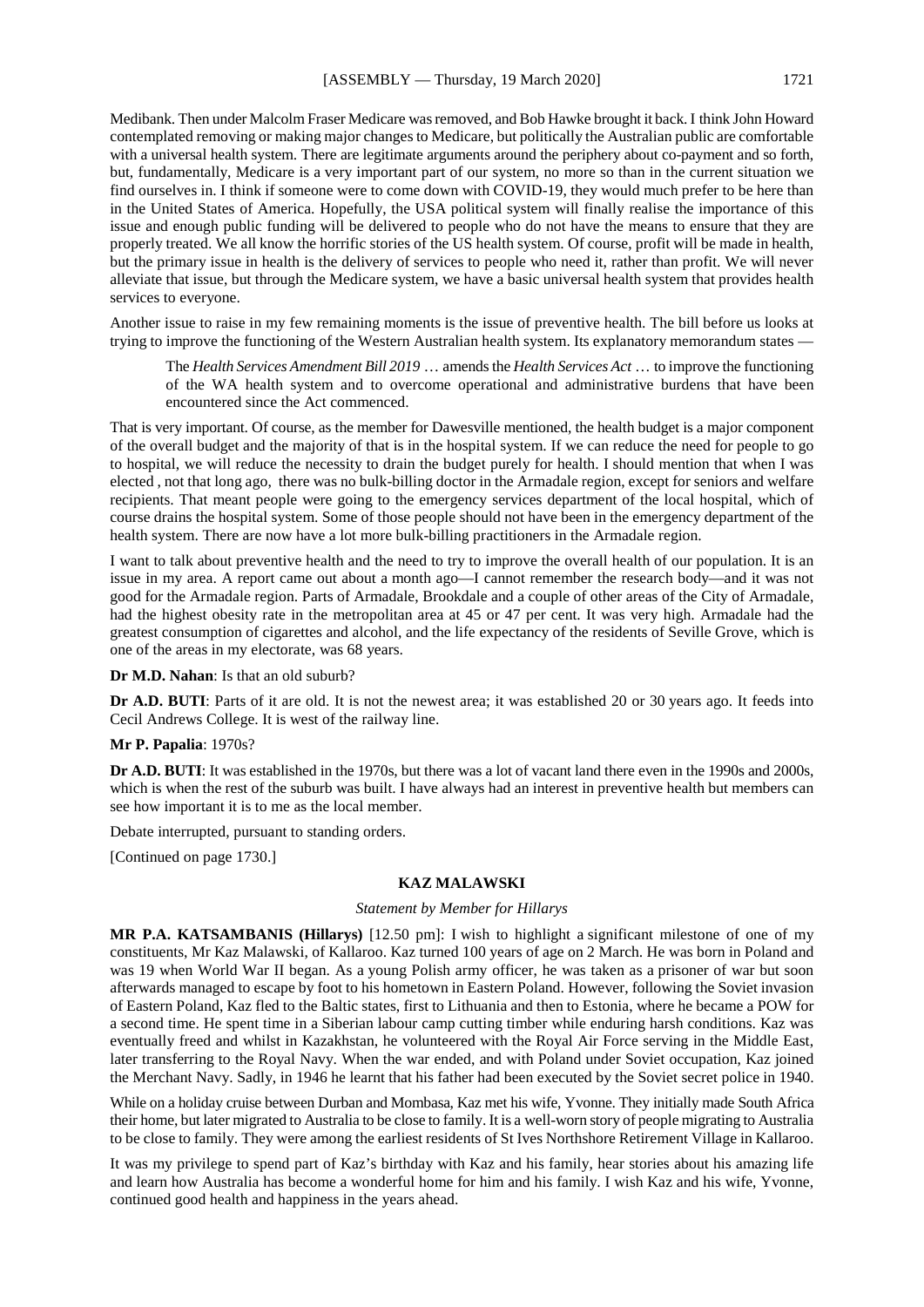# **BUSHFIRE FUNDRAISER — EDGEWATER**

*Statement by Member for Joondalup*

**MS E. HAMILTON (Joondalup)** [12.52 pm]: Connection to community matters, and in Joondalup our community is strong. The McGowan Labor government and I have a vision to establish Joondalup as WA's most liveable coast city, with community at the centre.

This past summer, everyday Western Australians stepped up to support the bushfire efforts, and I see that same determination to support our fellow Australians as we experience some very difficult times.

I thank the following people and groups who organised the recent Edgewater bushfire fundraising community event that was held last month at Emerald Park: Wayne Adams of Edgewater, who brought the community bushfire appeal event to light; Kat Palmer of Edgewater, a dedicated committee member for this event; 13-year-old solo singer Bailey Perrie and 10-year-old solo singer Connor Bailey, both from Edgewater; Edgewater IGA owners, Daren and Lucie Salat; Damion Martin; Steve Murdoch and JV Scaffolding; Alex Rankin and Radio Earth; the owner of Arts Edge Photo and Frame, Terraze Ashfold; the Djinda Falcons mob, Sharon Wood-Kenney, Bella Brown and Derick Pickett; the local fire and police stations, which gave their support; The Spiers Centre; St John first aid; the Lions Club of Whitfords; and, I am told, there is special thanks to Jack Le Cras, OAM.

The event raised almost \$10 000, which was divided into thirds and shared amongst WIRES, which is Australia's largest wildlife rescue organisation, the WA Volunteer Fire and Rescue Service Association and local families in Mallacoota, a small Victorian town. Well done to all involved.

# **BUSHFIRES — STIRLING RANGE NATIONAL PARK**

# *Statement by Member for Roe*

**MR P.J. RUNDLE (Roe)** [12.53 pm]: On Boxing Day last year, a fire was sparked by lightning in Stirling Range National Park. More than 200 firefighters worked in dangerous and challenging conditions for a week to contain the fire, which eventually burnt 40 000 hectares. Farms, homes and business were threatened. Business owners and residents were evacuated during the fire and, upon returning, they faced financial uncertainty with business activities dropping up to 80 per cent due to low visitor and tourist numbers. The Department of Biodiversity, Conservation and Attractions is working hard to repair tracks and to ensure visitor safety. DBCA is also bringing in teams from across the state. Thank you to the business owners, shires and department representatives who shared their stories and highlighted this issue when I visited in January. I give special thanks to Bob Jarvis, CEO, and Fiona Gaze at the Shire of Gnowangerup; Peter Hartley and the Stirling Range National Park rangers for allowing us access to sites; Margot and John Byrne from Mt Trio Bush Camp and Caravan Park; Jacqueline and Chris Thomas at the Bluff Knoll Cafe; Virginia Hammer at the Stirling Range Retreat; Carol and Dave Caldwell at the Amelup Roadhouse; and Pleun and Hennie Hitzert at the Lily Dutch Windmill. To Margot Byrne at Mt Trio Bush Camp and Wayne Davis of the Borden Volunteer Bush Fire Brigade, thank you for emphasising the urgency for a heavy-duty fire truck in the area for which I will continue to advocate. I will continue to call on the Minister for Emergency Services to notify the federal government of WA postcodes affected by bushfire, and ask for him to do his job.

# **APPRENTICE AND TRAINEESHIP COMPANY — BUNBURY**

*Statement by Member for Bunbury*

**MR D.T. PUNCH (Bunbury)** [12.55 pm]: I rise to recognise the work of the Apprentice and Traineeship Company in Bunbury, whose key focus is to provide employment and training for youth in all the traditional trades. It is one of the largest employers of youth in our region, with 250 apprentices and trainees, and it is one of the largest group training companies in the state. It is a key registered training organisation in Western Australia. Overall, with its group training, labour hire and regional training organisation operations, the company averages between 400 and 450 employees who are paid weekly. It provides regular courses and support for local youth, Indigenous youth and disadvantaged youth at risk in the community. It is based in Bunbury, and the income that it generates stays in the south west. It is involved in sponsoring and supporting numerous activities, organisations, community events and local education institutions. This is one of the many businesses in my community that is now focused on making sure that it has the resilience to survive the challenges that we face ahead. I would like to pass my thanks to the leadership of the Apprentice and Traineeship Company and all the non-government organisations, business communities, peak bodies and our local government that are all working together to meet the challenge that we face ahead in the interest of our community.

#### **PROFESSOR KADAMBOT SIDDIQUE — CHINESE GOVERNMENT FRIENDSHIP AWARD**

*Statement by Member for Cottesloe*

**DR D.J. HONEY (Cottesloe)** [12.56 pm]: It is my great pleasure to recognise the director of the University of Western Australia's Institute of Agriculture and Hackett Professor, Kadambot Siddique, who was awarded a prestigious Chinese Government Friendship Award at a ceremony in Beijing on 1 October last year. The Friendship Award is the highest award established by the Chinese central government, which recognises foreign experts who have made outstanding contributions to China's modernisation and reform. In 2016, the United Nations' Food and Agriculture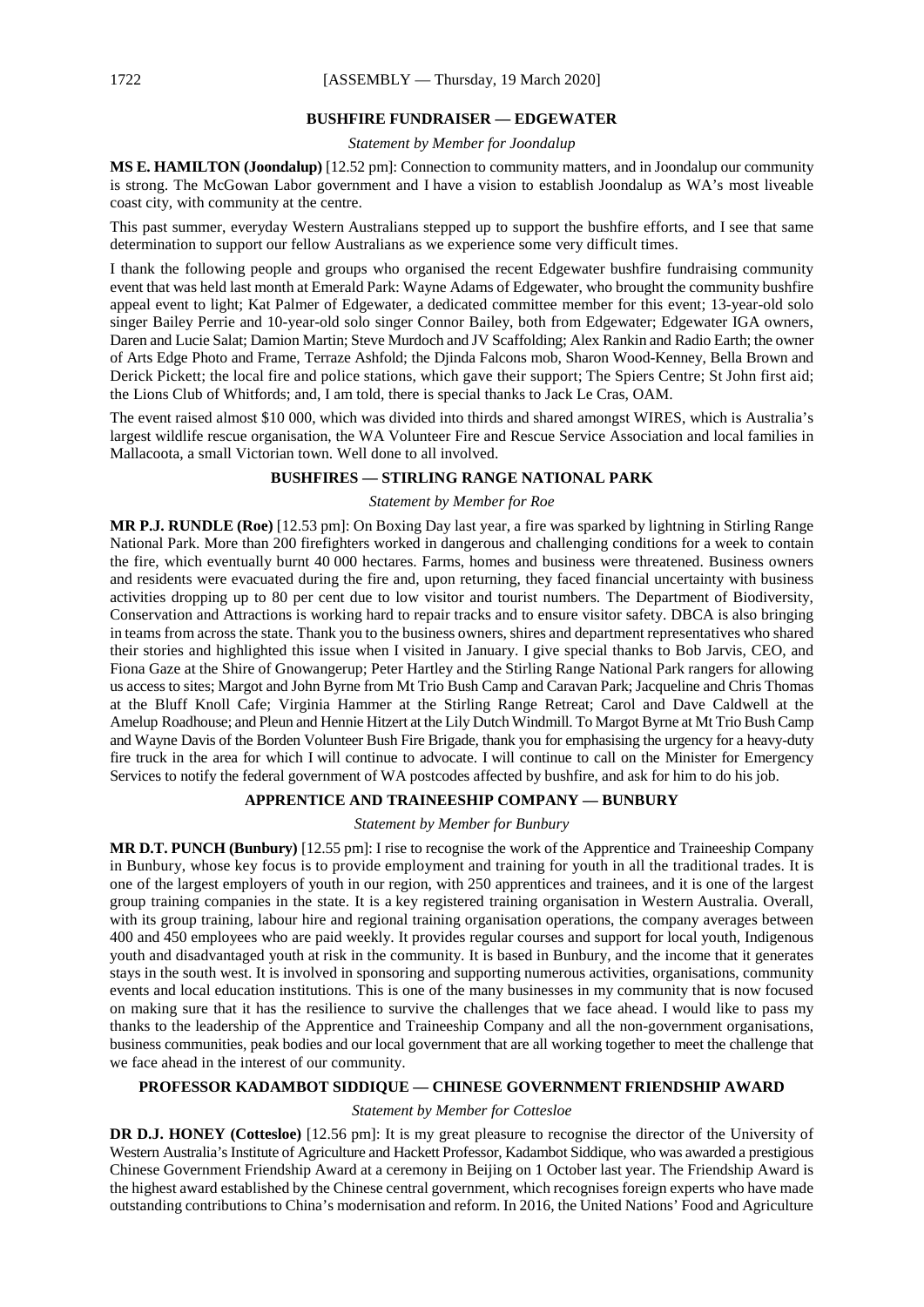Organization appointed Professor Siddique as the special ambassador for the International Year of Pulses. Professor Siddique has received many previous awards, including the 2014 Western Australian of the Year. He is a Member of the Order of Australia; a foreign fellow of the Indian National Academy of Agricultural Sciences; a fellow of the Australian Institute of Agricultural Science and Technology; a fellow of the Australian Academy of Technology and Engineering; a fellow of the African Academy of Sciences; and an Urrbrae Agricultural High School Memorial Scholarship awardee. He is also a recipient of the prestigious Dunhuang Award from China. The Friendship Award is conferred on only 50 winners worldwide each National Day in the People's Republic of China, and it was in recognition of his outstanding contributions to agricultural science and education in China over the past 15 years. I hold Professor Siddique in the highest regard, and on behalf of everyone in this Parliament, I congratulate him and thank him for his contribution to global agricultural science.

# **KALAMUNDA SCHOOLS**

#### *Statement by Member for Kalamunda*

**MR M. HUGHES (Kalamunda)** [12.58 pm]: It has been my recent pleasure to host morning teas and to thank school staff across the electorate for their excellent work in educating our children. I extend particular congratulations to a number of schools that have significant anniversaries this year. Walliston Primary School celebrates 50 years of service to the community, Kalamunda Senior High School celebrates its sixtieth anniversary, Lesmurdie Primary School celebrates 100 years of service and Kalamunda Primary School reaches a grand old 125 years. My constituents benchmark the provision of our schools against the schools being built in developing suburbs. Schools built for this century rather than the last century should be the schools to which we send our children. In this regard, the community is thankful for the recent significant upgrades at Kalamunda Primary School. Although Kalamunda Senior High School provides an excellent comprehensive curriculum and specialist performing arts program, it is constrained significantly by the lack of adequate specialist facilities. In addition, the co-located secondary education support centre needs access to modern specialist classrooms and adequate teacher preparation areas. Walliston Primary School copes with ageing infrastructure and an inadequate undercover area. The majority of the buildings at Lesmurdie Primary School are well beyond their use-by date. In the view of its school council, to continue to patch and repair the buildings means throwing good money after bad. I am determined to continue to lobby for the significant rebuild and upgrades of these schools in my community that need and deserve them.

*Sitting suspended from 1.00 to 2.00 pm* 

# **QUESTIONS WITHOUT NOTICE**

# CORONAVIRUS — PUBLIC SECTOR WORKERS

# **186. Mrs L.M. HARVEY to the Premier:**

Now that the Premier has had 24 hours to reflect, can he outline to the house what is the plan for non–frontline public servants with regard to their ability to work from home?

#### **Mr M. McGOWAN replied:**

My intention is, as I outlined to the house earlier, that everyone remains doing their jobs, including us. If that situation changes based upon health advice, we will advise people.

#### CORONAVIRUS — PUBLIC SECTOR WORKERS

#### **187. Mrs L.M. HARVEY to the Premier:**

I have a supplementary question. At what point in time will non–frontline public servants be able to work from home, consistent with the lead taken by the private sector to protect staff and the broader community?

#### **Mr M. McGOWAN replied:**

We have to keep our community functioning. Our community has to keep on functioning. All those people out there doing their jobs I would expect need to keep doing their jobs until we get a health advice otherwise. We have to keep providing essential services. We have to keep providing services to the public. We need the private economy to keep on functioning. This is important. This is important for the survival of businesses and essential services for the community. You do not close down offices, factories, construction sites and mines unless it is an absolute last resort; otherwise, our economy will suffer grievously, thousands upon thousands of people will go bankrupt, our health services will suffer, and our schools and our children will suffer. You do not do it lightly. It has to be on the very best of medical advice, and I do not have that medical advice at this point in time. I urge the opposition to be constructive in this environment. Do not be nitpicking and trying to find ways of creating political advantage. It is the wrong thing to do in this environment.

# CORONAVIRUS — STATE ECONOMY

#### **188. Ms J.M. FREEMAN to the Premier:**

I refer to the state government's response to the impact of COVID-19 on our economy. Can the Premier further outline to the house the reasons it is important that Western Australians continue to turn up to work and keep our economy going during these challenging times?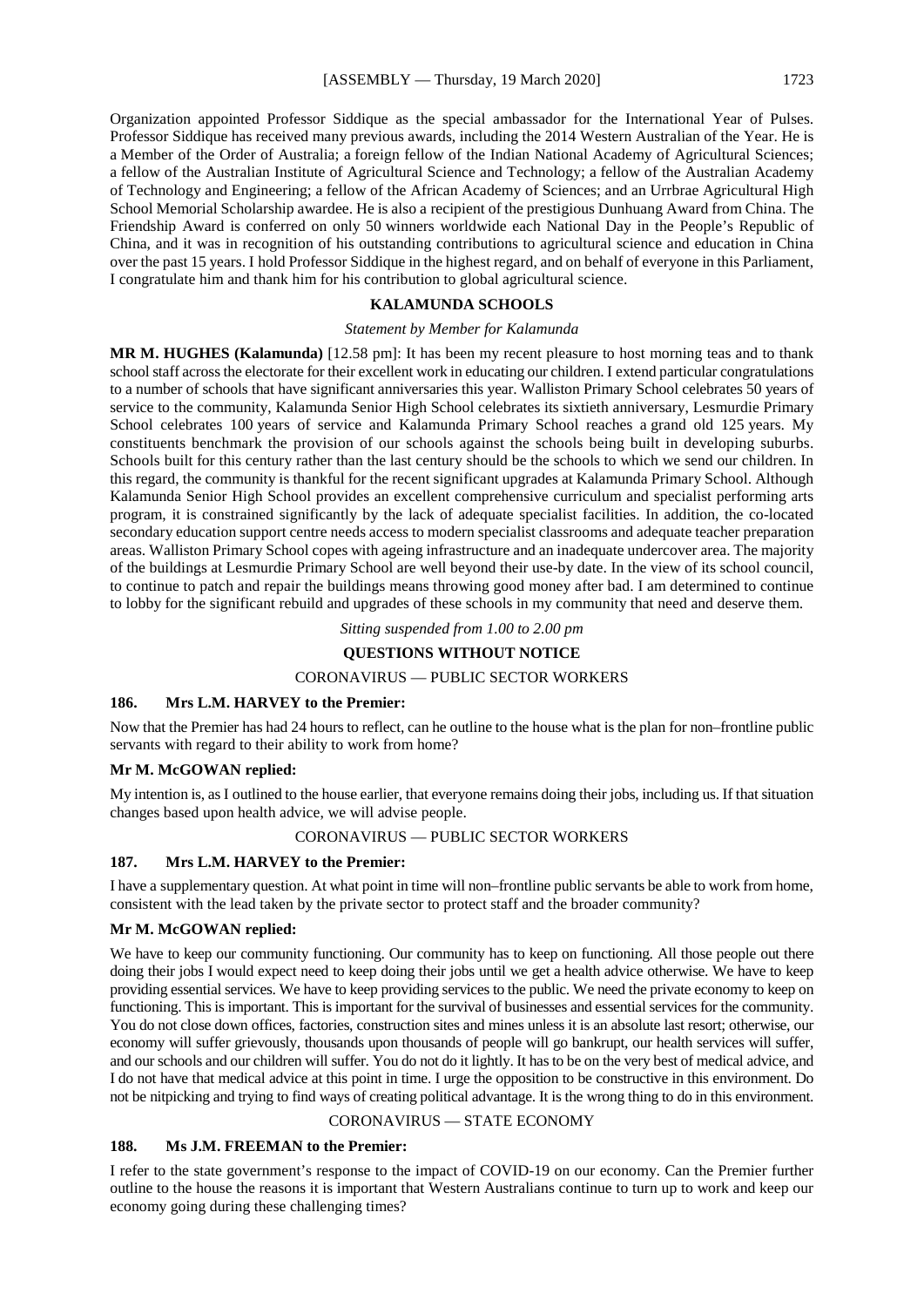#### **Mr M. McGOWAN replied:**

I thank the member for Mirrabooka for her question. These are very uncertain times. All Western Australians face a tough road ahead. Our economy is going to be severely tested, and that is a very, very difficult pill for all of us to swallow. Since we came to government, we have been determined to create more jobs for all Western Australians. Today's Australian Bureau of Statistics job figures reflect that. For the month of February, they show that since we came to government, 72 200 jobs have been created, and WA's unemployment rate is at a five-year low at 5.2 per cent—one of the lowest in the country. However, these figures are unfortunately an economic high point. Tragically, I fear this will be the last bit of economic good news we hear for a long time. I just have to be honest and up-front. Job losses are unavoidable. Some businesses will suffer and potentially close. People will be let go. As Premier, that breaks my heart for Western Australians. I assure Western Australians that I care about your jobs and I care about your businesses. My government will be doing everything it can to support you. As the impacts of COVID-19 continue to evolve, we will continue to respond, but it will not be easy. Now, more than ever before, we need to keep calm and we need to act responsibly, but, most of all, we need to work together. These difficult times show us what it means to be part of a community. Shutting our economy does not help get us through this crisis; it makes it immeasurably worse. It breaks us apart. It would create fear and distress. It would leave people isolated and alone.

Mr Speaker, I want to do this. I want to thank every worker out there who continues to turn up to work and do their jobs in these uncertain times. To the doctors, nurses and healthcare staff who continue to care for the sick, thank you. To the teachers and education staff who continue to teach our kids, I thank you. To the paramedics, firefighters and emergency service workers who continue to be there when we need them, I thank you. To the police officers who continue to protect our community, I thank you. To the aged-care and disability workers who continue to look after the elderly and the vulnerable, I thank you. To the corrective services workers who continue to keep order in our prisons, I thank you. To the public transport staff who continue to help Western Australians get to where they need to be, I thank you. To the retail staff who are working hard to keep our shelves stocked, I very much thank you. To the truck drivers and freight operators who are delivering the things we need, I thank you from the bottom of our hearts. To those pharmacies who continue to ensure that Western Australians have the medicines they need, I thank you. To those staff in the cafes and the restaurants, the bars and the retail outlets who continue to serve us during this difficult time, I thank you.

**Mr S.K. L'Estrange** interjected.

**The SPEAKER**: Member for Churchlands, I call you to order for the first time.

**Mr M. McGOWAN**: To all those who keep our economy going by turning up to work on mine sites and farms, factories and construction sites, water and electricity and other utilities, I thank you, and to every other Western Australian who continues to keep our community together, thank you very much.

## CORONAVIRUS — SCHOOLS

#### **189. Mr Z.R.F. KIRKUP to the Premier:**

I have had many concerns raised with me by parents of schoolchildren asking how the government is protecting teachers and parents —

**The SPEAKER**: Speak up a bit, member.

**Mr Z.R.F. KIRKUP**: I have had many concerns raised with me by parents of schoolchildren asking how the government is protecting teachers and parents at high risk of coronavirus due to their age or medical conditions considering that they are at increased risk while schools remain open.

**Mr M. McGowan**: I could not hear your question; I did not understand it.

**Mr Z.R.F. KIRKUP**: Sure; shall I start again?

**The SPEAKER**: Yes, start again, please.

**Mr Z.R.F. KIRKUP**: Sure; thank you. I appreciate that.

I have had many concerns raised with me by parents of schoolchildren asking how the government is protecting teachers and parents at high risk of coronavirus due to their age or medical conditions considering they are at increased risk while schools remain open.

#### **Mr M. McGOWAN replied:**

I would urge everyone in our community not to scaremonger. I would urge everyone in our community not to scaremonger. The advice we have is that keeping schools open is the right thing to do. Kids need to go to school. I want to thank especially those teaching staff out there who are providing education and support for children at school. Obviously, if there are teaching staff who are unwell, I would urge them to take sick leave. Obviously, if there are parents who are unwell, I would urge them to stay away from the school environment. Obviously, if there is anyone who is particularly susceptible who may have an autoimmune illness, I would request that they seek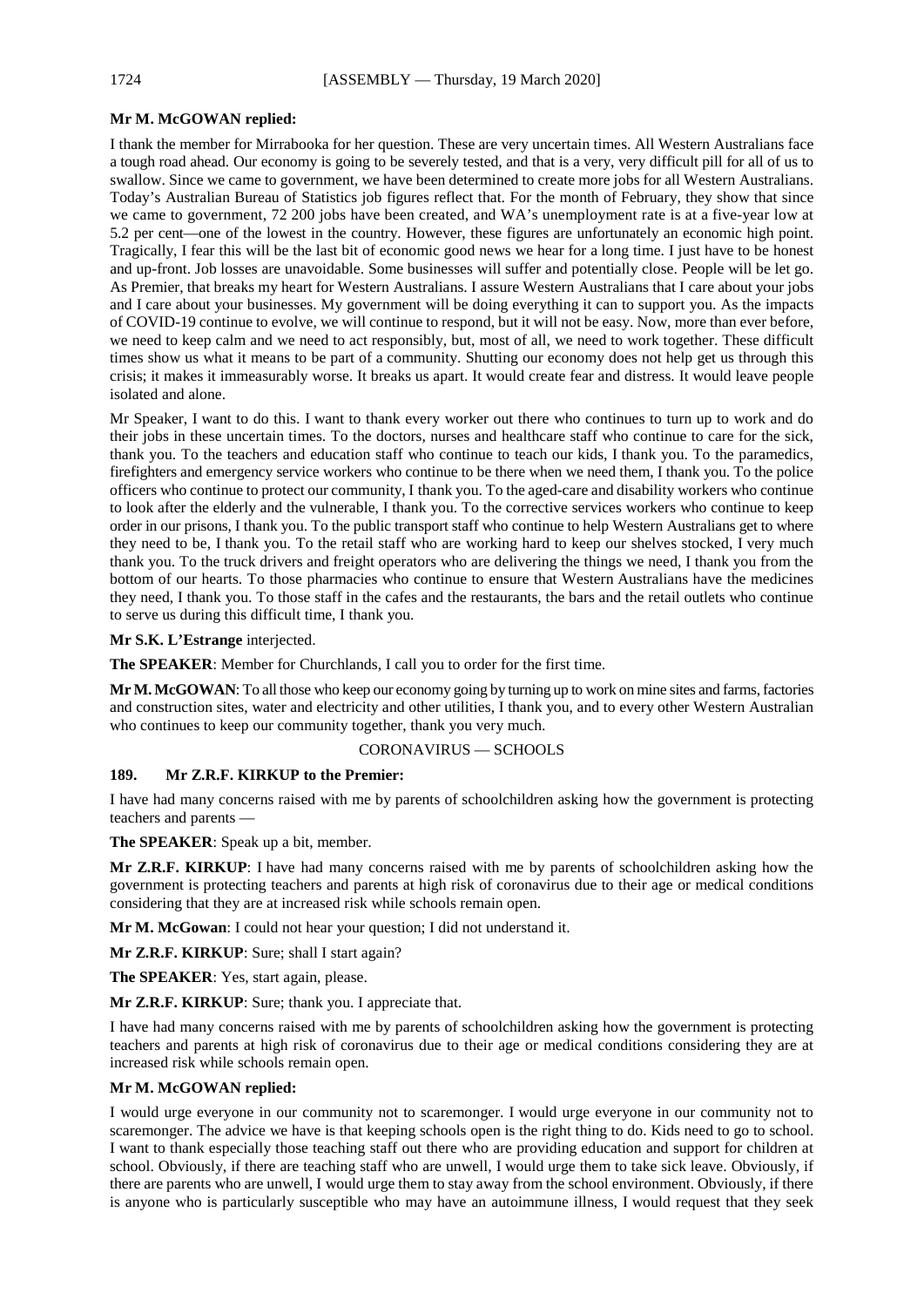medical advice in this environment. I just want to repeat to all members: the advice that we received and the advice the Prime Minister and I agree on 100 per cent is that if we take kids out of school, we are going to endanger their grandparents. If we take kids out of school, we are going to have them wandering around the streets or the malls where we cannot trace who they may have been in contact with. If we take kids out of schools, we will potentially lose a large part of the workforce, in particular our health workforce. That is a very, very, very bad idea. I urge the opposition member to stop promoting it.

# CORONAVIRUS — SCHOOLS

#### **190. Mr Z.R.F. KIRKUP to the Premier:**

I appreciate that. I am not promoting it; I am just asking the question, Premier.

I have a supplementary question. I repeat: how are we protecting teachers and parents of school-age children —

Several members interjected.

**The SPEAKER**: Members! Say it again.

**Mr Z.R.F. KIRKUP**: How are we protecting teachers and parents of school-age children who are at high risk due to their age or other comorbidities, given the coronavirus crisis?

# **Mr M. McGOWAN replied:**

If anyone has any concerns due to age or a medical condition, making them particularly susceptible, I urge them to seek medical advice.

# POLICE — WAGES POLICY

#### **191. Mr C.J. TALLENTIRE to the Premier:**

Can the Premier outline to the house why the state government has taken the decision to immediately grant police officers the \$1 000-a-year pay rise that they are owed?

#### **Mr M. McGOWAN replied:**

Thank you, member for Thornlie. We confront an unprecedented challenge. The job of police officers is very important, and it has never been more important than it is now.

Several members interjected.

# **The SPEAKER**: Members!

**Mr M. McGOWAN**: They provide calm amid chaos. They provide reassurance for the anxious. The work that they do is invaluable. As we know, the government has been in negotiations with the WA Police Union for some time. It is disappointing that there has been no agreement at this point in time, but as a government we cannot let this drag on. The uncertainty hanging over the heads of thousands of hardworking police officers out there today, protecting our community, needed to end. That is why today we have decided that police officers will get the pay rise they are owed: a \$1 000 pay rise, per annum. This pay offer was supported by 62 per cent of those police officers who voted. The pay rise will be delivered immediately. They will also be back paid to the date the last agreement expired on 1 July. That means that police officers will get the back pay they are owed in one lump sum straight into their bank accounts. There is no doubt that for many officers this will provide some relief during these difficult times. Hopefully it will ensure that officers can remain focused on their job of responding to the crisis.

As Premier, I could not in good conscience allow this to drag on and deny the vast majority of police officers who voted for this offer the pay rise that they are owed and they requested. Meanwhile, the government will continue work with the police union to resolve the broader industrial agreement. We are committed to working respectfully and constructively with the police union. However, today's decision to immediately give a pay rise to the police had to be made. It is a recognition of the crucial work that they do and it aims to provide certainty for those officers and their families. I want to once again thank police officers for continuing to come to work and protect our community. They are doing a great job and I am very grateful for their service.

# CORONAVIRUS — GOVERNMENT RESPONSE — BANKS

#### **192. Ms M.J. DAVIES to the Premier:**

Before I ask my question, I will put on the record my thanks to the Premier for his response just before question time to the questions we raised about 417 "backpacker" visas, and for raising that matter at the national cabinet meeting; we appreciate it.

I refer to statements that the Premier has made in this place and in the media calling on banks to be responsible when it comes to loan repayment arrangements for businesses and individuals in these trying times. Can the Premier advise the house whether he or his cabinet ministers have convened a meeting with heads of banks here in Western Australia to discuss the current COVID-19 situation and how they will be responding in the short to medium term?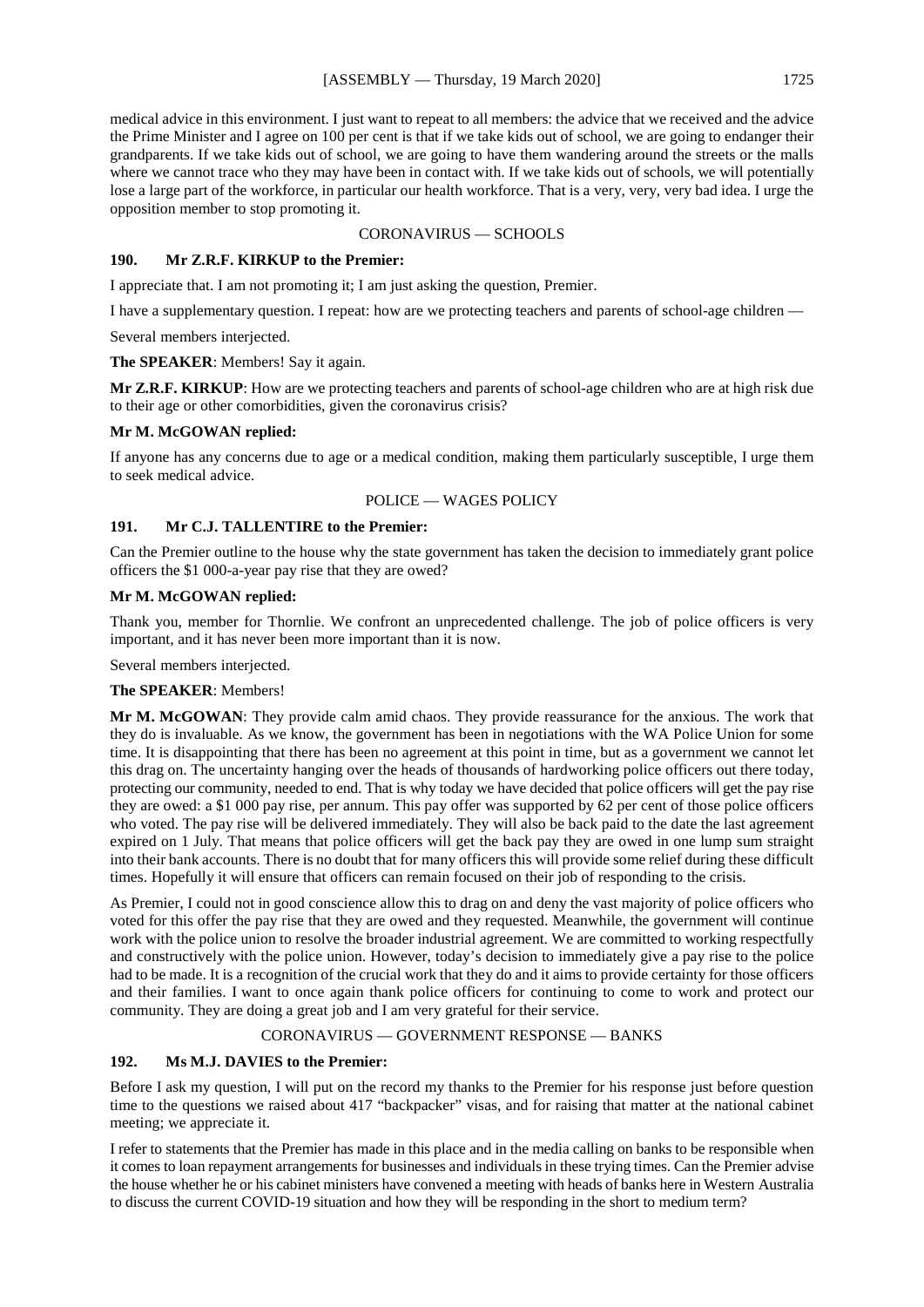# **Mr M. McGOWAN replied:**

As I have outlined in the house now for the best part of a week, I am very concerned that banks and landlords do the right thing by their customers and their tenants. I have expressed that publicly. If action is required, I urge the commonwealth government, which regulates the banks, to do the right thing. I expect that banks are coming under a great deal of pressure currently from not only customers, but also the commonwealth government—I certainly hope so. I have communicated my views on this matter to the Prime Minister and the commonwealth government, which regulates the banks. This is a time for economic nationalism on the part of the banks. It is a time for them to act as Australians first, and I urge them to do so. I will continue to raise this matter at the national cabinet meetings. It is incredibly important that the banks—we have four large ones—which, in effect, receive some protection because of the law of the nation, do the right thing by the nation.

CORONAVIRUS — GOVERNMENT RESPONSE — BANKS

# **193. Ms M.J. DAVIES to the Premier:**

I have a supplementary question. There is precedent for state governments to convene meetings with banks to discuss emergency responses—for instance, in times of drought. Does the Premier not agree that it is appropriate to meet here in person with the Western Australian heads of banks at the earliest opportunity to discuss the short and medium-term responses?

# **Mr M. McGOWAN replied:**

It is a reasonable idea. The banks are regulated nationally and I have raised the matter with the Prime Minister. I will just have the member know that my diary is booked around the clock to deal with various issues to ensure that we have a functioning economy, a functioning public sector and a great health response. I am currently making lots of decisions and engaging with lots of people on all those matters.

In terms of the business community, of which the banks are a part, I have had numerous engagements and contacts in recent months to deal with this matter and to do the best I can by the business community in Western Australia. I will consider what the member has said about a formal meeting with banks, but I am confident that they are very aware of my views.

# CORONAVIRUS — HEALTH SYSTEM RESPONSE

# **194. Ms J.J. SHAW to the Minister for Health:**

Can the minister update the house on the response to COVID-19 by Western Australia's health services and the action that continues to be taken to manage the impacts of this virus?

# **Mr R.H. COOK replied:**

I thank the member for the question. This is a good opportunity to update the house on a range of activities that are taking place across the health system. Just this morning we came from a briefing of all Western Australian federal members of Parliament, who joined us both in person and online to be provided with details about what we are doing around the COVID-19 response. All those members of Parliament from both sides of the political fence appreciated the information that was made available.

One of the things we said to them is that it is inevitable that we will soon have community-based spread of the virus. In some respect, we will then be in a position to move towards our treatment phase of the response as we transition out of the containment and isolation phase. It will be an important step when our health services start face-to-face engagement, if you like, with many of the presenting patients. We are doing a lot of work around ensuring that the workforce is supported so that it can deal with this issue. Members will have heard me talk about the need to boost our workforce through work pools. Online today we set up a dedicated call centre that has been developed for all WA health staff to manage COVID-19 screening and testing in line with the set criteria. If it is required after the initial screening, those staff will be referred to the COVID clinics. WA health staff working in other regional areas will be able to access COVID testing through their local hospitals and health services. This is all part of an important process to make sure that those people who work on the frontline have our back.

As we get ready to leave Parliament this week, I present everyone with some homework. As members go back to their electorate offices, they should take the opportunity to look up the doctors and nurses and those people who work in the hospital environment. Members need to let them know that they support them and thank them for their dedication. They are going to be in the fight of our lives over the coming months. It is important that they know that every one of us is behind them in terms of this fight. It will be a tough one. We know that we have some of the best doctors, nurses, allied health staff and support workers in the world who can support us in this fight.

We have also announced that we will be extending our free influenza jabs for school-age children. Many members will be aware that Western Australia was the first government in Australia to offer a free flu vaccine for children from six months to five years of age. It is an important first step that other states have since followed. Today, we have announced that we are extending those free flu jabs—try saying that after a hard day at the office—for all school-age children from five to 11 years of age. This is a really important step. We know that kids are pretty resilient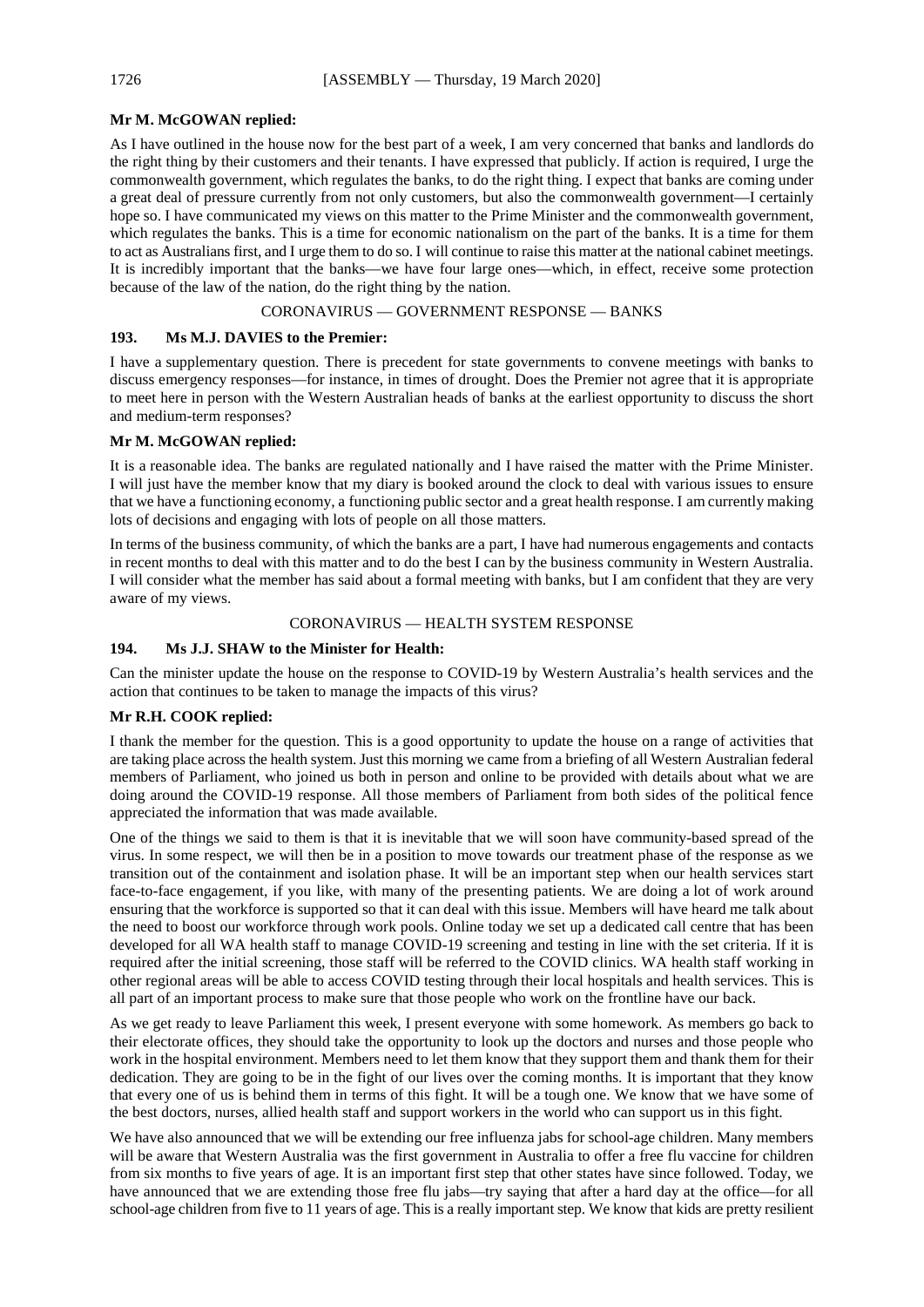and, by and large, will be able to cope with the colds and flus that come each year. However, we also know that they are the best transmitters of influenza and therefore it is really important that we target them. Modelling suggests that if we can increase the vaccination rate of school-aged children to 20 per cent, we will reduce the number of hospitalisations from influenza by 30 per cent across all age groups. That is because these little mites pass it on to their parents, grandparents and others in the community. This is an important next step. We will make sure that we roll out the influenza program at speed. Many members will remember that last year we lost 79 Western Australians to the flu virus. This year we have an even bigger threat, and that is the overlay of COVID-19. We must do even more to make sure we can suppress the amount of influenza in the community because it impacts on the elderly and the most vulnerable.

In other news that members may not be familiar with yet, as a result of a meeting with the Australian Health Protection Principal Committee today, the commonwealth Deputy Chief Health Officer has announced restrictions around medication supplies. I provide this information not because it is our doing but because many members have said that they are concerned about members of the public buying medications for long periods, and that certainly has been a concern that the pharmacy industry has expressed to us. From today, the dispensing of certain drugs will be limited to one month's supply, which members will appreciate is a perfectly reasonable amount of time, or one unit per purchase. There will also be controls on over-the-counter medication such as ventolin and other medications used by people with a lung condition. They will be placed below the counter—not below the counter; that is for other stuff! They will now be placed behind the counter and customers will have to demonstrate, via various forms of documentation from their doctor, that they require those medications so that we can continue to provide those sorts of drugs to the people who most need it.

This is a fast-moving situation. We know there will be changes. That is inevitable. The Prime Minister has made further announcements today and I know that the Premier will meet with the national cabinet tomorrow, so we can expect further announcements to come out of that meeting. I stress to members that we will soon be experiencing the beginnings of the community-based transmission of the virus. We are ready for it and we will have measures in place to make sure we can take the Western Australian community through that next phase.

# KEYSTART — INTEREST RATES

# **195. Mr D.C. NALDER to the Premier:**

I refer to the Premier's comments calling on all banks and landlords to be kind to people who are experiencing financial difficulty. Will the Premier outline to the house any discussions he has had with Keystart to reduce the suffering of its customers who are experiencing financial difficulty?

#### **Mr M. McGOWAN replied:**

Obviously, we are currently considering those matters. Cabinet will be considering those matters along with some of the matters the member raised yesterday.

# KEYSTART — INTEREST RATES

# **196. Mr D.C. NALDER to the Premier:**

I have a supplementary question. Is this not the time to show leadership when Keystart is continuing to charge some of the highest interest rates in the country, we are facing the worst economic crisis in memory and the Reserve Bank of Australia is slashing interest rates?

#### **Mr M. McGOWAN replied:**

It is not an interest rate matter; it is a matter of foreclosures.

**Mr D.C. Nalder**: No, it is an interest rate matter.

**Mr M. McGOWAN:** It is a matter of foreclosures.

**Mr D.C. Nalder**: You're charging the highest interest rates in the country.

**The SPEAKER**: Member for Bateman, I call you to order for the first time.

**Mr F.M. Logan**: That's wrong. That's not true.

**The SPEAKER**: Excuse me. Minister, I call you to order for the first time.

**Mr M. McGOWAN**: The shadow Treasurer is factually inaccurate, once again.

**Mr D.C. Nalder**: Ask the customers.

**Mr M. McGOWAN**: He is always factually wrong. Here he is, in the midst of this crisis, once again acting inappropriately.

We will deal with this matter at a cabinet level and seek the very best advice. It really is a matter of banks and landlords not foreclosing or evicting. That is the issue here. We currently have a very serious situation whereby people may not be able to meet the mortgage payments on their houses and/or small businesses, which will be a very difficult situation for many people. That is an area that the banks need to join forces on. Obviously, over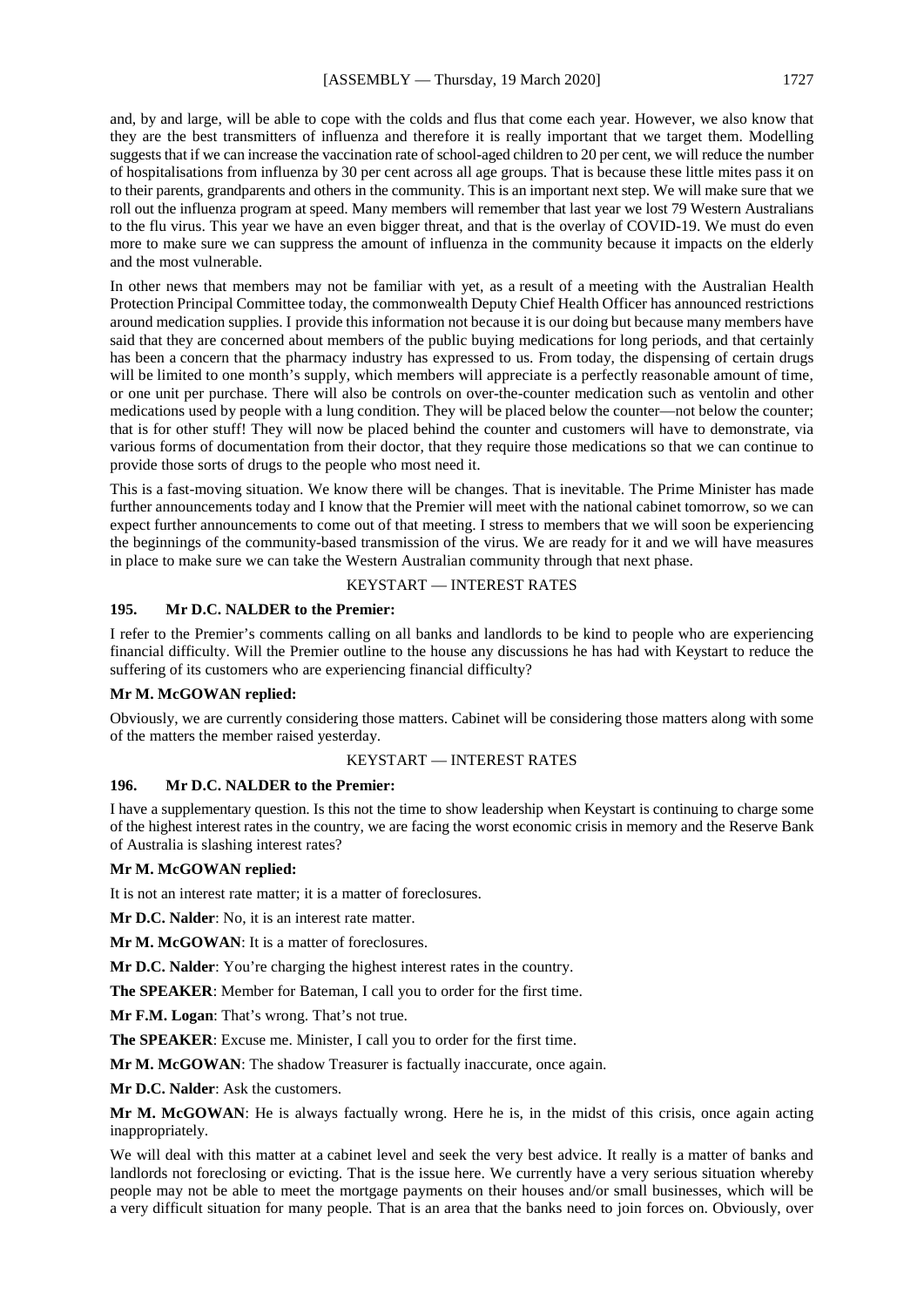time, Keystart has been one of the most benevolent of lenders in the broader community and it has very, very low levels of foreclosures on householders across the community. I would obviously expect that to continue. We will have further announcements around Keystart and other matters that we will be considering to ensure that we do the best we can to protect people. I once again implore banks and landlords to be kind to people in this situation. I hate the thought of landlords in major shopping centres evicting tenants in large numbers, the shopping centres becoming empty and the remaining tenants therefore having empty shops next to them. It is not a productive thing to do and I urge every single landlord to consider that over the coming months. I will continually raise these matters with the federal government to ensure that we have a nationally consistent approach to protect people as best we can.

# CORONAVIRUS — REMOTE COMMUNITIES

# **197. Mr D.T. PUNCH to the Minister for Aboriginal Affairs:**

I refer to the state government's response to COVID-19 and its potential impact on Western Australia's remote communities. Can the minister outline to the house what advice has been given to residents in Western Australia's remote communities in working to stop the spread of this virus?

# **Mr B.S. WYATT replied:**

I thank the member for Bunbury for that question. As I have said in this place this week, remote Aboriginal communities are potentially quite vulnerable to COVID-19 if there is an outbreak of infection. Aboriginal people have higher rates of respiratory illnesses and are a vulnerable group. I have made comments about large gatherings at funerals. As a result, we have, just today, evoked powers under the Emergency Management Act 2005 and issued a direction that deals with two groups of people. A person who is outside the boundaries of a remote Aboriginal community must not enter upon any land within the boundaries of a remote Aboriginal community, and a person who is within the boundaries of a remote Aboriginal community must not move outside those boundaries except for specific circumstances, such as for medical care or obtaining essential services. We also made it clear that this does not apply to roads within those communities so that people can still get around individual communities. Heads of government agencies, community corporations, native title entities and land councils are being informed of this direction. Importantly, we are now working with remote Aboriginal communities to develop their community pandemic plans that are applicable to each one. This is a very important thing to do because, as I have said, Aboriginal communities are vulnerable. Yesterday, the Minister for Health said in a debate during private members' business that remote Aboriginal communities are quite safe if we can keep COVID-19 out of those communities. We will continue to work very hard to ensure that our Aboriginal citizens across Western Australia have the protection that we can give them. I do not take this step lightly. I emphasise again to those Aboriginal people who are considering moving vast distances between communities that this is not the time to do that. Large funerals should not be conducted, certainly over the coming six months. I will continue to emphasise that point because, ultimately, all that would do is expose many people—Aboriginal and non-Aboriginal people—to the potential spread of COVID-19.

# CORONAVIRUS — GROCERY SUPPLIES — REGIONAL AREAS

# **198. Mr D.T. REDMAN to the Premier:**

I refer to reports of legal looters travelling from the metropolitan area to raid regional grocery stores for goods that are in short supply at the expense of local communities.

- (1) Has the government engaged directly with wholesale and retail groups to gauge their ideas on how supply chain security can be ensured for regional traders and customers?
- (2) Will the Premier consider allocating additional police resources to protect essential supplies in regional towns, as has been done in the metropolitan area?

# **Mr M. McGOWAN replied:**

(1)–(2) The Freight and Logistics Council of Western Australia, which met a couple of days ago, is working to coordinate and ensure that there are appropriate supplies of goods and fresh products into every part of Western Australia. That work is currently being undertaken by the Minister for Transport and the Freight and Logistics Council under Nicole Lockwood, Cam Dumesny and the other members of that council. I think the same question was asked yesterday by the Deputy Leader of the Nationals WA, and I said that I am appalled by all the panic buying going on in Western Australia across the city and across the regions. I am appalled by all of it; it is shocking. I urge everyone engaged in that sort of conduct to stop. The Commissioner of Police has already indicated that police will be placed in shopping centres as a calming initiative and to arrest and charge people who break the law.

# CORONAVIRUS — GROCERY SUPPLIES — REGIONAL AREAS

# **199. Mr D.T. REDMAN to the Premier:**

I have a supplementary question. Will the Premier consider fast-tracking police recruitment in the regions to fill the current gap in officers on the ground in regional locations?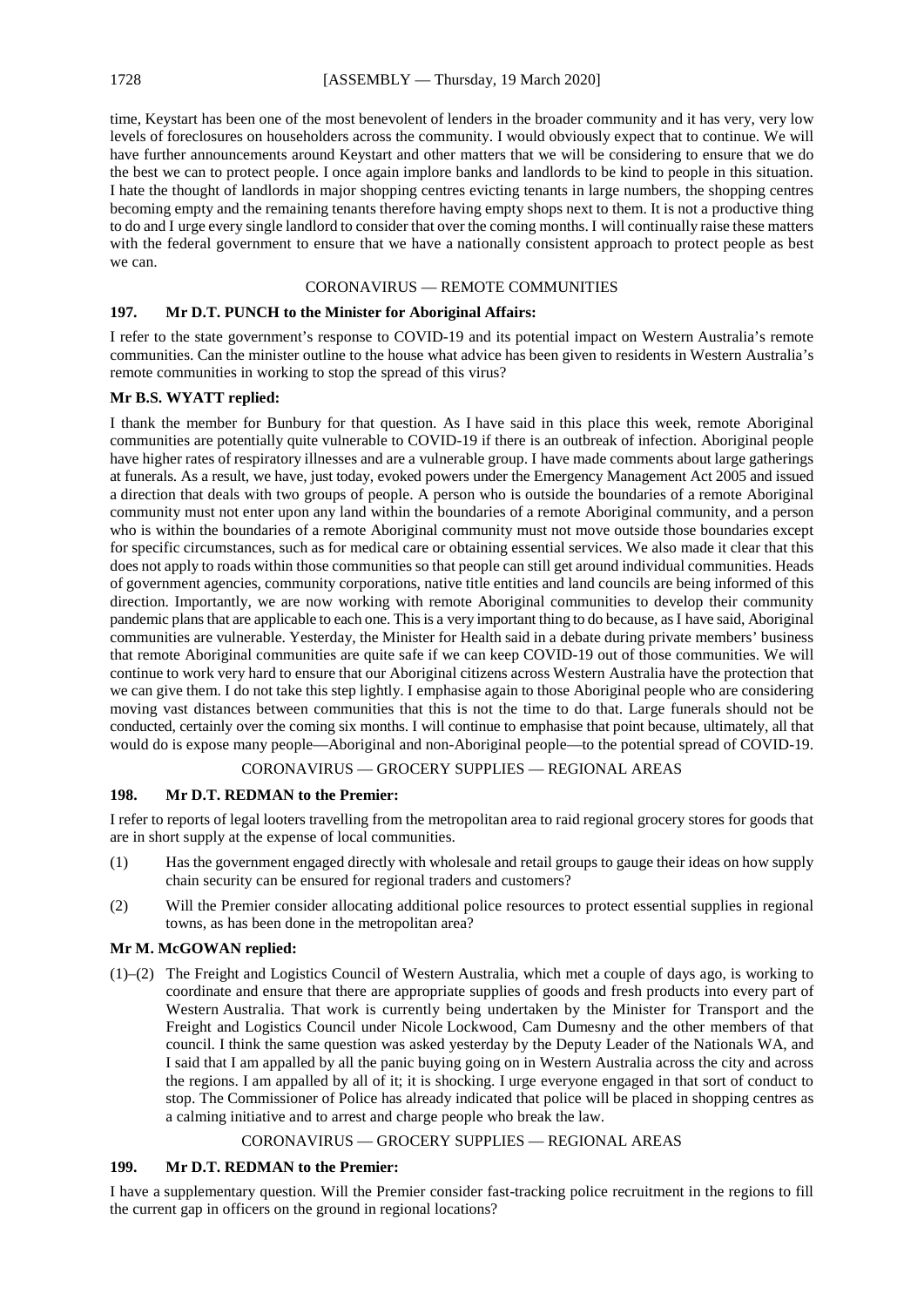#### **Mr M. McGOWAN replied:**

There is an ongoing recruitment program for police officers. Obviously, that takes some time. From memory, it is six months. Obviously this is an issue right now, so police are putting resources into dealing with this as we speak.

#### CORONAVIRUS — AGED-CARE SECTOR

# **200. Mr M. HUGHES to the Minister for Seniors and Ageing:**

I refer to the state government's response to COVID-19 and its impact on the aged-care sector. Can the minister update the house on the measures being taken to help protect residents in Western Australia's aged-care facilities?

# **Mr M.P. MURRAY replied:**

I thank the member for the question. Based on what we know about COVID-19, seniors form one of the groups most at risk of serious infection, and we must take this very, very seriously. Following the Prime Minister's advice, a number of restrictions have been placed on visits to aged-care facilities. I can confirm that anyone who has been overseas or in contact with a confirmed case of COVID-19 within a fortnight will be banned from visiting aged-care centres and facilities. Anyone with a fever or symptoms such as respiratory infection, cough, sore throat, runny nose or shortness of breath will also come under the ban. After 1 May 2020, those who have not been vaccinated against influenza will also be prohibited from entering any of those facilities. Aged-care residents will be able to receive only one visit per day, with a maximum of two people visiting. Children under 17 years are advised to visit only by exception—sometimes there might be a moment in life that is the last chance for people to say something to someone; that would be the exception. Although I understand this can be distressing to some, commonsense must prevail. Visits should also be conducted in a resident's room, specifically designated area or outdoors to reduce any risk of potential transmission, and people should practice social distancing measures when possible. Measures such as phone and video calls may be made accessible to residents in those facilities to enable regular contact with family members and to prevent feelings of loneliness and isolation.

We will be using powers under the Public Health and Emergency Management Acts to enforce these new rules to protect Western Australia seniors. As the Premier said previously, penalties of up to \$50 000 will apply. Some aged-care providers have also taken additional precautions, with Regis Aged Care, for example, entering a lockdown and prohibiting any visitors for the next two weeks in all its facilities. However, allowance will be made in exceptional circumstances. I recommend visitors call ahead to check whether any further restrictions are in place in such facilities. Every Australian needs to be conscious of minimising the risk of transmission of COVID-19 to older Australians, who we know are in the group most at risk in this area. I urge community members to take some responsibility for the safety of seniors in their lives by strictly self-isolating if required in accordance with directives from the Department of Health and by adhering to the restrictions I read out earlier.

These timely and sensible measures are important mechanisms to protect our most vulnerable, and I thank everyone for their cooperation. As has been said, when we go back to our communities today, we need to emphasise to people that things are not normal and we have to take extreme measures to try to control the problem we have.

In finishing, I congratulate my local butcher, Spry's Meat Market, which has taken steps in my community to make sure seniors are able to buy meat without fear of missing out due to panic buying. I ask that similar businesses do the same.

# CORONAVIRUS — POLICE

# **201. Mr P.A. KATSAMBANIS to the Premier:**

I refer to the fact that our hardworking police officers have stepped up with extra duties in this time of need, including helping to police self-isolation requirements and additional patrols in shopping centres. How many additional police officers does the government intend to recruit to assist our hardworking police officers to maintain law and order in these difficult times?

#### **Mr M. McGOWAN replied:**

I would like to thank our police officers for all the work they are doing. This is the third time during this question time that I have done that. I would like to repeat that. I would like to thank them during this difficult time, as I would like to thank all other public sector workers for all the work they are doing, and, indeed, the private sector as well. This is a difficult time, and it is time for everyone across the community to step up and show their metal.

It is a matter of record that prior to coming to government we committed to recruiting for the meth border force and also the regional enforcement unit. We are the only major party that made a commitment towards additional police officers, and we have delivered that. Obviously, in the budget deliberations that are going on we will make further decisions about additional police officers.

#### CORONAVIRUS — POLICE

# **202. Mr P.A. KATSAMBANIS to the Premier:**

I have a supplementary question. Given the added burden on our police officers and the risk that that poses to them, is the Premier able to update the house on the current availability of personal protective equipment for police officers, and, specifically, the type of protective equipment required to protect them from the virus?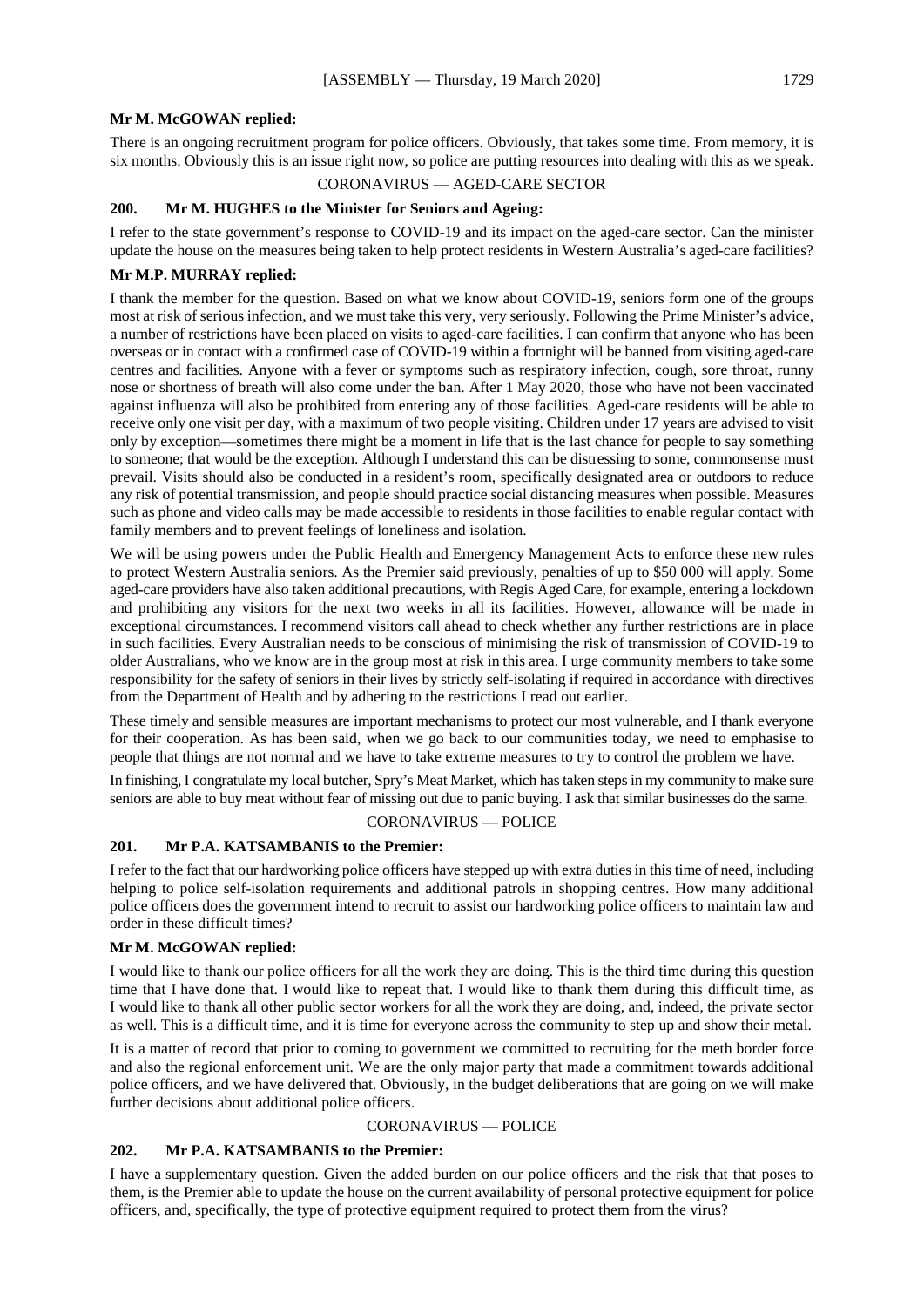#### **Mr M. McGOWAN replied:**

I urge that if the member has a specific question on the availability personal protective equipment to police officers, he should ask the Minister for Police.

**The SPEAKER**: That is the end of question time.

#### **HEALTH SERVICES AMENDMENT BILL 2019**

*Second Reading*

Resumed from an earlier stage of the sitting.

**DR A.D. BUTI (Armadale)** [2.36 pm]: Prior to the lunch suspension, I was concluding my contribution. I made some remarks about the health profile of my electorate, which, on the basis of recent figures, is not very good. That led to some comments about preventive health, which I see as incredibly important not just for the health of the population, but also to try to reduce demands on our public health system and the private health system as well. When we look at preventive health, we need to look at various issues such as nutrition, fitness and general lifestyle. Unfortunately, there is a link between socioeconomic status and health and fitness. This is of course generalising— I am not referring to any particular person—but statistics tell us that communities in lower socioeconomic areas have the worst health and fitness outcomes. As I mentioned, certain parts of the Armadale electorate have the highest obesity and alcohol and tobacco consumption rates in the metropolitan area. Seville Grove in the City of Armadale has the lowest mean life expectancy in the metropolitan area of 68 years. Interestingly, Collie has the highest obesity rate in the rural area. Did the member for Collie–Preston know that?

**Mr M.P. Murray**: I knew that. I think they took my measurements twice.

**Dr A.D. BUTI**: They took the member's measurements twice! It is interesting because, as I mentioned yesterday, Collie is my birthplace. I lived there for nine years, but I have lived most of my life in the Armadale region.

**Mr W.R. Marmion**: You need to go back to lower the figures again!

**Dr A.D. BUTI**: Yes, lower the figures—exactly right!

This is really, really important, and governments of all persuasions, federal and state, need to put more time and effort into preventive health measures. A few years ago I ran a fitness training program in my electorate for free. We had human movement students from Curtin University. We had about 15 people two mornings a week in one of the local parks, and on the Saturday morning they did a park run. It was very beneficial and successful for those who participated. Their various fitness measurements improved over that time. I would love to do that on a wider scale, but would obviously face a range of issues in perhaps not being able to use local parks for free and whether it would interfere with commercial operations and so forth.

**Mr W.R. Marmion**: Are you suggesting that member for Collie–Preston should be taking a leaf out of your book and start running the same program?

**Dr A.D. BUTI**: The member for Collie–Preston is pretty fit, so I do not need to worry about him! I am more concerned about the general fitness of the population of Western Australia and Australia. Australia is showing signs of moving down the American route when it comes to fitness and health statistics, and we definitely do not want to get to that scenario. The United States sometimes feels like a country that is eating itself to death, with the amount that people eat without engaging in physical fitness. I take preventive health incredibly seriously, and we as leaders and legislators have to look at preventive health measures more than we do. Not only would it benefit the community, it would reduce demands on our hospital system, and we know that the major outlay of the health budget is the hospital system. On that note, this bill takes important measures to administer the health system in WA, and hopefully it should improve the delivery of health services, but we need to look at other measures to reduce the demand on a hospital system.

**MS J.M. FREEMAN (Mirrabooka)** [2.42 pm]: I, too, rise to speak on the Health Services Amendment Bill 2019. I was in the house when the original Health Services Bill was introduced in 2016. I will talk about that process later on and how we went into a separate chamber. Before I start, I want to join the Premier, the Minister for Health and all members in this house in congratulating the efforts of all health workers at this critical time in managing COVID-19 and testing for and treating it. My sister is one of those workers. We feel somewhat concerned about their health and the risk they put themselves in when they do what they do on the front line. We really respect and regard the work they are doing to ensure our community is safe.

I am going to summarise some of the things in the bill before us. The bill has amendments to recover fees and charges from patients, in particular, recovery of compensation payments. It is really important that there is transparency for the patient and they know that this is the case when they embark on the treatment. People who have compensation payments are often approached by the insurer to wrap up their workers' compensation claims, with a view to finishing them. Sometimes that is not done formally, as I am sure the member for Mount Lawley will outline. It is often done on a without-prejudice basis before they can pick up the claim because they do not want to accept liability and are willing to pay part of the claim. A patient might have an operation or get treatment in the public health system and find the public health system telling them that they owe associated fees because they have received compensation. It is a big concern. It also happens with Centrelink. People often end up not realising that while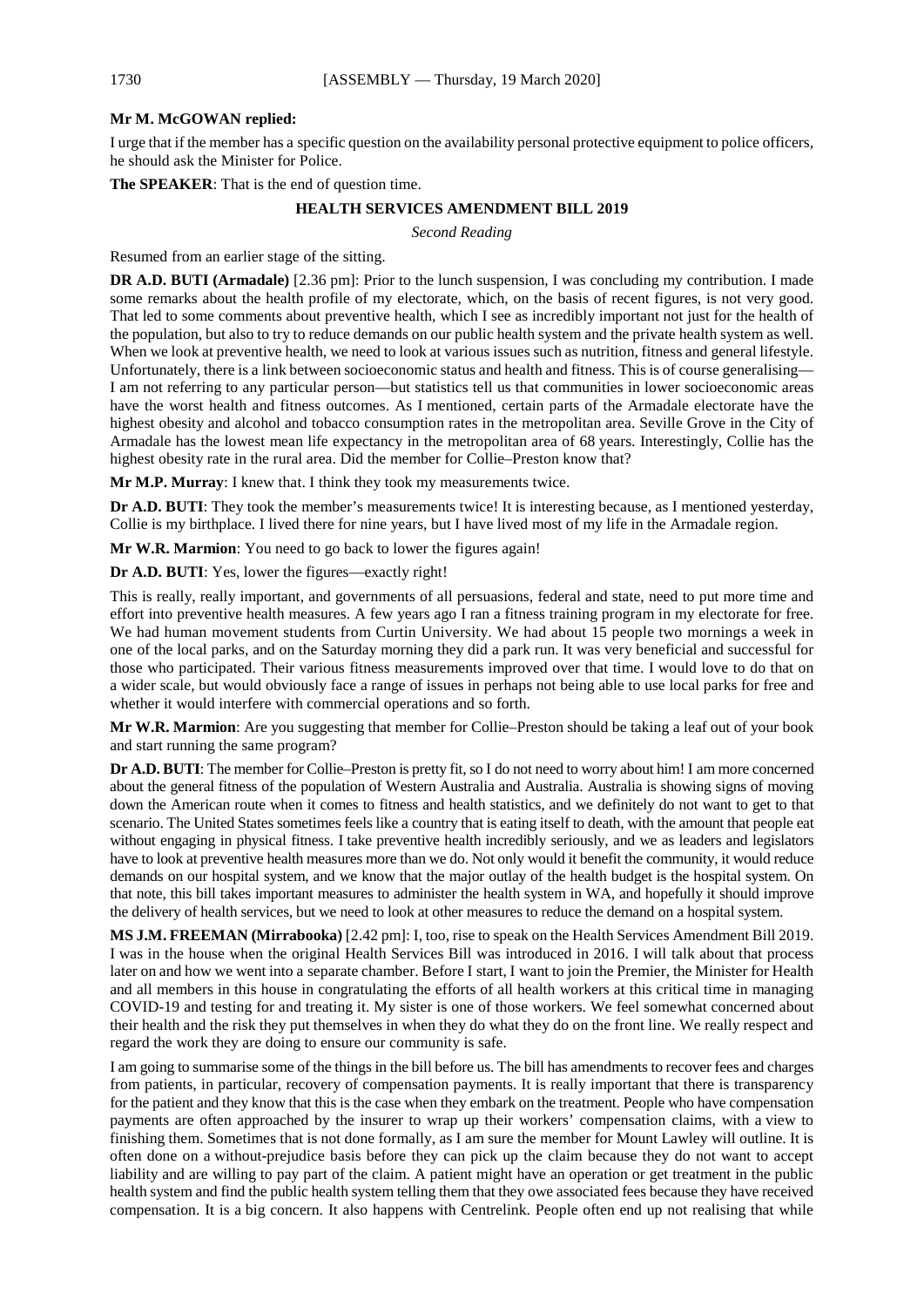they have spent time on health benefits, after a limited payment for the purposes of an insurer taking them off the books, they end up with even less money or indebted. When someone has suffered a workplace injury and cannot return to work, it is really detrimental to their wellbeing and continued capacity to function in our community. It can put people into injury psychology, by which they are caught up in their injuries and how they have limited their life. That is a real consideration for this bill, and I am interested to hear from the minister how he will ensure that any recovery in that context will ensure procedural justice for workers who get compensation payments. I understand that the intention of the provision is primarily to get away from the insurer before they pay, but that could lead to the insurer reducing the payout to the worker, and that can also be detrimental.

My biggest concern is how the recovery of payments will affect people seeking asylum and whether there will be any changes that impact those people, such as the fees associated with accessing hospital and other health services. The minister is aware that the Parliamentary Friends of Refugees has been seeking that the government follow the Australian Capital Territory's lead and exempt asylum seekers and bridging visa holders from medical fees. Some bridging visa holders get covered by Medicare, but some do not. Pretty much all asylum seekers in that difficult time do not. A certain number of temporary visa holders also do not get payment. A number of people hold a visa that allows them to work in the regions. Many people have them so they can get permanent residency at the end of that time. They also find themselves not covered by Medicare and they are left with the cost of medical services when they go into the public or any other health system, which effectively leads them not to seek medical treatment.

There is an example of a situation like this in my office at the moment. I will talk about Ms N. I know her refugee story. She has really struggled. She basically suffered religious persecution in a community in Uganda. She arrived in Western Australia on a tourist visa. She was encouraged to come here on a tourist visa to visit a man, and on arriving found that his intentions were not honourable. She felt that he was going to afford her some protection as she was at real risk in Uganda. She took the opportunity, and when she arrived in Australia, she applied for refugee status. She was granted a bridging visa, so although her refugee status has not yet been determined, it is certainly being given due consideration. Thousands of people in Western Australia and Australia are on bridging visas. The government has really slowed the processing of humanitarian refugee applications for those seeking protection visas. This woman was pregnant when she arrived here. She has a husband back in Uganda. She came to Western Australia with her adopted daughter. The Whip might be interested in this story. She went to the Australian Red Cross as she was seeking refugee status, and the Red Cross assisted her. Because she was pregnant, the Red Cross referred her to King Edward Memorial Hospital for Women for prenatal checks. The Red Cross processed her refugee application so that she could get a bridging visa. She arrived in September and was granted a bridging visa in October. Between that September arrival date and getting her bridging visa in October, she had a series of prenatal checks, for which she incurred costs. Her baby was duly born on 25 October at King Edward Memorial Hospital for Women. She says that at the time that she went for the prenatal checks, she told King Edward staff that she did not have a Medicare card and was in financial hardship—she was not working at that time—and the hospital said that it would contact the Red Cross about any expenses. Clearly, it must have done that but the Red Cross may not have made good for those expenses.

Ms N had her baby daughter on 25 October 2016. There was no cost for that delivery because, by that stage, she had been granted a bridging visa and had become eligible for Medicare. However, she received a text message from the hospital on 22 January 2020—she says that she had not received notification before then—stating that she owed \$1 890 relating to prenatal tests that were done prior to her Medicare coverage. I have spoken to Ms N and she told me that when she spoke to the hospital, she was told that she had to pay the amount in full, and that if she did not, it could jeopardise her refugee status. She was terrified, for her children and herself, that she would have to return to the country that she had fled because of persecution. She was offered a repayment plan of about \$300 a month, but she is unable to pay that money. She works as a part-time education assistant, but it is a marginal income. The first payment of \$300 was due on 2 February but she could not meet that payment. She went in good faith to the hospital. She came to Australia in the September and was sent for prenatal tests, and rightly so, because she was pregnant, by what is effectively a government authority. The Red Cross has a really strange relationship with the Australian government in that we cannot get a proper annual report from it; it is almost a quasi-government organisation. She has now ended up with a large, unfair debt.

When we have approached the minister about these sorts of debts, his response has been that it is basically a responsibility of the federal government—that it should cover these people with Medicare. That is the whole issue with these people, as they are covered once they get a bridging visa. While that may be true, this case and other cases like it—there are a small handful of them, not a large number—would not have a massive impact on our health budget. These people effectively remain disadvantaged. The ACT manages to pay these amounts. In response to the Centre for Asylum Seekers, Refugees and Detainees, the Minister for Health said —

In Western Australia, hospitals are required to recover the costs of providing health care to Medicare ineligible patients. With regards to asylum seekers this may involve recovering payments from the Department of Home Affairs. Additionally, according to the WA Health Financial Management Manual, Health Service Providers have the ability to waiver fees and charges, on an individual basis, but only in justified and reasonable circumstances.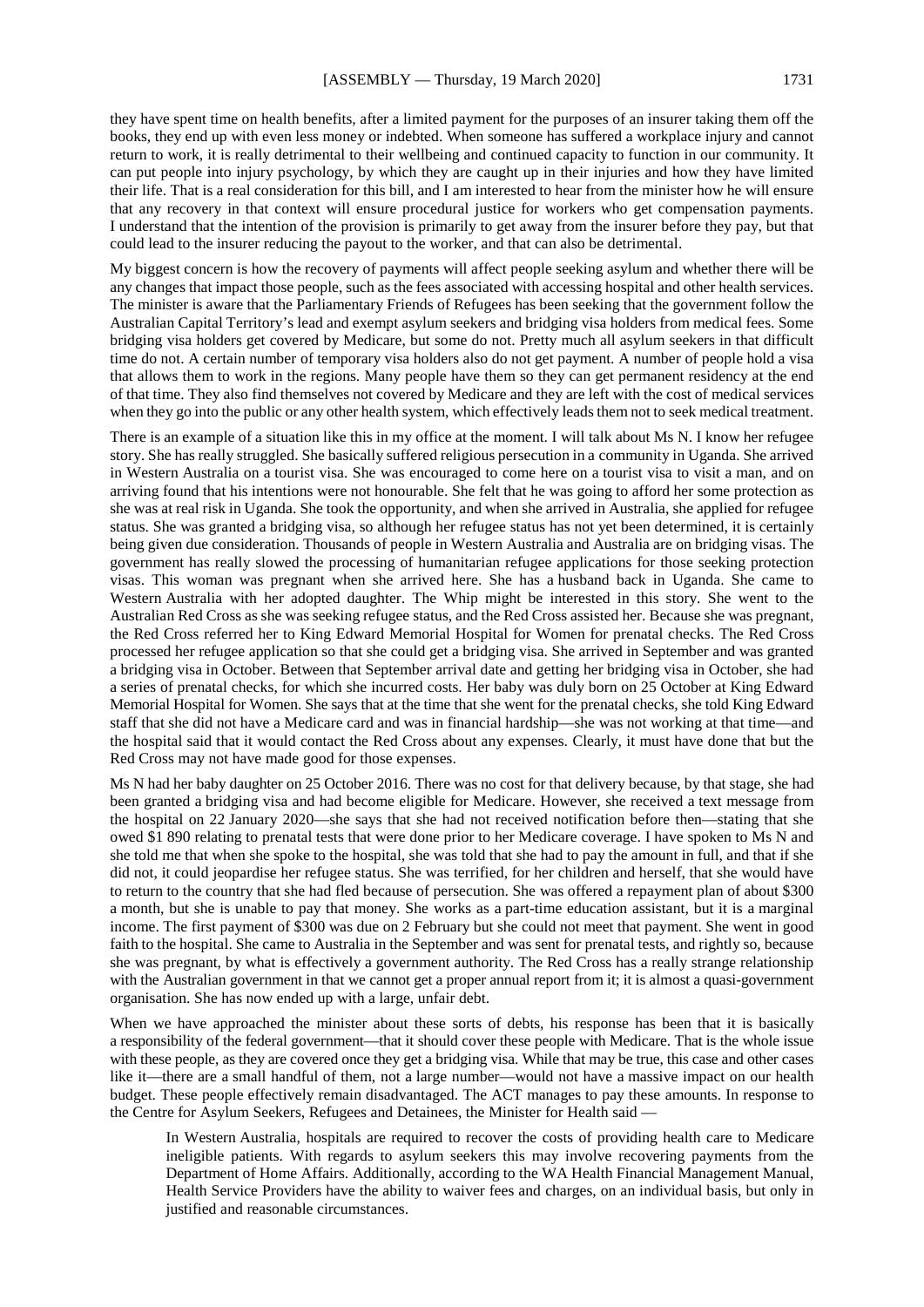Each case has to be put forward separately. It should be a case of asking people about the type of visa they hold, what is happening with their visa and whether they are on a visa that makes them ineligible to access Medicare. These people's costs should be covered, as happens in the ACT. It really is a small handful of people. We understand that the Western Australian Department of Health has begun discussions with the commonwealth Department of Home Affairs on reaching an understanding on the care of asylum seekers in our community. Frankly, this is about showing compassion. We are now advocating for Ms N. She is a resident in the area. She has had to go through a lot of pain to establish herself in Australia and she suddenly now finds herself with a really large debt. That just seems completely unfair. As one of the co-conveners of the Parliamentary Friends of Refugees, I ask the government to follow the lead of the ACT and exempt asylum seekers and other visa holders who are ineligible for Medicare.

This bill also rectifies land ownership issues. I would like to announce here that the Mirrabooka land that was previously owned by the Department of Health has, after many years of lobbying and raising this issue in this place—I think members got really used to me talking about lot 401 Milldale Way, but not since this government was elected —

#### **Mr I.C. Blayney**: I listened to it for 11 years, member!

**Ms J.M. FREEMAN**: Yes, the member did! I raised this issue for many years. Guess what? We are about to open an aged-care centre on that site. The land was sold to MYVISTA, which will open a retirement and residential aged-care facility there. That will happen, unfortunately, in May 2020. That may not be the best timing in the world, but I wish MYVISTA the best success. It looks fantastic. There is still land around it that needs to be developed, and I look forward to those large vacant tracts of land in Mirrabooka being built upon.

#### **Mr D.R. Michael**: Lot 60 and lot 61.

**Ms J.M. FREEMAN**: Yes, lot 60 and lot 61; I thank the member. It is not lot 401 anymore; it changed when it was split.

I was very proud to hear about that and I take this opportunity, while we are talking about a bill that rectifies land ownership, to say how hard it was to get the Department of Health and the Department of Housing to finally resolve those land issues. Thankfully, once they did, the issues resolved quickly, because the Department of Health had impetus to move on it. Dr Kim Hames, the Minister for Health of the previous government, should be absolutely applauded for working with me to deliver a really good outcome for the Mirrabooka area.

I also note that this bill validates the Health Services (Conduct and Traffic) Regulations, which I assume relate to parking fees and fines. I ask the minister: what flexibility will this give to the boards and government on the charging of fees, given the current public health challenges that we face? Parking fees are a major issue for many people who attend hospitals either for treatment or to visit patients. I understand that people with ongoing treatments can apply for some sort of voucher system. However, during this period, when we expect that many people will be hospitalised, we hope that there will be some flexibility around the costs of parking at our hospitals.

#### [Member's time extended.]

**Ms J.M. FREEMAN**: I would appreciate the minister expanding on that. This bill also confirms the employing authority for all employees other than the CEO as the government health service provider boards. Being employed in the public health system is critical to delivering an effective, efficient and cohesive service. I know that, because I was a member of the Education and Health Standing Committee when it wrote the report titled "Managing the Transition? The Report of the Inquiry into the Transition and Operation of Services at Fiona Stanley Hospital". We also wrote the report titled "More Than Bricks and Mortar: The Report of the Inquiry into the Organisational Response within the Department of Health to the Challenges Associated with Commissioning the Fiona Stanley Hospital". The "Bricks and Mortar" report was about Fiona Stanley Hospital wanting to be a paperless hospital, but "Managing the Transition" was about the contract with Serco and the delineation that occurred. In the course of writing the report it became clear that the central sterilisation supply department workers that Serco was providing were not up to the task. During the course of the inquiry, the government took those workers back in-house, which at that time was to be applauded. What is to be applauded now is this government's commitment to bringing other health service workers back into permanent public health employment, which I think this government can be proud of delivering.

In conclusion, I want to talk about a couple of other things. The member for Armadale talked about the impact of COVID-19 on fitness. I note that in the Mirrabooka community there has recently been the closure of our park programs. That is disappointing because those programs kept a lot of kids active and interested. Kids from non-English-speaking backgrounds came and did a variety of different sporting activities. It was funded by the Department of Local Government, Sport and Cultural Industries and run through the Edmund Rice Learning Centre and a few other organisations. It was decided to close that because of COVID-19. I agree with the Premier that we need to continue to do things that ensure that our kids are safe, but also active and engaged. The park program did that and it is a bit of a disappointment. I hope to see it up and running again after the school holidays.

When we look at health services one thing that is important is budgeting. While I am talking about fitness, I want to remind people that the Education and Health Standing Committee report titled "The Food Fix: the Role of Diet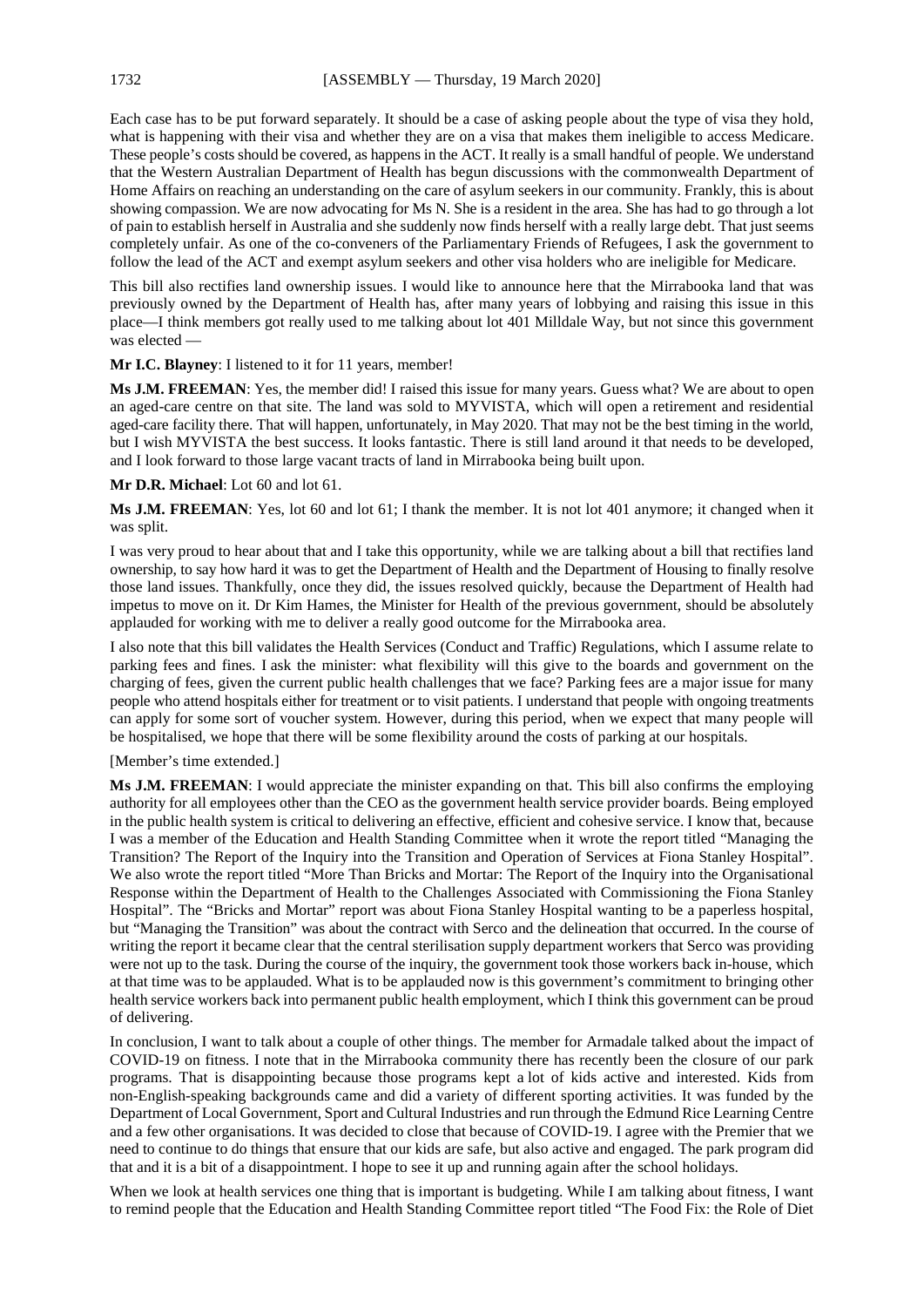in Type 2 Diabetes Prevention and Management", which dealt with treatment options for type 2 diabetes, clearly illustrated that type 2 diabetes is the fastest growing chronic disease in Australia and costs \$1 billion per year, which is 10 per cent of the health budget. People with type 2 diabetes are at greater risk of COVID-19. There is something like a 22 per cent greater risk of fatality if people have type 2 diabetes. Those are figures that have come out of some studies and that is really concerning. There is the capacity in our community to front-load that preventive action to help curtail this chronic disease in our community by giving people really good dietary advice through the primary health system in the early stages of their diagnosis, such as very low-calorie diets or low-carb diets or a range of others. Despite the government not accepting the report's recommendations, I urge the government to at least trial a couple of those programs in the review process, which obviously might not happen quickly now, as has been done in the National Health System in Britain. That could ascertain the efficacy and efficiency of doing that to deal with a chronic disease that has a massive cost impact on our health system.

One thing I want to talk about is that when the original Health Service Bill was dealt with along with the Public Health Bill in 2016, the opposition agreed to refer the bill to a legislative committee. We went into the committee room next door and the legislative committee operated like a Federation chamber in the commonwealth Parliament. That process had not been used since 2004 and 2002. I have spoken about it in this place before. The creation of the legislative committee allows the Legislative Assembly to occur in two places concurrently. The committee has a number of benefits over the Assembly. It requires a lower quota of only three members to proceed. Senior public servants can participate in the committee to provide detail and share their knowledge of the drafting process. It allows a deliberative process of questioning, answering and clarification with reference to both ministers and advisers. The possibility and desirability of amendments may be discussed prior to their being drafted and tabled.

The reason I raise it at this time is that today we moved a special motion to be able to reconvene this house if we need to for urgency reasons. We will all be taxed by the situation that confronts us with COVID-19 over the next, hopefully, six months, but probably 12 months. The opposition and the government could consider taking things into the legislative committee for the purposes of consideration in detail. It is a smaller, more concise, more capable process, which led to some great outcomes in the Public Health Bill. There were good outcomes in the Health Services Bill, but particularly in the Public Health Bill. We should consider that as a flexible option. We can have a quorum of 21 members and a second reading debate going on in here, but we can get on with other business. I am loath to call this situation a crisis, because we have not had any community contagion, but when this health situation no longer confronts us, we will have legislation that will be ready to be brought to the house and dealt with. I suggest that that be given due consideration by both the government and the opposition in the coming months.

**MR D.T. PUNCH (Bunbury)** [3.07 pm]: I am delighted to stand and make a contribution on the Health Services Amendment Bill 2019. I am delighted because it is a review, an amendment, and an improvement on the effectiveness of the Health Services Act 2016 which, of course, is the act that provides a governance framework for what is probably the most substantial portfolio within the government. It is certainly one that goes to the heart of every community in Western Australia.

The original intent of the 2016 act was to create a contemporary and decentralised government model for the health system. Essentially, it tried to find the right balance between local decision-making, which I hold very dear, and a framework that provides for a broader strategic direction for what the outcomes and performance parameters of the health system should be. It clarifies the roles and responsibilities of each level of the WA health system. Under that act, the Minister for Health is responsible for establishing a series of statutory entities, referred to as health service providers, and determining their governance arrangements. Those health service providers are responsible for governing their areas of interest with oversight from both the minister and the chief executive officer of the Department of Health. From a regional point of view, that is a really interesting model because it provides for a framework for governance and supporting local decision-making and the identification of local health outcomes that are important. At the same time, it recognises the importance of maintaining the integrity of the health service across the whole of Western Australia.

What a challenge health service providers in our state have, given its scale and geographic size, the number of communities that we have, the dispersal of communities and the ability to get a quality health response that is adaptable and nimble enough to meet the needs of those communities. It is a very dynamic system that has to be nimble and responsive, yet at the same time to be charged with the requirements of Western Australia's health service outcomes is a major responsibility.

The amendment bill identifies a number of issues that could be improved. Members have spoken about those. They are important. I want to go over a number of those that are particularly close to my heart. One of the key amendments in the bill is the establishment of a new framework for the delivery of capital works and maintenance. It will clarify the roles and responsibilities of the delivery of capital works at each level. From my point of view in a regional area, that highlights two things: first, the potential to be far nimbler and responsive in the construction of capital works programs, identification of capital works requirements and injecting them into the budgetary process; and second, and importantly, the opportunities for the delivery of capital works for local content. If we get flexibility as well as accountability in the delivery of the capital works agenda for the health network, that will be a very good outcome for regional WA.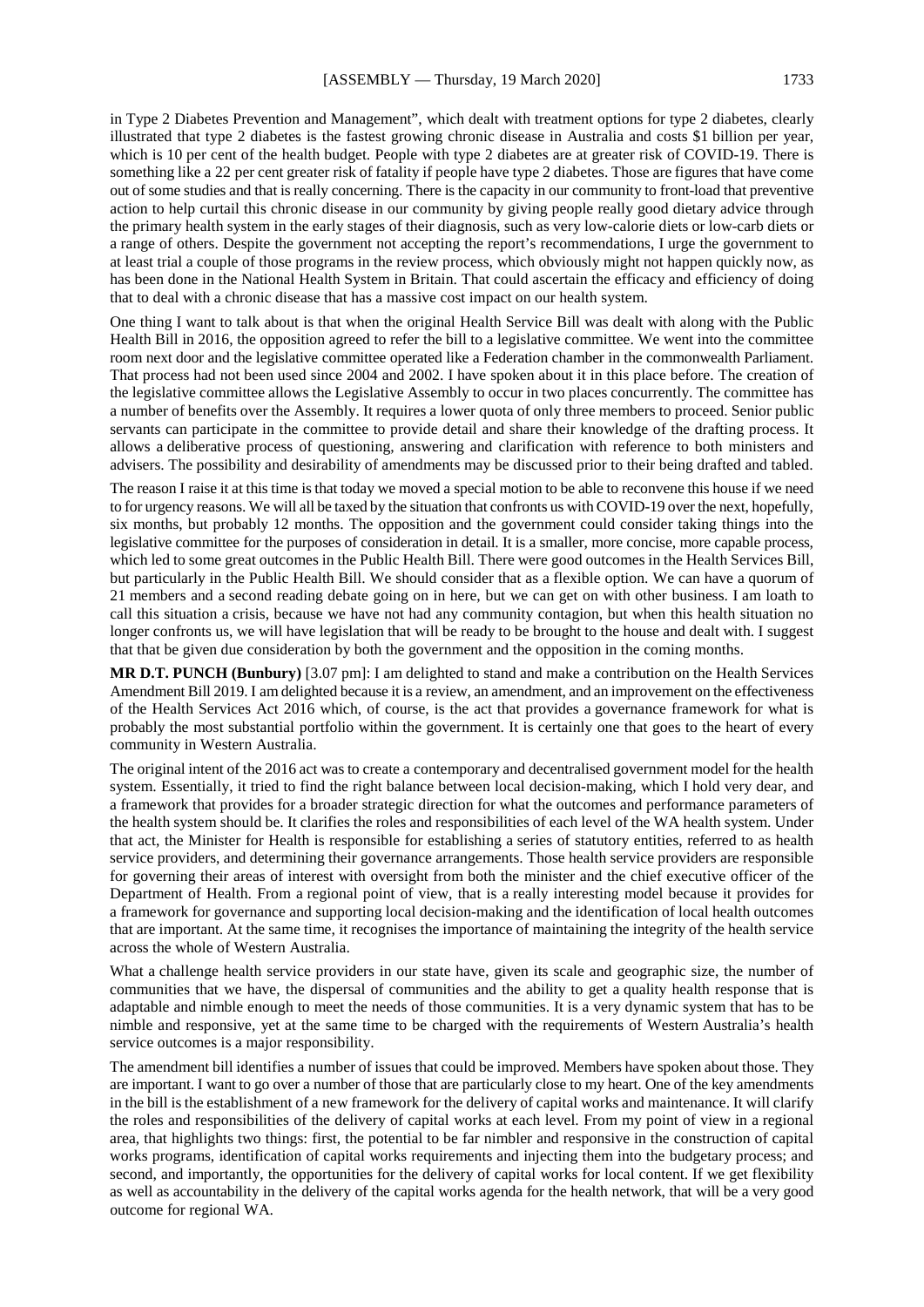The next item that I wanted to look at was the notion that the bill will provide and establish a comprehensive way of recovering fees and charges from patients who receive treatment for compensable injuries. The member for Armadale touched on this, and I am sure that the member for Mount Lawley will be touching on this in greater depth. Our health system has to be sustainable in the future. This government commissioned the health services review very much with sustainability at heart and a recognition that the cost of providing health to the state is increasing rapidly, as it is in every jurisdiction. We need to make sure that the costs are apportioned appropriately. This provision goes to the heart of helping to support sustainability in our healthcare services by ensuring that charges are reflected appropriately by insurance or other bodies that might be responsible for the provision of treatment. It is especially important in the sense of alerting and making sure that patients who receive treatment at a public hospital as public patients who have not disclosed that they have received compensation or who have received compensation after the treatment is provided are looked after. The provisions in the amendment bill allow for a more secure framework around that in terms of cost recovery.

In my community, as is the case with many communities, we have a very large multicultural population. For many of them, English is a second language and for many of them, people are still learning English. When communicating this change and the importance of disclosure in compensation actions, it is important that appropriate attention is given to making sure it is explained in a way that is consistent with the cultural requirements of not only Indigenous people, but also people from all over the world. Appropriate language and explanation will be a critical part of ensuring that there is not an unintended consequence around that provision of placing vulnerable people in a very difficult circumstance down the track.

The bill also rectifies WA's system of complex land management and ownership issues. The transitional provisions in the Health Services Act were designed to transfer land and property held by or under the care and management of the old hospital boards to the health ministerial body. Some difficulties have been associated with that. It was subsequently determined that a number of properties were held in the Minister for Health's name. These provisions will effectively remedy that oversight by allowing the minister to make appropriate orders for the transition of all freehold property and crown reserves used for the purpose of providing health care to the ministerial body. Again, from a regional point of view, that is incredibly important because it means that the health service provider and the WA Country Health Service can look at their asset base and maximise their potential to get the best outcome from a health point of view from performing assets, look at those areas that are underperforming and look at where there are better uses for that. That relates to the amendment to section 35 under clause 18 of the bill. Again, the member for Armadale touched on that. Clause 18(2) states —

- (2) A health service provider may provide any facility under its control or management for the use of
	- (a) a health professional to carry out a health service or other service; or
	- (b) a person that engages in community work or conducts a service that has a community or charitable purpose.

As a result of my previous career in social work many years ago and also in the work that I did within regional development, I am aware that that provides enormous flexibility in the use of assets in regional WA and enables communities that have a health service link and an important role to play, particularly in primary health care, to work in partnership with health service providers and maximise the utilisation of assets, potentially take advantage of buildings that may be unused and come to an agreement on the provision of services to support those outcomes. It is important because in regional WA, I tend to think of things very much on a place–making model. We have a range of assets across community in many of our country locations. The ability of those assets and those organisations and people to work together effectively builds up a network of services that often overcomes some of the disadvantages of isolation and distance from major regional centres or indeed the metropolitan area. Looking at ways that we have flexibility for health service providers, community organisations, local government and other providers to actually work together and identify the health needs of a particular location and how best to use the resources available to meet those health needs is a very good outcome from my point of view.

The bill will also work towards improving the duties and responsibilities of board members under the act by clearly setting out board members' duties in the management of conflict of interest fiduciary duties to the health service provider and to the state more broadly.

I want to not so much comment on the bill itself but acknowledge the work of Wendy Newman, the deputy chair of the WA Country Health Service board. She has an enormous knowledge of regional Western Australia and understands implicitly that notion of place making and connecting community resources to achieve a good outcome. If our boards within the health service system have people of the calibre of Wendy, we will be very well served.

A number of provisions in the amendment bill substantially address some vulnerabilities in the existing act, which was very good at striking that balance of contemporary thinking between local decision-making and keeping an overview of the role of the minister and the CEO.

I want to return to the particular challenges of the WA Country Health Service itself. Health service provision in Western Australia is probably one of the most unique of any area in the world. It covers a catchment of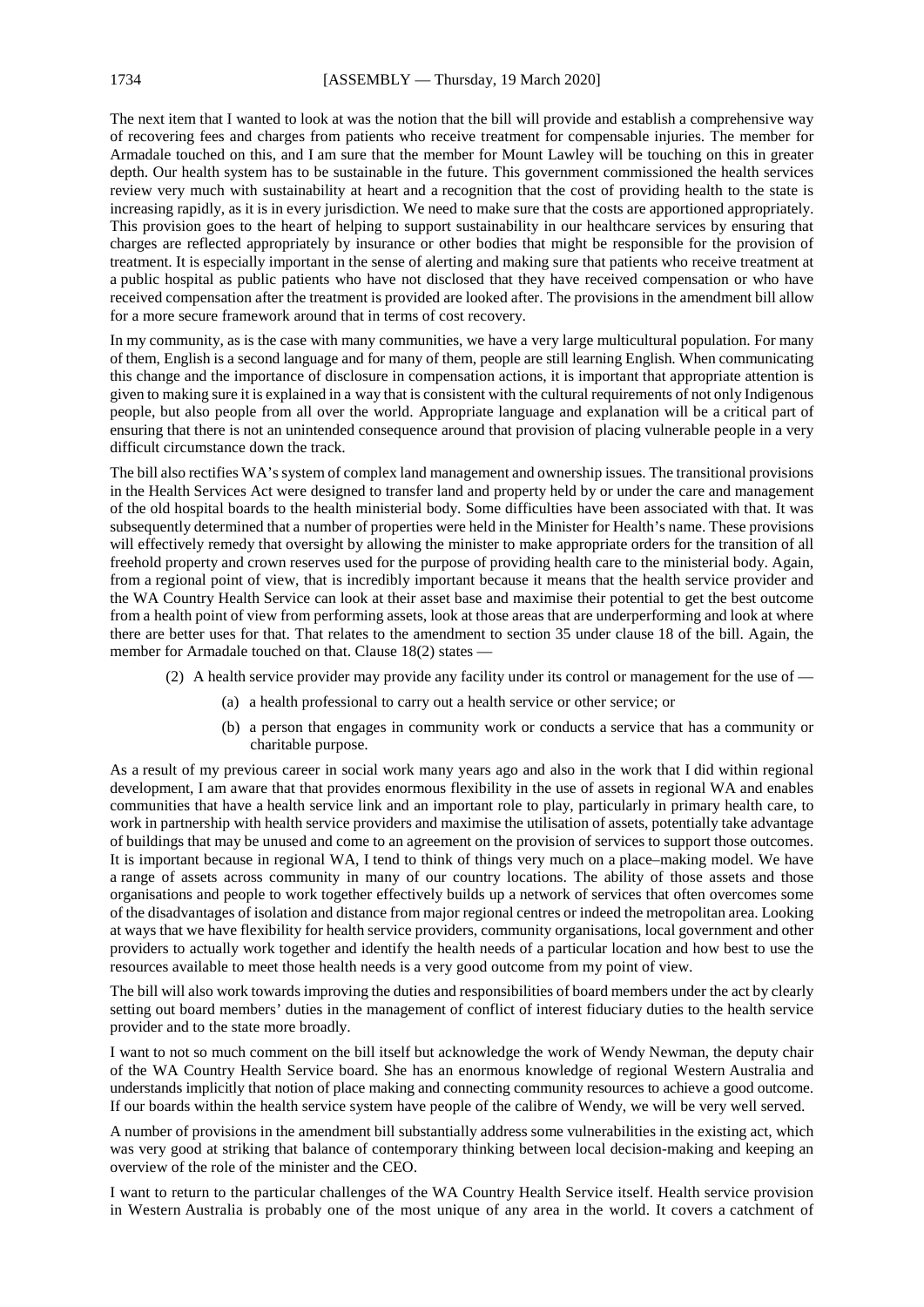531 500 people, 11 per cent of whom identify as Aboriginal, and services an area of 2.5 million square kilometres from the Kimberley in the north to Albany in the great southern. When we look at the variety of geography of those areas and the remoteness of those communities within WA, it is an enormous challenge, and one that WACHS takes on board. The WA Country Health Service provides a range of services, primarily including not only emergency hospital services, but also population and public health care, Aboriginal health services, mental health services, drug and alcohol services, child community and school health care, the emergency telehealth service, and residential and community aged-care services. Those are all delivered across 2.5 million square kilometres. What a challenge this organisation has! WACHS has six large regional hospitals, 15 medium-sized district hospitals, 48 small hospitals, 31 health centres, 24 community-based mental health services, four dedicated inpatient mental health services, 178 facilities in which population health teams are based and over 600 residential aged-care beds. This is a significant organisation. As I mentioned earlier, it cannot work alone. It needs to work in conjunction with a variety of non-government organisations that provide a range of services, including accommodation, health and information services and primary health care services. It is a dynamic system and each locality needs a local solution. That is what WACHS sets out to achieve.

The WA Country Health Service has had a number of achievements over that period, and I do not intend to go into those in detail here, but I think the fact that it has a very broad range of achievements across a very large regional area highlights that the intent of the original act has worked reasonably well. I think that the amendments that we are making are not substantial amendments to the core functioning of the act; they are designed for improvements. There is a whole range of infrastructure developments underway. I come back to my own electorate. A range of activities are now in the planning for Bunbury, including provision to improve the flow in the emergency department and enable it to increase its capacity as a consequence; increasing the number of theatres; increasing the number of observation rooms; and, importantly, one that comes up quite frequently in my electorate is improvements to the car parking facilities. It is quite a major issue. We have found that there are quite a few people who use that car park as a general car park for non–health-related issues; they park their car there all day and maybe go to Edith Cowan University or around to the TAFE, which is all part of the same campus, or use it as a base to carpool to some other location. Those drivers are taking up car parking spaces that are important for local people. We find that people with health needs are having to drop people off at the front entrance, go and try to find a car parking spot to park their car, and then make their way back to the front entrance to accompany the patient into the hospital. Car parking is quite a critical issue in the provision of healthcare services. It never really occurred to me until I went into the South West Development Commission and started to see that firsthand. It tends to be something that is left behind in the advancement of other improvements to the hospital. This government is making a sweep of changes and is supporting the hospital to plan effectively, and has provided \$23 million to achieve that.

WACHS is also progressing the Collie Hospital upgrade, an MRI unit at the Kalgoorlie Health Campus, upgrades to the renal dialysis unit at Newman Hospital and the renal dialysis services at Kimberley Hospital, and the redevelopment at Laverton Hospital. It is funding culturally appropriate housing and looking at enhanced palliative care services, which is clearly something that came out of our debates in this place on voluntary assisted dying. WACHS itself has an enormous role across regional WA. It is an enormous employer and an enormous purchaser of services, and it has some immense challenges with that geographic spread of delivery.

I want to mention some of the key health issues for residents in regional WA and the challenges that WACHS has identified and is working towards addressing. For example, there is a gap in life expectancy for people who live in regional WA compared with metropolitan residents. For babies born in 2013 to 2015, that gap is 2.1 years for men and 1.6 years for women. The gap in life expectancy for Aboriginal and non-Aboriginal people is significant, at 15.1 years for men and 13.5 years for women. In the Kimberley alone, there were 85 346 hospitalisations of Aboriginal people due to dialysis, and 38.4 per cent of WA Aboriginal people in 2012–13 were obese compared with 33.5 per cent of country residents.

[Member's time extended]

**Mr D.T. PUNCH**: The member for Mirrabooka also mentioned the issue of obesity and its relationship to diabetes, and the importance of addressing it as a primary healthcare matter. There were 11 800 hospitalisations due to motor vehicle accidents. That is a pretty significant statistic. I commend the Minister for Police; Road Safety for all the work that she is doing to improve regional road safety, and I certainly support the push by this government to develop a partnership with our commonwealth counterparts and to direct funding into the regional road safety program. That would provide immediate outcomes of improved safety, immediately impact the pressure on regional hospitals of hospitalisation due to road trauma and have an enormous community benefit, as well as creating new jobs. That is very important.

There are 47.9 per cent of Aboriginal people compared with 16 per cent of non-Aboriginal people smoking daily. Those figures are back from 2014 to 2016, but they are significant. There are 5.2 times all-cause notification rates for Aboriginal people compared with non-Aboriginal people. In the regions, 35 per cent of people drink at high-risk levels for long-term harm. Again, that is a major issue that is driving demand on our acute hospital services. There are 4.4 times the rates of hospitalisation for Aboriginal people than non-Aboriginal people, and 82 per cent of people were able to receive hospital inpatient care in the country in 2015–16. When we think about those stats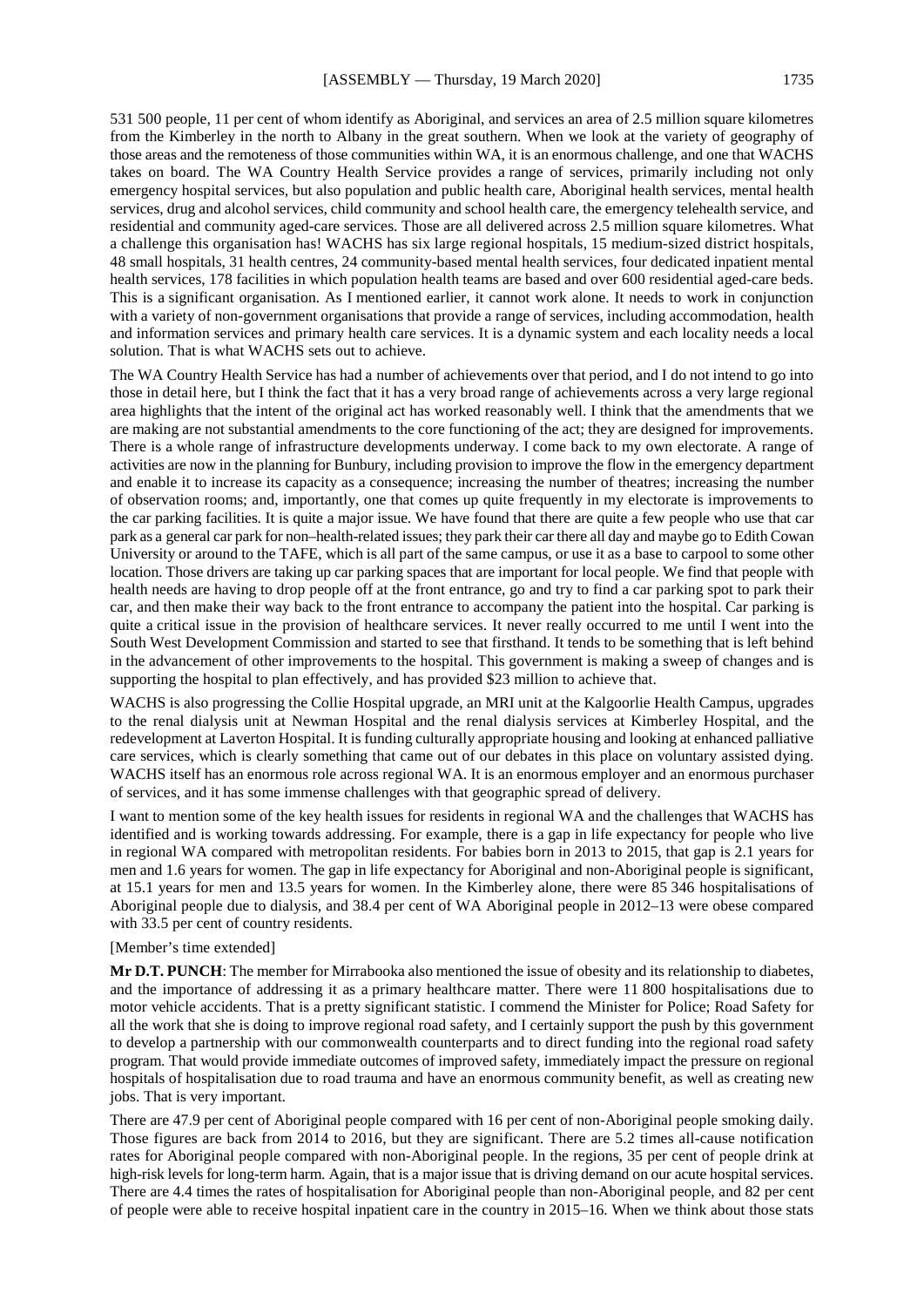and the challenges faced by the WA Country Health Service and what it is able to achieve, it goes to the heart of what a well-organised, well-managed service provides. There is an interesting statistic on avoidable deaths in the zero to 74 age bracket. For Aboriginal people, it is 1 685; for non-Aboriginal people, it is 5 194 avoidable deaths. Those figures are pretty significant.

Those are pretty significant statistics that are essentially challenges in primary health and the response to health services provision in regional WA, and they highlight to me the fact that many of those issues need to be accompanied by support from other sectors that exist within the local community. It is not only health service provision on its own, but also how we mobilise the resources that exist within a community that can help to collectively improve health outcomes. That is a range of people. It is the police in relation to road trauma. It is local government in relation to public health. It is community services in relation to housing provision and care of children. It is a raft of services and non-government organisations that provide all sorts of support, from mental health service provision right the way through to emergency food provision.

I want to briefly touch on mental health services in my own electorate, because I was again delighted to be present when the Minister for Health opened our step-up, step-down facility. I want to draw attention to that, because this government has committed to building a network of step-up, step-down facilities that will not only serve to dramatically improve the quality of service available to people with a mental health issue in regional WA, but also help to take pressure off our hospital system, which has become an acute response for many people who may well need a community and a community residential response. The service that is being built in Bunbury is a fantastic facility. Its design and the way it is built incorporates the need for people not only to have communal space, but also to have time and space for themselves. It includes provision for areas for counselling either one on one or on a group basis, and it includes places for quiet reflection and retreat. It is within a community setting and it is meshed with a local community, and it has a policy of being a good neighbour. Its engagement with the local community, which again goes to the heart of what we stand for in regional Western Australia, is pretty terrific.

In finishing, I want to add my thanks to the thanks already expressed in this place to our health professionals—our regional nurses, doctors and primary healthcare providers. I want to not only thank them for the work that they have done to date in responding to the impact of COVID-19 arriving on our shores, but also acknowledge the challenge in front of them. In my electorate a lot of work has taken place within the Department of Health, the WA Country Health Service, the Bunbury Regional Hospital at the South West Health Campus and the general practitioner network to look at how they can make sure that resources are available to help support those who become seriously ill as a consequence of COVID-19. The work that they have done means that we are very well prepared. I would like those people to know that they are supported by everyone in my community. I have spoken with non-government organisations and local government. We have worked collectively to put in place the community-based support needed to help people at home. All of us who are not part of the professional health service network have looked on with a sense of awe and admiration at how the health professionals in my electorate have responded and with a collective recognition of the challenge that lies ahead.

The best thing that we can do to support those health professionals is to not only practise the principles of good hygiene—hand washing, covering up a sneeze or a cough and maintaining a social distance—but also make sure that as far as possible within that framework, if we are not exhibiting symptoms, we go about our daily jobs to keep our community functioning at a level that enables us to rise out of the crisis that we face and be a stronger community for it. Every one of us in this place will be working hard within our electorates to achieve that same outcome.

I commend the Health Services Amendment Bill 2019 to the house. It is a good bill and it reinforces many of the principles that I hold dear around working and living in regional Western Australia. I give my thanks to the WA Country Health Service. It is doing a terrific job and it has my full support in the months ahead.

**MR S.A. MILLMAN (Mount Lawley)** [3.32 pm]: I rise to make a very brief contribution to the Health Services Amendment Bill 2019. This bill is too important to go unremarked upon. Now is the time in which we need a Minister for Health who can steer the ship of state through the choppy waters of these troubled times. I have great confidence in this Minister for Health and in the contribution that he will make to the effective delivery of the Western Australian health system. He is responsible, compassionate, thoughtful and kind. This bill is yet another example of a mature government doing the hard work necessary to facilitate the operation of a world-class sustainable health system that puts patients first. One of the great privileges of following on from speakers such as the members for Bunbury and Armadale, is that they list in clear detail all the great attributes of this legislation, which I do not need to traverse in my contribution. This gives me an opportunity to talk about health sector reform more generally because this is sensible reform that drives an efficient health sector.

My dad was a tradesperson; he was a plasterer. When I was growing up, I used to travel around with him to residential property developments to see new houses being built. I liken the reform of our health system to building a house: when building a house, one needs to make sure that it is built on a solid foundation and it has a strong frame and a good roof. A well-built house provides shelter for its residents. Our health system is now being called upon to provide shelter for our community from the scourge of COVID-19. We know that this minister has already done extraordinary work to make sure that our WA health system is a well-built house with a solid foundation. This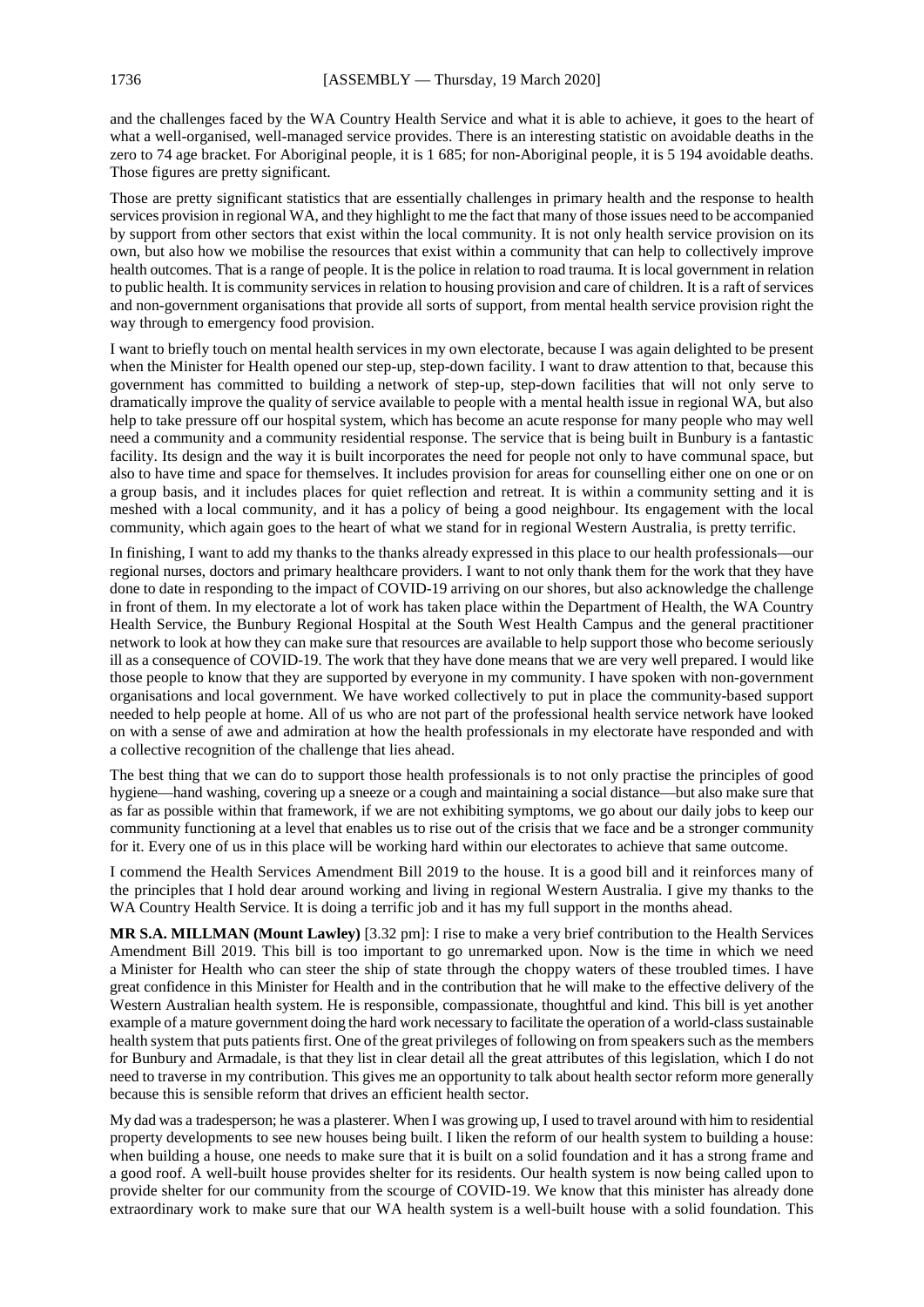minister has taken a responsible and mature leadership role in dealing with the issue of COVID-19. This minister has provided a reliable and trustworthy source of information for our community to make sure that people have the confidence and understanding of the dilemma we face and to go forward with their daily business. Now, more than ever, it is important that people look to a reliable and trustworthy source of information about how prevention can be prioritised and how patients can enjoy orderly and effective access to health services. It is those health services that I want to touch on briefly this afternoon, as other members have done. They have commended the work done by health professionals in their local communities. I want to add my voice to that chorus and place on the record my gratitude and admiration for the health professionals in my community of Mt Lawley. I say that because this legislation promotes, encourages and facilitates the environment in which our public and private hospitals and allied health systems can operate efficiently and effectively for the benefit of all patients in Western Australia.

I turn my mind to those medical providers who I mentioned previously. On Beaufort Street we have a number of GP clinics providing frontline services to people who are anxious about their health conditions. We have a number of pharmacies dispensing the necessary medications. These are the people at the frontline of the challenge posed to the whole community of Western Australia by COVID-19. Day after day, hour after hour they go into work and do their job to make sure that Western Australians and the people of Mt Lawley are reassured and comfortable in knowing that they can go about their lives with the necessary medical treatment that they need. In addition to that, these people are active citizens. I want to commend and thank them for getting in contact with my office and saying, "These are the imperatives. These are the issues that people need to take into account. These are the issues that people need to have regard to when making decisions around the safety and security of our community." What could be more important than the health, wellbeing, safety and security of our community? As representatives, we need active constituents to come to us with their ideas, solutions and concerns. They need to let us know how we can act as their advocates and representatives in this place. This is my message this afternoon to all those GPs, pharmacists and allied health professionals who have taken the time to get in contact with me and my office and express their concerns about COVID-19 and what it means for our community: thank you; it is a great privilege and a great pleasure to be their representative in Parliament. They can rest assured that the issues they have raised with me have been raised at the highest levels of state government. They have been taken to the Minister for Health and the Premier and we are acting on the best medical advice that we have to ensure the safety and security of our entire community.

Let me reiterate my admiration and gratitude for the health practitioners who work in Mt Lawley. Let me also add to that by expressing my admiration and gratitude for whose to work in Royal Perth Hospital and Sir Charles Gairdner Hospital. They are imperative tertiary institutions that provide frontline services to the residents of the electorate of Mount Lawley and the people who live in Yokine, Dianella and Coolbinia. These facilities are being given licence to be effective and efficient operators by virtue of this legislation. This is exactly the sort of reformist, hardworking government that we need in this time of uncertainty. This is a time when we need a stable hand on the tiller to steer us through the choppy waters of uncertainty. That is why I am grateful that we have this Minister for Health, who has provided the necessary leadership to provide certainty and confidence to the community. This minister and this government are best placed to deliver a world-class health system. This minister, very shortly after he was sworn into office, understood the need to put our world-class health system on a sustainable financial footing, and initiated the sustainable health review. This minister understands the need for investment in research and innovation. This is the minister with whom I had the great privilege of travelling to Israel to look at just how well a country can do research and innovation —

**Mr Z.R.F. Kirkup**: Who was the deputy minister you met with over there?

**Mr S.A. MILLMAN:** We met with a number of people, including a number of fantastic startups and technology innovators.

#### **Mr J.E. McGrath** interjected.

**Mr S.A. MILLMAN**: Yes, member for South Perth.

The minister, subsequent to that trip, introduced into Parliament the Western Australian Future Fund Amendment (Future Health Research and Innovation Fund) Bill 2019 to put innovation in Western Australia on a sure footing. This minister had the ability to carry through this Parliament the voluntary assisted dying legislation. This minister was more than capable of helping steer the ship of government through those choppy waters.

We live in uncertain times and face an unprecedented challenge. During the debate on the temporary orders, I listened to the member for Dawesville who said that these are extraordinary times, and I agree with that sentiment. These are extraordinary times. Thank goodness that when faced with the challenge of extraordinary times we have a minister as capable as Minister Cook. When I listen to the conversations at the Second Avenue IGA, at the drop-off and pick-up point at Mt Lawley Primary School playground and at Mid-Century Cafe in Yokine, I hear everyone talking about coronavirus and its consequences. Now is the time we need a responsible minister who has the capacity and capability to carry through the necessary reforms and who can manage our health system and who can provide the people of Western Australia with certainty, security and confidence. Now is the time we need a minister and a mature government that can do the hard work necessary to facilitate the operation of a world-class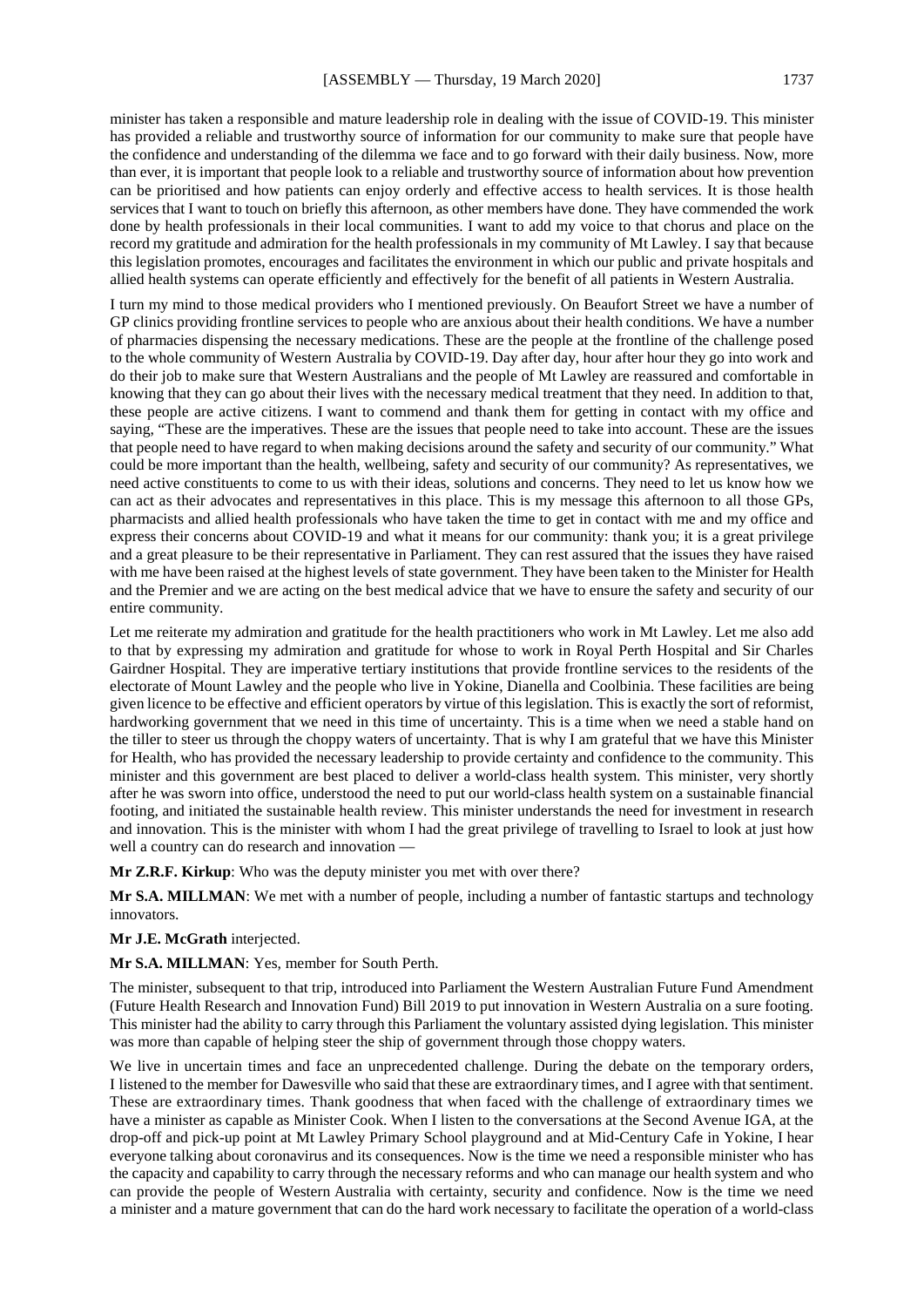sustainable health system that puts patients first and that can face the challenges no matter what they might be and no matter what is thrown at us. Once again, this is a fantastic example of the importance of having a Labor government that can deliver the necessary reforms to put our health system on a proper footing for the benefit of all Western Australians. I commend this reform to the house.

Debate adjourned, on motion by **Mr D.A. Templeman (Leader of the House)**.

#### **QUESTIONS ON NOTICE**

*Standing Orders Suspension — Motion*

**MR D.T. REDMAN (Warren–Blackwood)** [3.43 pm] — without notice: I move —

That the standing orders be suspended so far as to enable the following motion to be moved forthwith —

That, in the event that a scheduled sitting day of the house does not take place, the usual process for questions on notice that would have occurred on that day, still occurs.

I want to quickly put on the record that the Leader of the Nationals WA was not happy to suspend standing orders unless the government supported the motion. I understand there have been discussions about that, which is pleasing, and no doubt we will have a very quick debate on this.

*Standing Orders Suspension — Amendment to Motion*

**MR D.A. TEMPLEMAN (Mandurah — Leader of the House)** [3.45 pm]: I move —

To insert after "forthwith" —

, subject to the debate being limited to five minutes for government members and five minutes for non-government members

Amendment put and passed.

*Standing Orders Suspension — Motion, as Amended*

**The SPEAKER**: Members, as this is a motion without notice to suspend standing orders, it will need the support of an absolute majority for it to proceed. If I hear a dissentient voice, I will be required to divide the Assembly.

Question put and passed with an absolute majority.

#### *Motion*

**MR D.T. REDMAN (Warren–Blackwood)** [3.45 pm]: I move the motion. This has been a most extraordinary week in this place. There have been a couple of significant debates. The first was on the Supply Bill 2020 that the government brought on for the circumstances that we find ourselves in. With strong support from the opposition, the Treasurer committed to provide the opposition with budget information, should that provision be triggered. Today, we passed the special provisions for the standing orders. That motion was also supported by the opposition, and the government supported two or three amendments to that, which is pleasing. We find ourselves in a unique circumstance in which we must, quite rightly, consider the best interests of Western Australia.

Several members interjected.

**The DEPUTY SPEAKER**: I remind members to keep their conversations down.

**Mr D.T. REDMAN**: Although the opposition supports the provisions that have been made, the challenge for the opposition is that some of the tools the opposition has at its disposal to hold the government to account get lost. We have been able to get government support for a small amendment that will keep the questions on notice process available to the opposition, which is one of those tools. I am sure that everyone in here is aware of that but people outside Parliament may not know that when Parliament is not sitting, we do not have the opportunity to put questions on notice and therefore get responses from government. However, with the support of this motion, in the event that the house does not sit for whatever reason—we certainly hope that does not happen, but in the event that it does—the questions on notice process will be available to the opposition to ask questions and get factual answers to a range of issues across a range of portfolios. We think that is important given the circumstances Western Australia finds itself in. Although I am absolutely certain that every member of Parliament will do their absolute best to support their communities and Western Australia at this challenging time, it is important that we get factual information on government agencies. The government's support for that is appreciated. I think it will help support the accountability of this place, which is something that we should all protect.

**MR Z.R.F. KIRKUP (Dawesville)** [3.48 pm]: I will not speak for long. I understand the Nationals WA initiated this motion and negotiated it with the government's support. Obviously, the Liberal Party supports any measure that we can that will help provide some sense of accountability during these extraordinary times. We appreciate that the government has agreed to it at this point.

**The DEPUTY SPEAKER**: The Leader of the Opposition.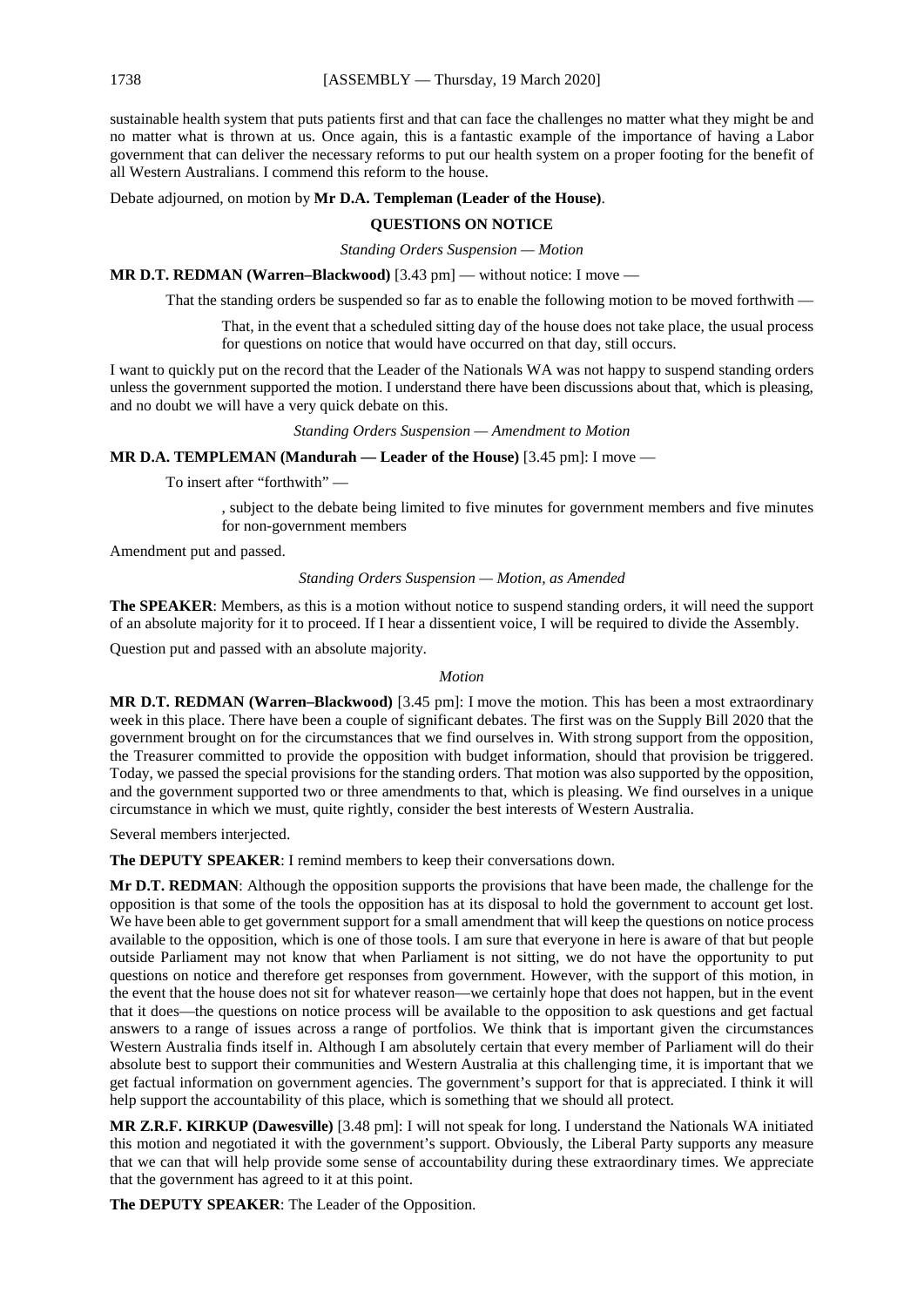**MR D.A. TEMPLEMAN (Mandurah — Leader of the House)** [3.48 pm]: I do not want that job! I may covet many jobs. I might covet the Treasurer's job, but I cannot count; I only did maths 4 at Northam Senior High School.

**The DEPUTY SPEAKER**: Leader of the House!

**Mr D.A. TEMPLEMAN**: I always tell people that I was runner-up dux for maths 4 at Northam Senior High School—and there were only four in the class! It is a true story. I was hoping for a plaque at Northam Senior High School. I recently visited Northam Senior High School to check and see whether there was in fact a plaque that recognises me. The Premier actually visited Northam Senior High School, I think last year, and he was searching feverishly around for any evidence that I had actually attended the school. Let me put on the record that I did attend Northam Senior High School and that I do not want to be Treasurer or Leader of the Opposition, because I love what I doing now.

The government is happy to support this motion. Of course, as the previous member said in the previous debate, these are difficult times, but we need to demonstrate to Western Australians that we are up for it and we are supporting them and doing everything that we need to do to ensure that good government continues despite what we may face in the coming weeks and months. This motion is simply a justification of the processes that are important, and we are very happy to have received it.

Question put and passed.

#### **PAPER TABLED**

A paper was tabled and ordered to lie upon the table of the house.

#### **ADJOURNMENT OF THE HOUSE**

*Special*

On motion without notice by **Mr D.A. Templeman (Leader of the House)**, resolved —

That the house at its rising adjourn until Tuesday, 31 March 2020, at 2.00 pm.

*House adjourned at 3.50 pm \_\_\_\_\_\_\_\_\_\_*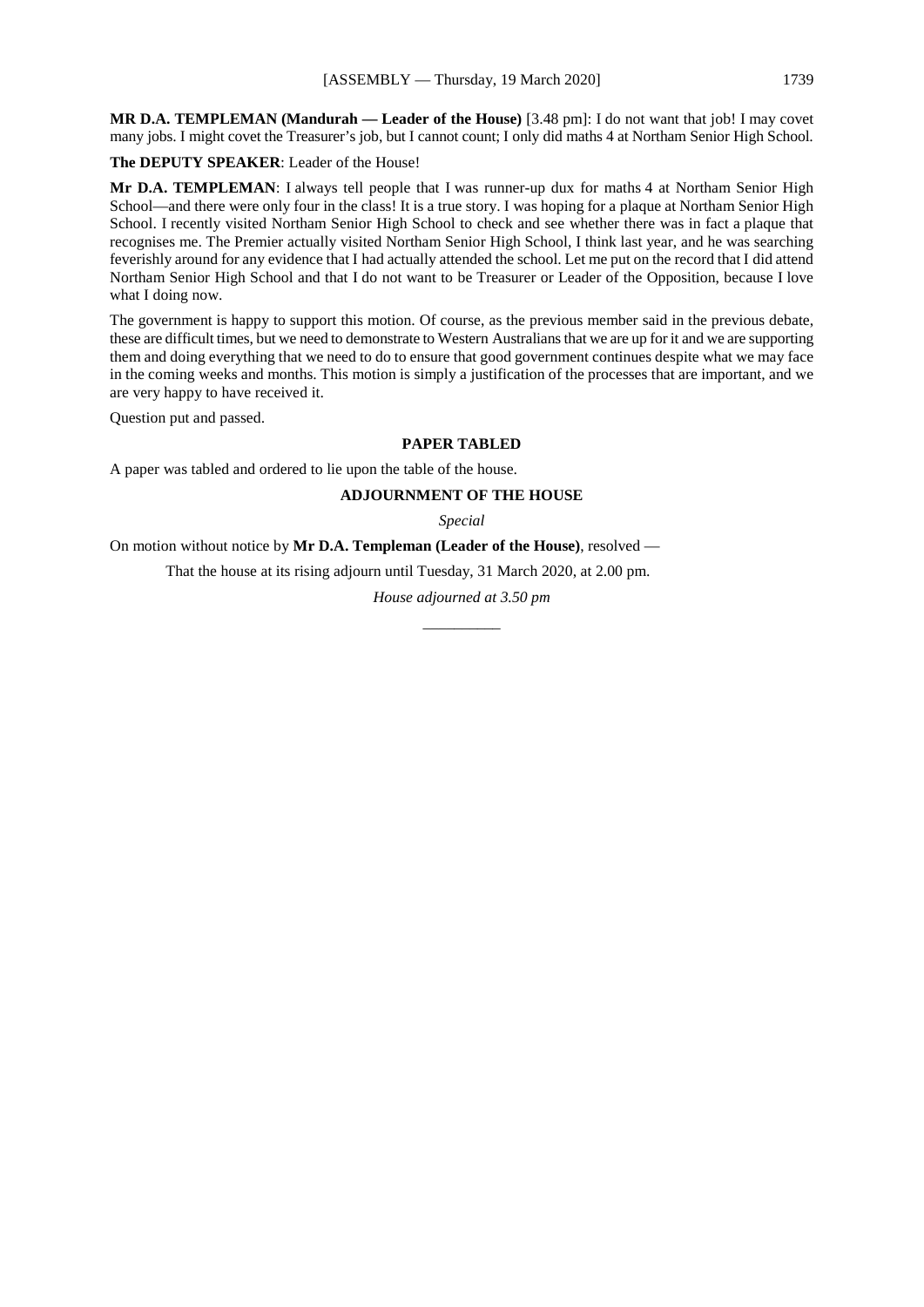#### **QUESTIONS ON NOTICE**

Questions and answers are as supplied to Hansard.

# WATER CORPORATION — AROONA CONSORTIUM CONTRACT

# **5816. Dr D.J. Honey to the Minister for Water:**

- (1) What was the business case for Water Corporation cancelling the contract with Aroona Consortium and when will it be published?
- (2) How much will Water Corporation's annual operation and maintenance costs change across the forward estimates when work carried out by the Aroona Consortium is completely in-sourced?
- (3) What was the expected cost for work being carried out by Aroona Consortium across the forward estimates?
- (4) How much money is expected to be saved annually by Water Corporation across the forward estimates by in-sourcing the work from the Aroona Consortium?
- (5) Who provided advice to Water Corporation on the decision to cancel the contract with the Aroona Consortium:
	- (a) When was this advice provided to Water Corporation?
- (6) What was the nature of the external advice given to Water Corporation on this matter? Was the advice about how the contract could be terminated or was it about the business case for terminating the contract?
- (7) When were the Aroona Consortium partners informed that their contract with Water Corporation was going to be terminated?
- (8) What was the contractual basis for Water Corporation terminating the contract with the Aroona Consortium partners?
- (9) Will the work transferred from the Aroona Consortium to Water Corporation be subject to the same key performance indicators as were applied to the Aroona Consortium?
- (10) Will the work transferred from the Aroona Consortium to Water Corporation be subject to the same annual efficiency dividend that was applied to the Aroona Consortium?
- (11) What annual efficiency dividend will be applied to the work in-sourced to Water Corporation from the Aroona Consortium?
- (12) How much compensation will be paid to the external partners of the Aroona Consortium for the cancellation of their contract with Water Corporation?
- (13) How much will it cost Water Corporation to transfer staff from the Aroona Consortium to the Water Corporation?
- (14) Will Aroona Consortium personnel transferred to Water Corporation be paid at the same rate as that before they were transferred?
- (15) If the staff transferred to Water Corporation are being paid at different rates, what are the differences in the rates?
- (16) If the staff transferred to Water Corporation are being paid at different rates, what is the difference in total pay (as a total amount) for those staff?
- (17) Did the Minister provide any direction to Water Corporation to re-examine and/or cancel their contract with the Aroona Consortium?
- (18) If the Minister did not provide direction to Water Corporation on this matter, what was the commercial basis given by Water Corporation for cancelling the contract with the Aroona Consortium across the forward estimates?
- (19) If the Minister did not provide direction to Water Corporation on this matter, what is the net financial benefit to the state across the forward estimates gained by cancelling the contract with the Aroona Consortium?

# **Mr D.J. Kelly replied:**

(1) The Water Corporation Business Case identified the preferred option for the future would be to bring in-house the operation and maintenance of water, wastewater and recycling plants, dams, groundwater bores and trunk mains in Perth. The business case contains sensitive commercial information and as such it has been redacted.

[See tabled paper no  $\frac{3289}{.}$ ]

(2) The annual operation and maintenance cost varies on an annual basis depending on the work demand.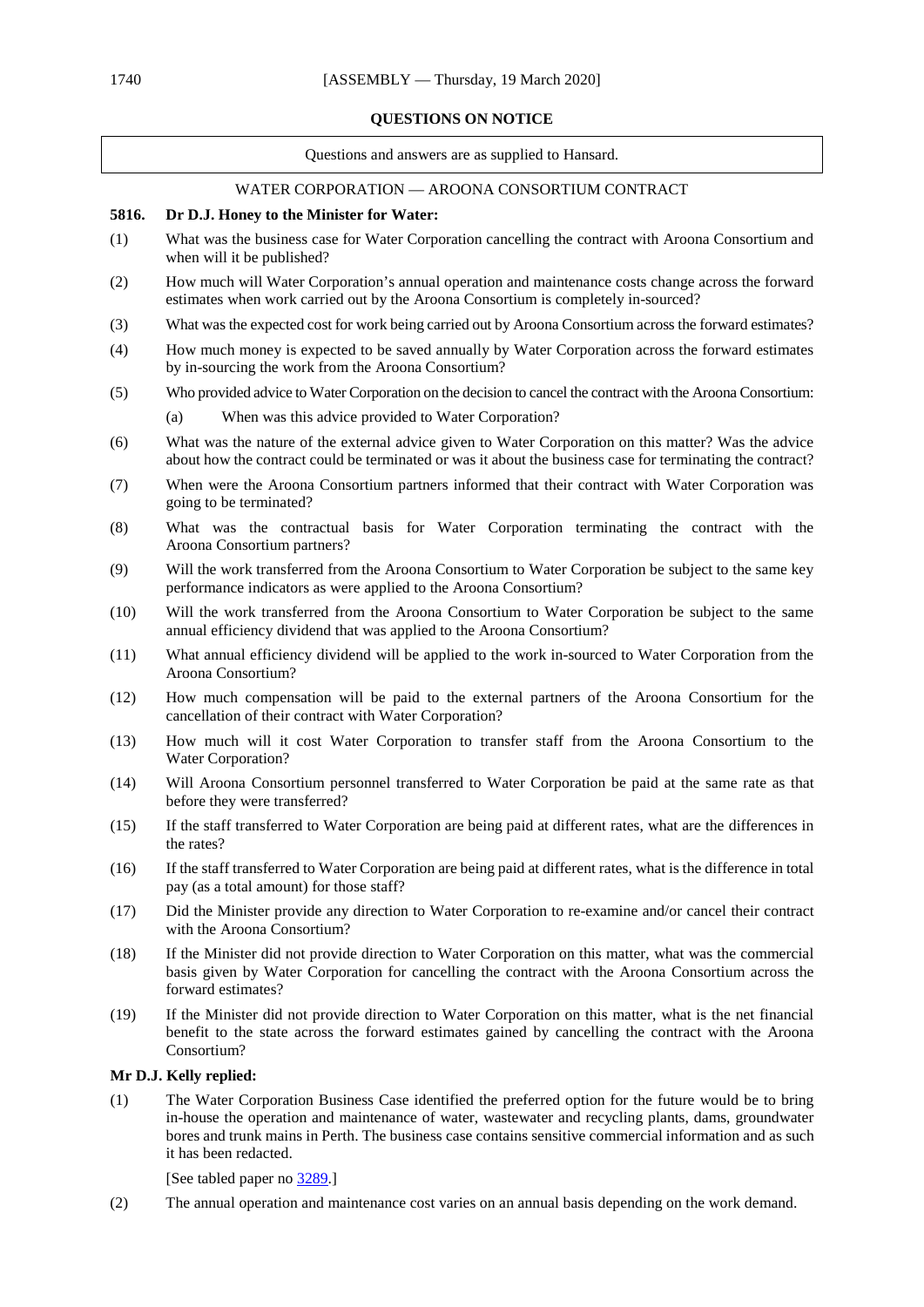- (3) This work will no longer be done by Aroona and the cost of the work varies on an annual basis.
- (4) The decision wasn't made on the basis that there would be savings. However, the Water Corporation Board estimates annual savings of approximately \$2 million.
- (5) The business case was developed by the Water Corporation between April and June 2019, with input from a range of sources.
- (6) Advice was provided from a range of sources about options available for the future provision of metropolitan production and treatment services and the process through which they would be best implemented.
- (7) Suez and Broadspectrum were informed of the Water Corporation's decision in November 2019.
- (8) The Water Corporation, Suez and Broadspectrum have agreed to end the contract through an orderly transition approach.
- (9) Yes.
- (10) Yes.
- (11) The operations and maintenance activities will be subject to ongoing efficiency targets consistent with those set for the full scope of Water Corporation operations.
- (12) Nil. The Water Corporation, Suez and Broadspectrum have agreed to end the contract through an orderly transition approach.
- (13) Final employment contracts have not yet been issued and negotiated with employees.
- (14) Final employment contracts have not yet been issued and negotiated with employees.
- (15) Final employment contracts have not yet been issued and negotiated with employees.
- (16) Final employment contracts have not yet been issued and negotiated with employees.
- (17) No.
- (18) The Water Corporation, Suez and Broadspectrum have agreed to end the contract through an orderly transition approach. The Water Corporation's Business Case identified the preferred option for the future would be to bring in-house the operation and maintenance of water, wastewater and recycling plants, dams, groundwater bores and trunk mains in Perth. This is expected to result in a more holistic approach to water services across the entire water cycle, building our people capability to create a fully integrated, state wide centre of expertise.
- (19) The benefits to the State are detailed in the Business Case summarised in (18).

# WATER CORPORATION — PERTH REGION ALLIANCE

# **5872. Mr D.T. Redman to the Minister for Water:**

- (1) I refer to recent Freedom of Information (FOI) released by Water Corporation including a redacted copy of "PRA Business Case" arguing the value of "insourcing the Perth Region Alliance", and ask?
- (2) Given Page 25 (7.1.2) of this document referring to mitigation of industrial action risk, suggests the conditions of Water Corporation employees is better than current PRA employees, can the Minister confirm the extra ongoing costs to Water Corporation of the insourcing model, assuming all existing staff come across to Water Corporation?
- (3) Can the Minister outline the differences in the industrial relations profiles referenced on page 20 of the business case?
- (4) If indeed there are higher operating costs to Water Corporation as a product of existing PRA staff coming onto Water Corporation's EA's, has this cost been accounted in the \$2–3m savings expected from the in-sourcing model?
- (5) If indeed as mentioned on page 20 of the business case that savings of \$2–3m per annum come from contractor margins, how is it, that an expected higher cost of employees from better EA conditions will not impact the suggested \$2–3m of savings to government?
- (6) Will the Minister table a copy of the "Alliance Agreement" referenced on page 10 of the business case?
- (7) Can the Minister confirm the status of the approximate 100 contracts of which the PRA is party to, supporting the delivery of services under the Alliance, as the Water Corporation progresses to an in-sourced model?
- (8) Can the Minister confirm the quantum of savings and benefits delivered to Water Corporation as referenced on page 4 of the business case (Section 1.2)?